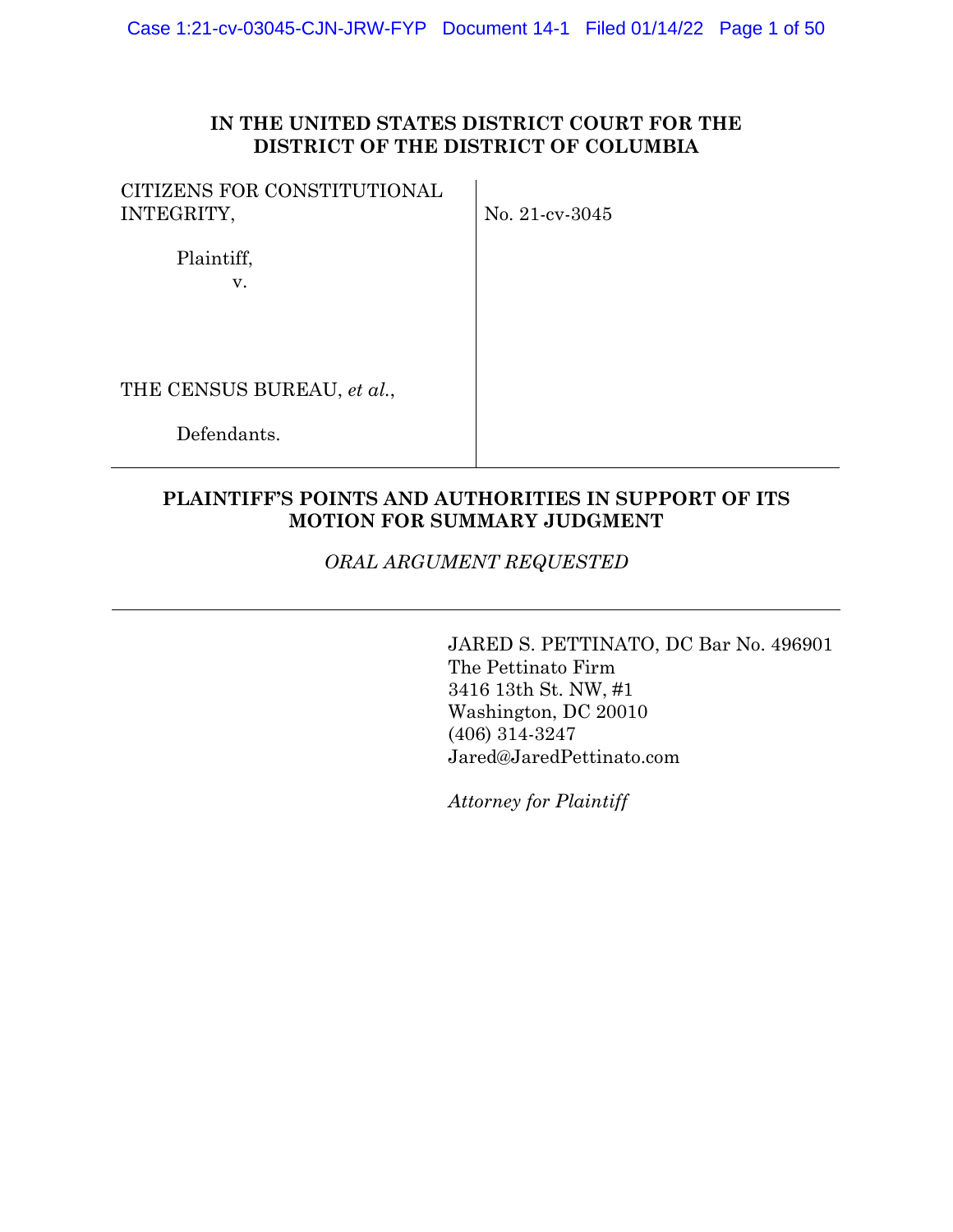# **TABLE OF CONTENTS**

| I. Every ten years, the Census Bureau counts United States inhabitants and                                                |                 |
|---------------------------------------------------------------------------------------------------------------------------|-----------------|
| II. The Framers carefully crafted the Amendment's equation to bring universal                                             |                 |
| A. The Amendment evolved its metrics and implementation over six months                                                   |                 |
| B. The Framers implemented the Amendment to require voter registration in                                                 |                 |
| C. Insufficient data initially prevented Congress from implementing the                                                   |                 |
| D. No legal barriers that could have impeded litigation over the Amendment                                                |                 |
|                                                                                                                           |                 |
| I. The Census Bureau compiles voter registration statistics sufficient to                                                 |                 |
| II. Wisconsin's strict photo voter ID law disenfranchised 300,000 of its                                                  |                 |
| III. The mathematics of the Census Bureau's data shows denials and                                                        |                 |
|                                                                                                                           |                 |
|                                                                                                                           |                 |
| II. The Administrative Procedure Act requires a thorough, probing, in-depth                                               |                 |
|                                                                                                                           |                 |
|                                                                                                                           |                 |
|                                                                                                                           |                 |
| I. The Census Bureau failed to comply with the plain language of the                                                      |                 |
| Citizens for Constitutional Integrity v. Census Bureau, No. 21-cv-3045<br>Pl.'s P. & A. in Supp. of its Mot. for Summ. J. | $\overline{11}$ |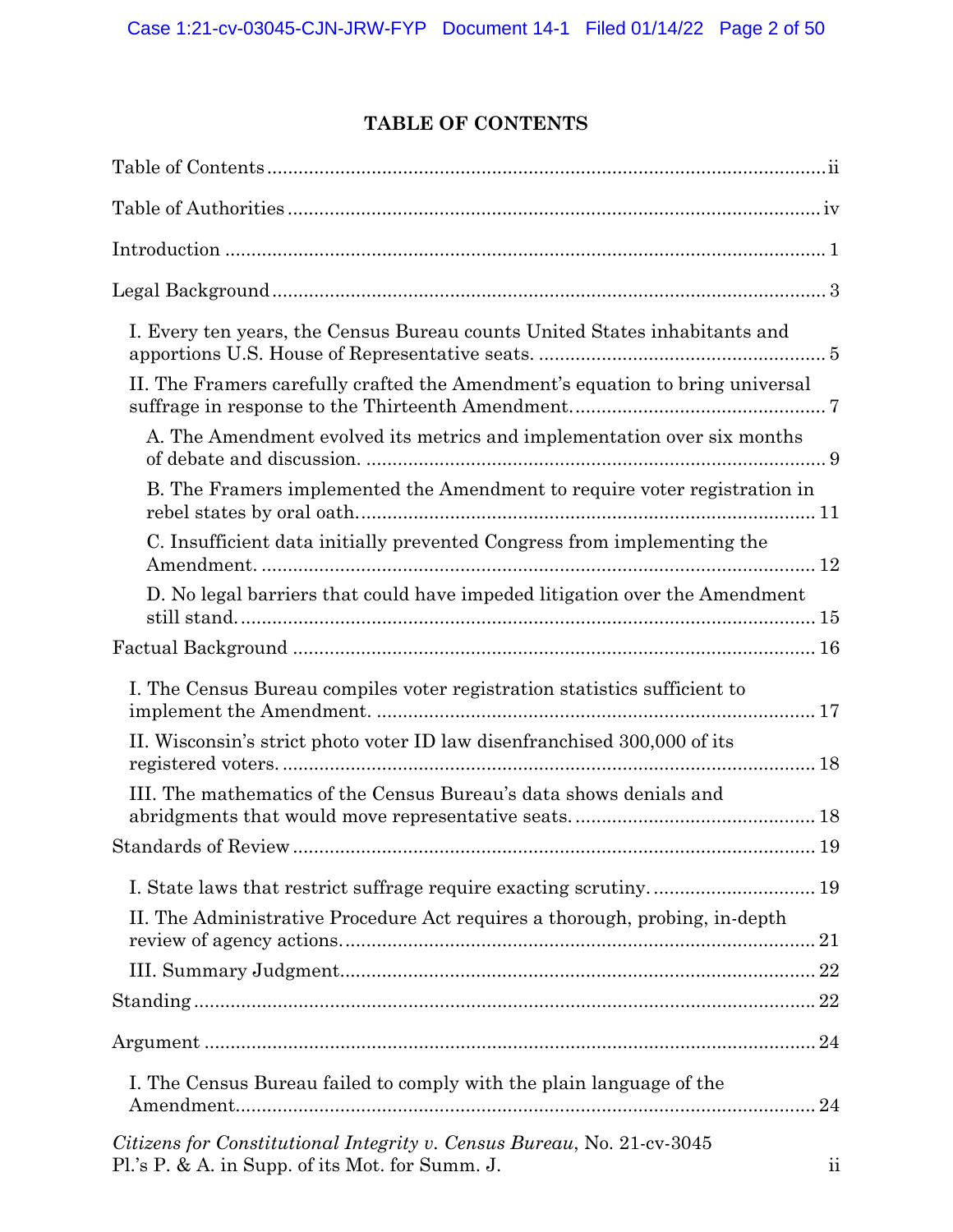| II. The Amendment requires the Census Bureau to calculate states' bases of                                                                                      |  |
|-----------------------------------------------------------------------------------------------------------------------------------------------------------------|--|
| A. The Amendment requires the Census Bureau to count citizens unregistered                                                                                      |  |
| B. The Census Bureau failed to calculate Wisconsin's basis of representation<br>by subtracting 300,000 citizens as abridged by its photo voter ID law.  36      |  |
| III. If the APA does not apply, the All Writs Act requires the Court to issue a<br>writ of mandamus to the Secretary of Commerce and the Director of the Census |  |
|                                                                                                                                                                 |  |
|                                                                                                                                                                 |  |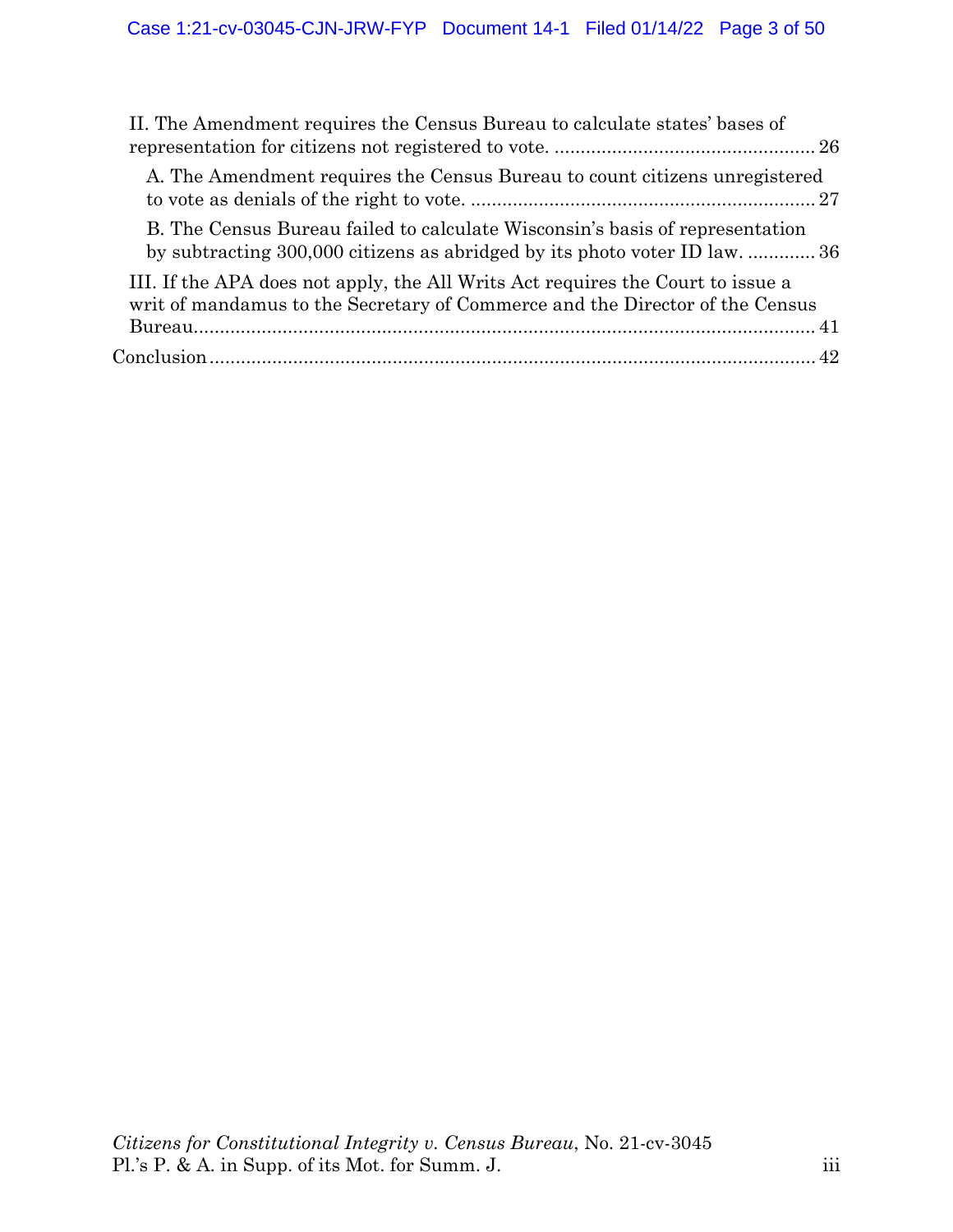# **TABLE OF AUTHORITIES**

# **Cases**

| Dep't of Commerce v. U.S. House of Representatives, 525 U.S. 316 (1999) 24           |  |
|--------------------------------------------------------------------------------------|--|
|                                                                                      |  |
|                                                                                      |  |
|                                                                                      |  |
|                                                                                      |  |
|                                                                                      |  |
| Frank v. Walker, 17 F. Supp. 3d 837 (E.D. Wis. 2014), overturned on other grounds    |  |
| by 768 F.3d 745, 746 (7th Cir. 2014), r'hrg en banc denied, 773 F.3d 783, 785        |  |
|                                                                                      |  |
|                                                                                      |  |
| Free Enter. Fund v. Pub. Co. Accounting Oversight Bd., 561 U.S. 477 (2010) 23        |  |
| Friends of the Earth, Inc. v. Laidlaw Envtl. Servs. (TOC), Inc., 528 U.S. 167 (2000) |  |
|                                                                                      |  |
|                                                                                      |  |
|                                                                                      |  |
|                                                                                      |  |
|                                                                                      |  |
|                                                                                      |  |
|                                                                                      |  |
|                                                                                      |  |
|                                                                                      |  |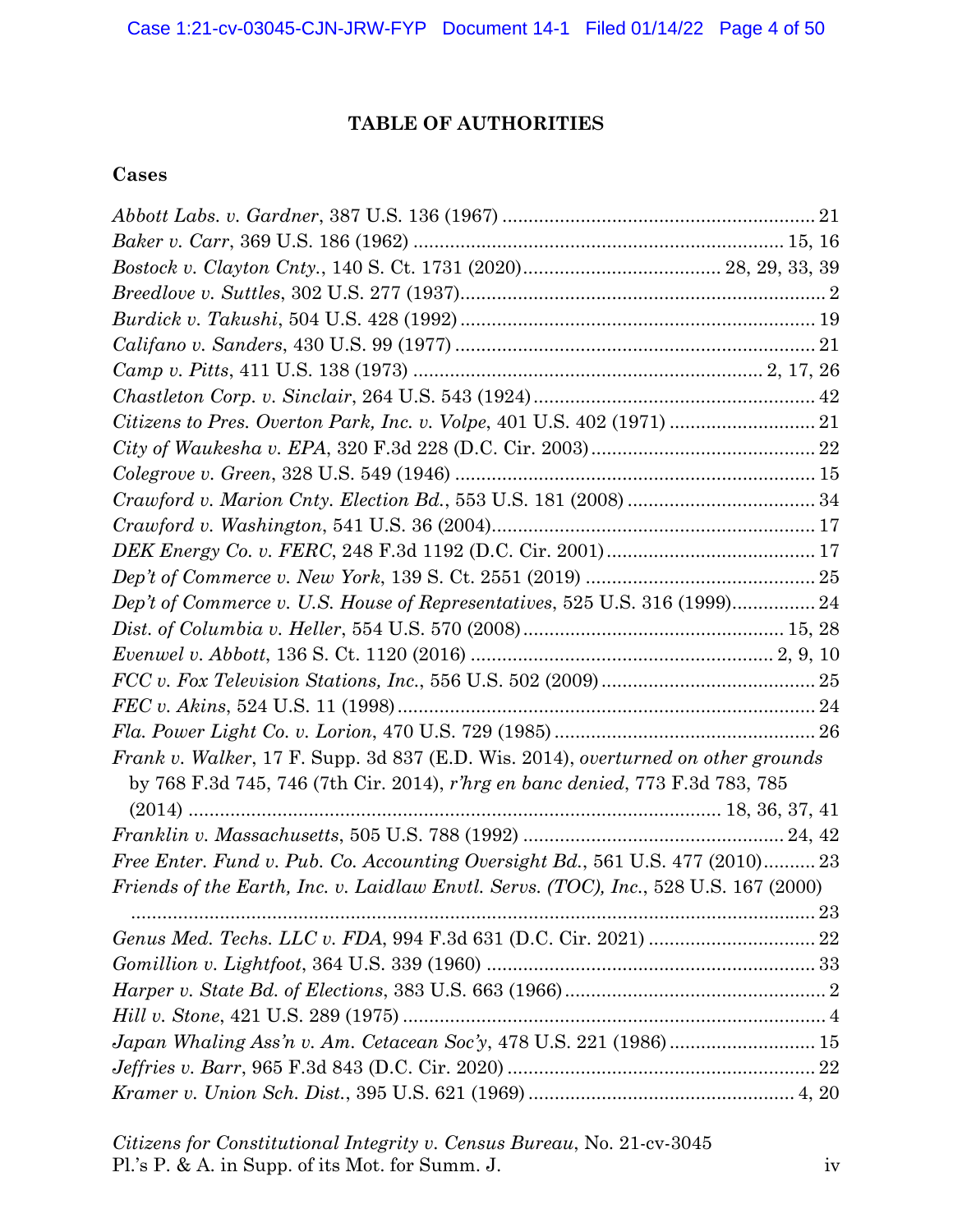| Motor Vehicle Mfrs. Ass'n of the U.S., Inc. v. State Farm Mut. Auto. Ins. Co., 463 |  |
|------------------------------------------------------------------------------------|--|
|                                                                                    |  |
|                                                                                    |  |
|                                                                                    |  |
|                                                                                    |  |
|                                                                                    |  |
|                                                                                    |  |
|                                                                                    |  |
|                                                                                    |  |
|                                                                                    |  |
|                                                                                    |  |
|                                                                                    |  |
|                                                                                    |  |
|                                                                                    |  |
|                                                                                    |  |
|                                                                                    |  |
|                                                                                    |  |
|                                                                                    |  |
|                                                                                    |  |
|                                                                                    |  |
|                                                                                    |  |
|                                                                                    |  |
|                                                                                    |  |
|                                                                                    |  |
|                                                                                    |  |
|                                                                                    |  |
|                                                                                    |  |
|                                                                                    |  |
|                                                                                    |  |
|                                                                                    |  |
|                                                                                    |  |
|                                                                                    |  |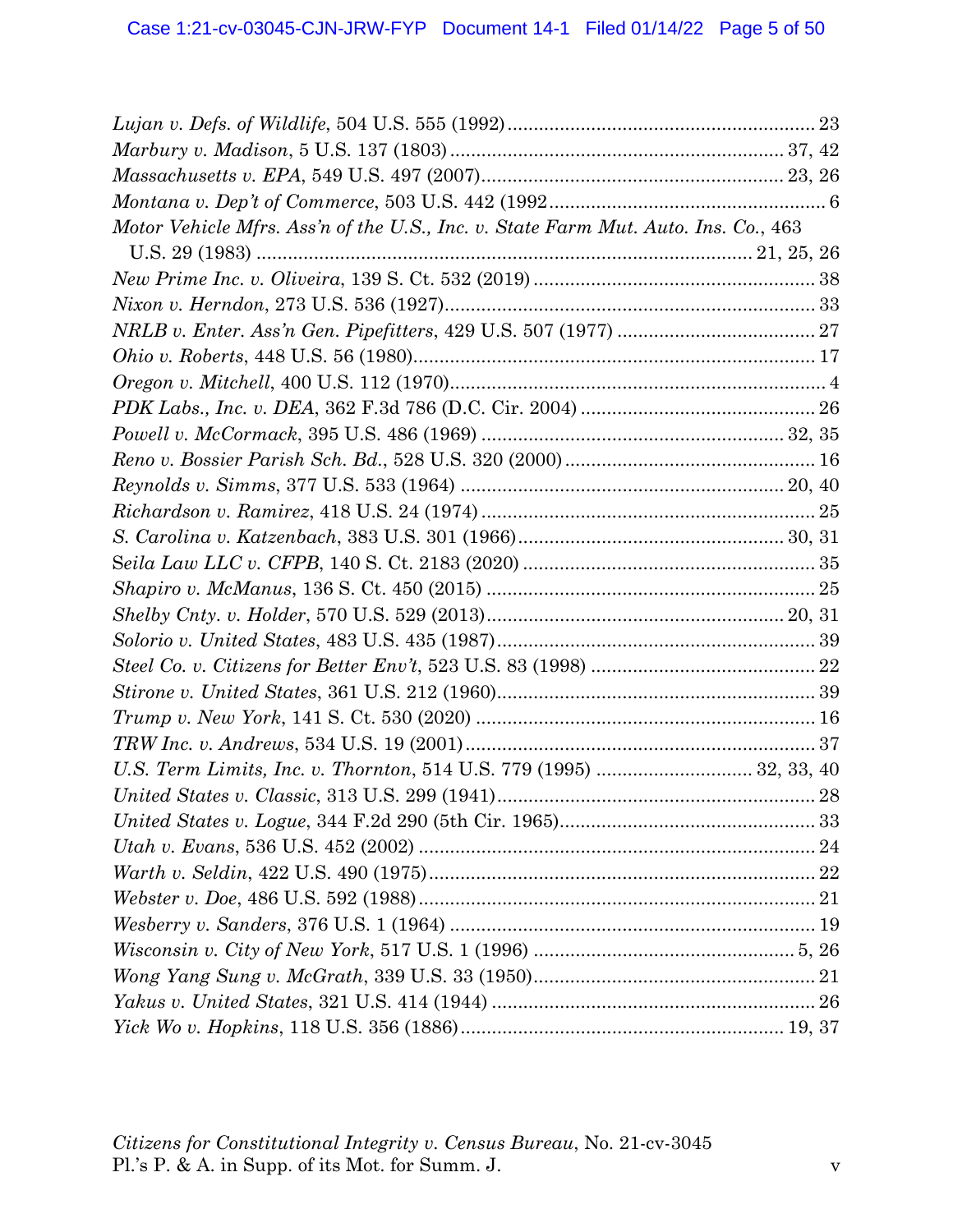# **Statutes**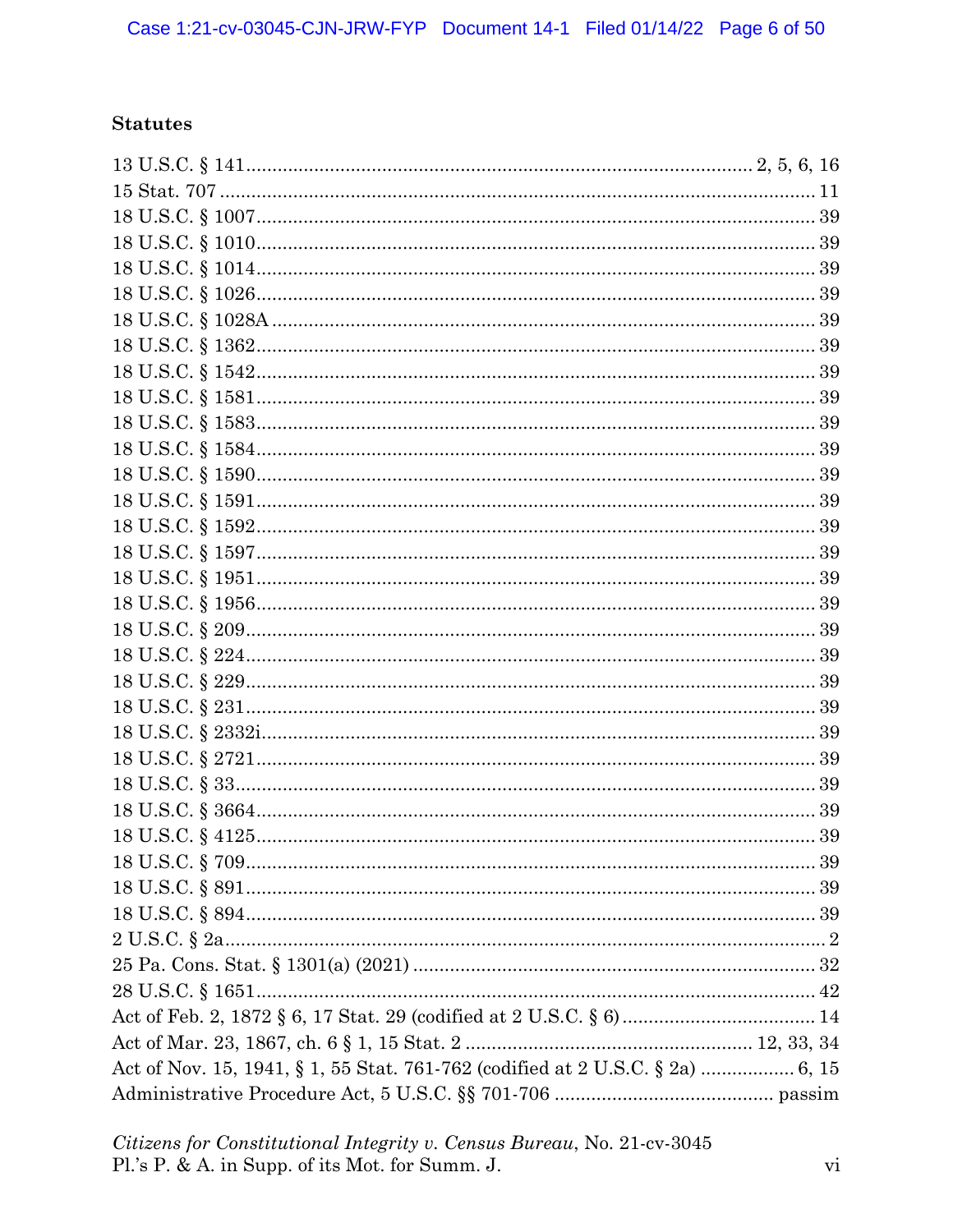| An Act to provide for the more efficient Government of the Rebel States $\S 5$ , 14 Stat. |  |
|-------------------------------------------------------------------------------------------|--|
|                                                                                           |  |
|                                                                                           |  |
|                                                                                           |  |
|                                                                                           |  |
|                                                                                           |  |
|                                                                                           |  |
|                                                                                           |  |
|                                                                                           |  |
| Voting Rights Act of 1965, Pub. L. No. 89-110, 79 Stat. 437 (Aug. 6, 1965) (codified      |  |
|                                                                                           |  |
|                                                                                           |  |

# **Other Authorities**

| Arthur Earl Bonfield, Right to Vote and Judicial Enforcement of [the Amendment],     |  |
|--------------------------------------------------------------------------------------|--|
|                                                                                      |  |
|                                                                                      |  |
| Census Office Superintendent Francis A. Walker, Report of the Superintendent of      |  |
|                                                                                      |  |
|                                                                                      |  |
|                                                                                      |  |
|                                                                                      |  |
|                                                                                      |  |
| Ethan Herenstein & Yurij Rudensky, The Penalty Clause and the Fourteenth             |  |
| <i>Amendment's Consistency on Universal Representation, 96 N.Y. L. Rev. 1021</i>     |  |
|                                                                                      |  |
| George David Zuckerman, A Consideration of the History and Present Status of [the    |  |
|                                                                                      |  |
|                                                                                      |  |
| John Lewis & Archie E. Allen, Black Voter Registration Efforts in the South, 48      |  |
|                                                                                      |  |
| Joseph Biden, Remarks on Protecting the Sacred, Constitutional Right to Vote (July   |  |
|                                                                                      |  |
| Letter from C. Delano, Secretary of the Interior, to James G. Blaine, Speaker of the |  |
|                                                                                      |  |
| NOAH WEBSTER ET AL., AM. DICTIONARY OF THE ENGLISH LANGUAGE 6 (Springfield,          |  |
|                                                                                      |  |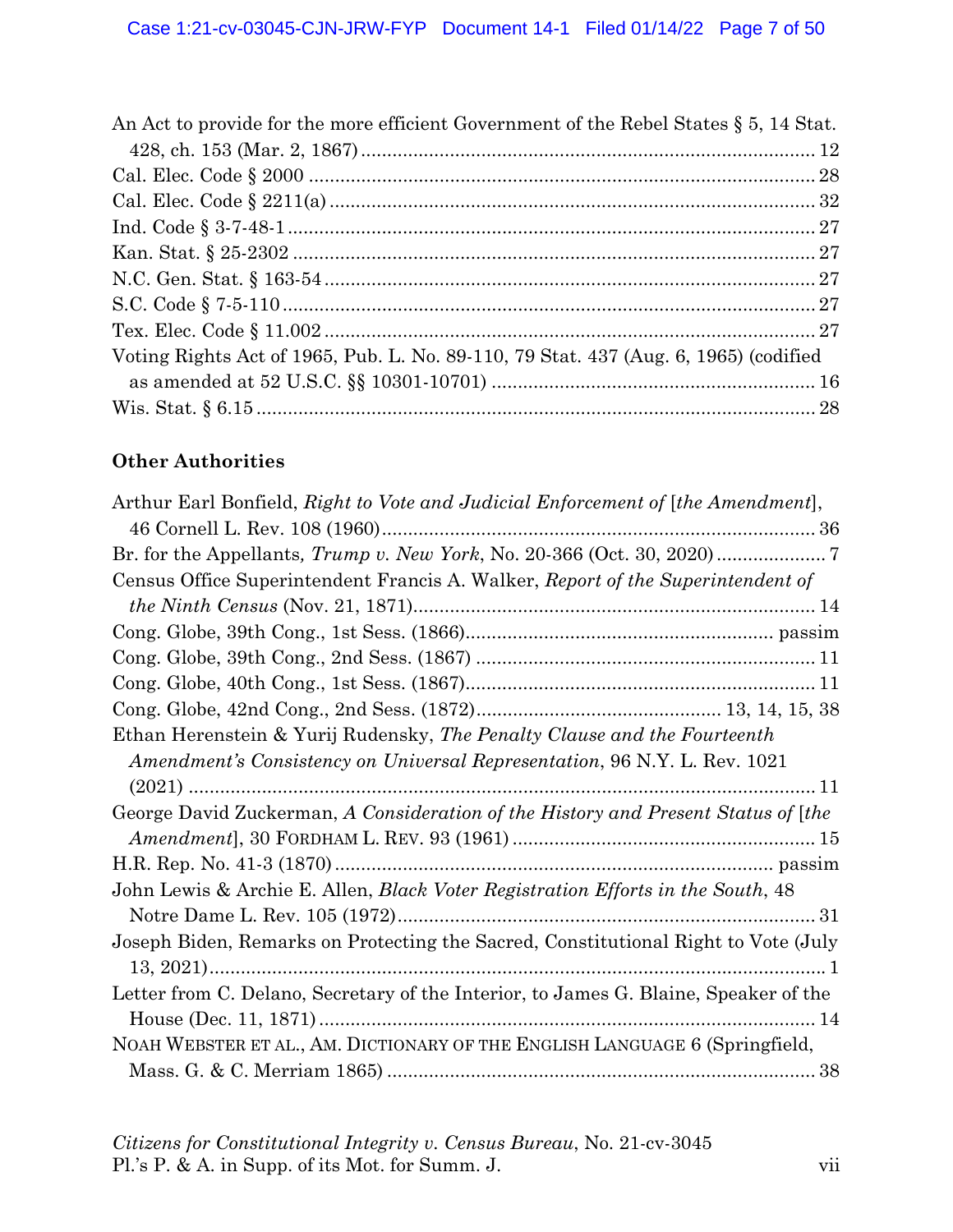| Report of the Joint Committee on Reconstruction, H.R. Rep. No. 30, 39th Cong., 1st |  |
|------------------------------------------------------------------------------------|--|
|                                                                                    |  |
|                                                                                    |  |
|                                                                                    |  |

# **Rules**

|--|--|--|

# **Constitutional Provisions**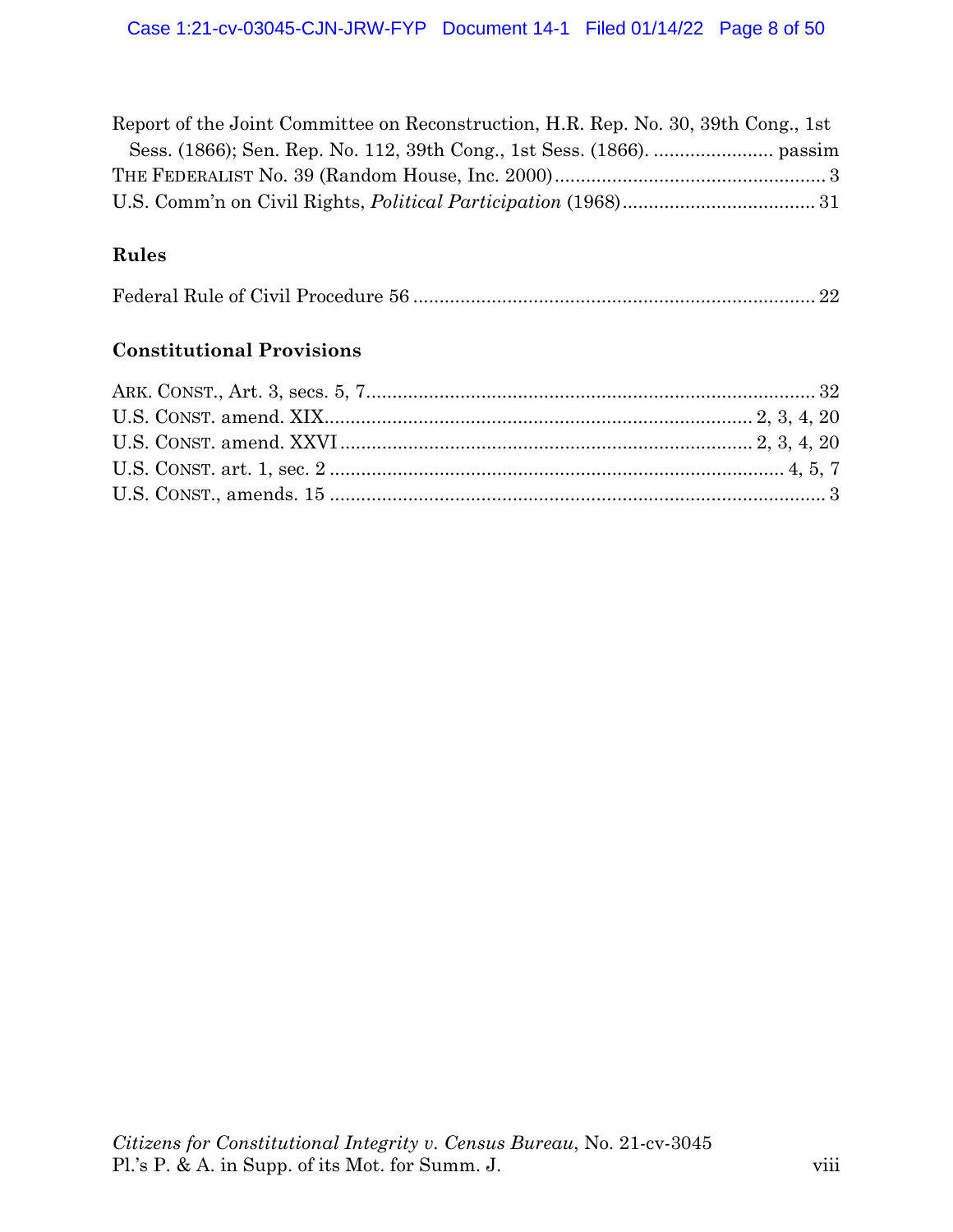#### **INTRODUCTION**

 "[We] are facing the most significant test of our democracy since the Civil War," the President declared. Joseph Biden, Remarks on Protecting the Sacred, Constitutional Right to Vote (July 13, 2021). There, the President was referring to new laws in seventeen states that make voting harder. Civil War problems demand Reconstruction remedies. The Framers of the Fourteenth Amendment armed future citizens with tools to thwart the forces that seek to undermine democracy. The United States needs those tools now.

Incumbent politicians rationally seek to keep the voters who elected them or to choose voters more likely to reelect them. In the Fourteenth Amendment, Section 2 (the Amendment), the Framers discouraged politicians from choosing their voters by taking away seats in the U.S. House of Representatives from states who fail to allow all of their citizens to vote.

The Amendment's plain language requires Defendants, the Census Bureau, the Department of Commerce, Secretary of Commerce Gina Raimondo, and Acting Director of the Census Bureau Ron Jarmin (collectively, the Census Bureau), to identify states that have denied or abridged "in any way" their citizens' rights to vote, and to discount those states' populations when apportioning seats.1

<sup>&</sup>lt;sup>1</sup> It states:

Representatives shall be apportioned among the several States according to their respective numbers, counting the whole number of persons in each State, excluding Indians not taxed. But when the right to vote at any election for the choice of electors for President and Vice President of the United States, Representatives in Congress, the Executive and Judicial officers of a State, or the members of the Legislature thereof, is denied to any of the male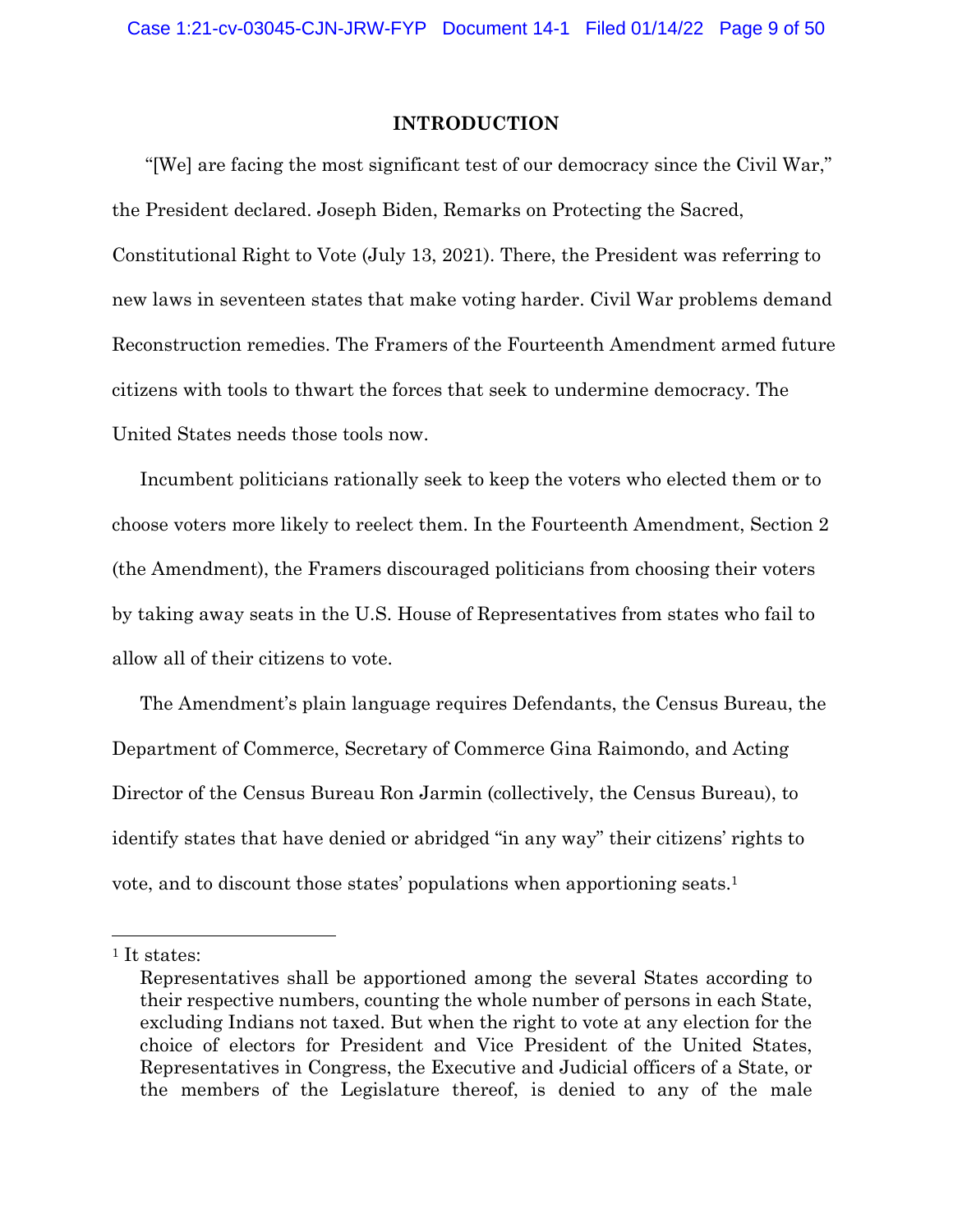The Amendment does not limit any state's authority to define voting rights. No state's voting laws could violate the Amendment. The Amendment only provides consequences when states pass laws regardless of the state's reason and without showing any discriminatory purpose or effect. Whenever a state denies or abridges the right to vote to an over-eighteen, resident citizen, the Amendment requires the Census Bureau to recalculate that state's basis of representation to apportion seats.

Initially, the Census Bureau lacked sufficient data to implement the Amendment. Now, the Census Bureau has voluminous data. Nonetheless, in April 2021, when the Secretary and the Census Bureau sent the report to the President and apportioned seats among the states, they failed to complete the process the Amendment requires. *See* 2 U.S.C. § 2a; 13 U.S.C. § 141. If they had done so, the results could have moved states to New York, Pennsylvania, and Virginia. The Census Bureau's failure to calculate any states' bases of representation violated the Administrative Procedure Act (APA), 5 U.S.C. §§ 701-706.

The APA entitles Citizens for Constitutional Integrity to a routine APA remedy: to set aside the April report and to remand it to the Census Bureau to complete the analysis the Amendment requires. *See Camp v. Pitts*, 411 U.S. 138, 143 (1973).

inhabitants of such State, being twenty-one years of age, and citizens of the United States, or in any way abridged, except for participation in rebellion, or other crime, the basis of representation therein shall be reduced in the proportion which the number of such male citizens shall bear to the whole number of male citizens twenty-one years of age in such State.

The Nineteenth and Twenty-Sixth Amendments, respectively, deleted "male" and replaced "twenty-one" with "eighteen." *See Evenwel v. Abbott*, 136 S. Ct. 1120, 1149 n.7 (2016) (Alito, J., concurring); *see also Breedlove v. Suttles*, 302 U.S. 277, 283 (1937), *overruled on other grounds by Harper v. State Bd. of Elections*, 383 U.S. 663, 668-69 (1966).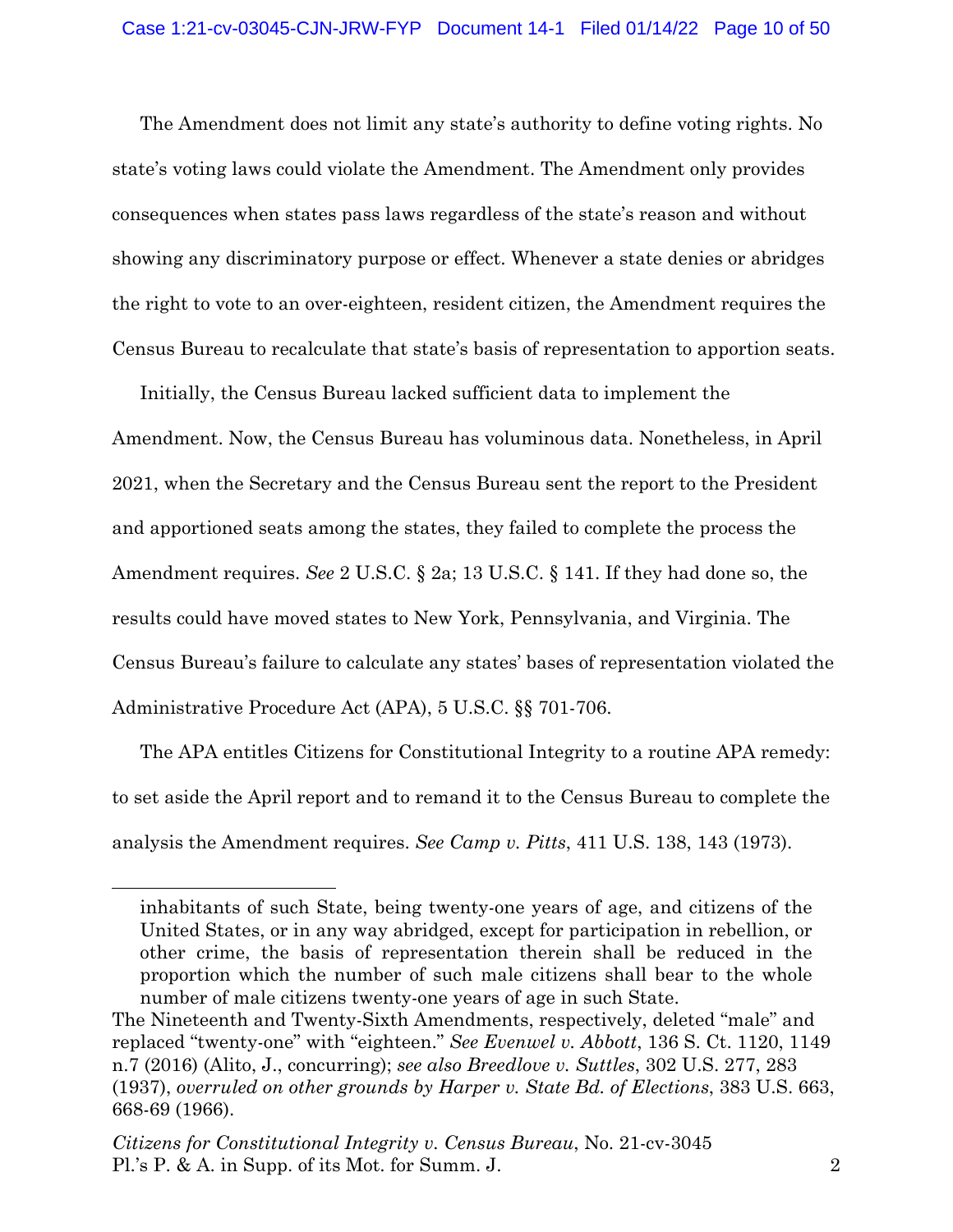### **LEGAL BACKGROUND**

Emerging from a devastating and bloody Civil War, the Framers of the Second Founding proposed a "fundamental" shift in apportioning representative seats. Report of the Joint Committee on Reconstruction XIII (Reconstruction Report), H.R. Rep. No. 30, 39th Cong., 1st Sess. (1866); Sen. Rep. No. 112, 39th Cong., 1st Sess. (1866). The Framers felt a heavy responsibility: "Never before in the history of nations has a legislative body met charged with such duties and obligations as have been imposed upon us." . *See* Cong. Globe, 39th Cong., 1st Sess. 781 (1866) (hereinafter "CGX" in which X denotes the page number). They pursued universal suffrage because they adhered to James Madison's faith in the "capacity of mankind for self-government." THE FEDERALIST No. 39, 240 (Random House, Inc. 2000); CG2459, 2767.

Madison found it "*essential*" for a democratic republic, which "derives its power directly or indirectly from the great body of the people," to derive that power "from the great body of the society, not from an inconsiderable proportion, or a favored class of it . . . ." THE FEDERALIST No. 39, 240. Otherwise, it does not qualify as a democratic republic.

*Citizens for Constitutional Integrity v. Census Bureau*, No. 21-cv-3045 Pl.'s P. & A. in Supp. of its Mot. for Summ. J. 3 Since the Declaration of Independence recognized that governments "deriv[e] their just powers from the consent of the governed, *see* CG429, the United States has moved ever closer to Madison's ideal of universal suffrage. Four other amendments expanded voting rights by directly eliminating obstacles that states had erected. U.S. CONST. amends. 15 (race), 19 (gender), 24 (poll taxes), and 26 (ages 18-20). The Fourteenth Amendment's equal protection and due process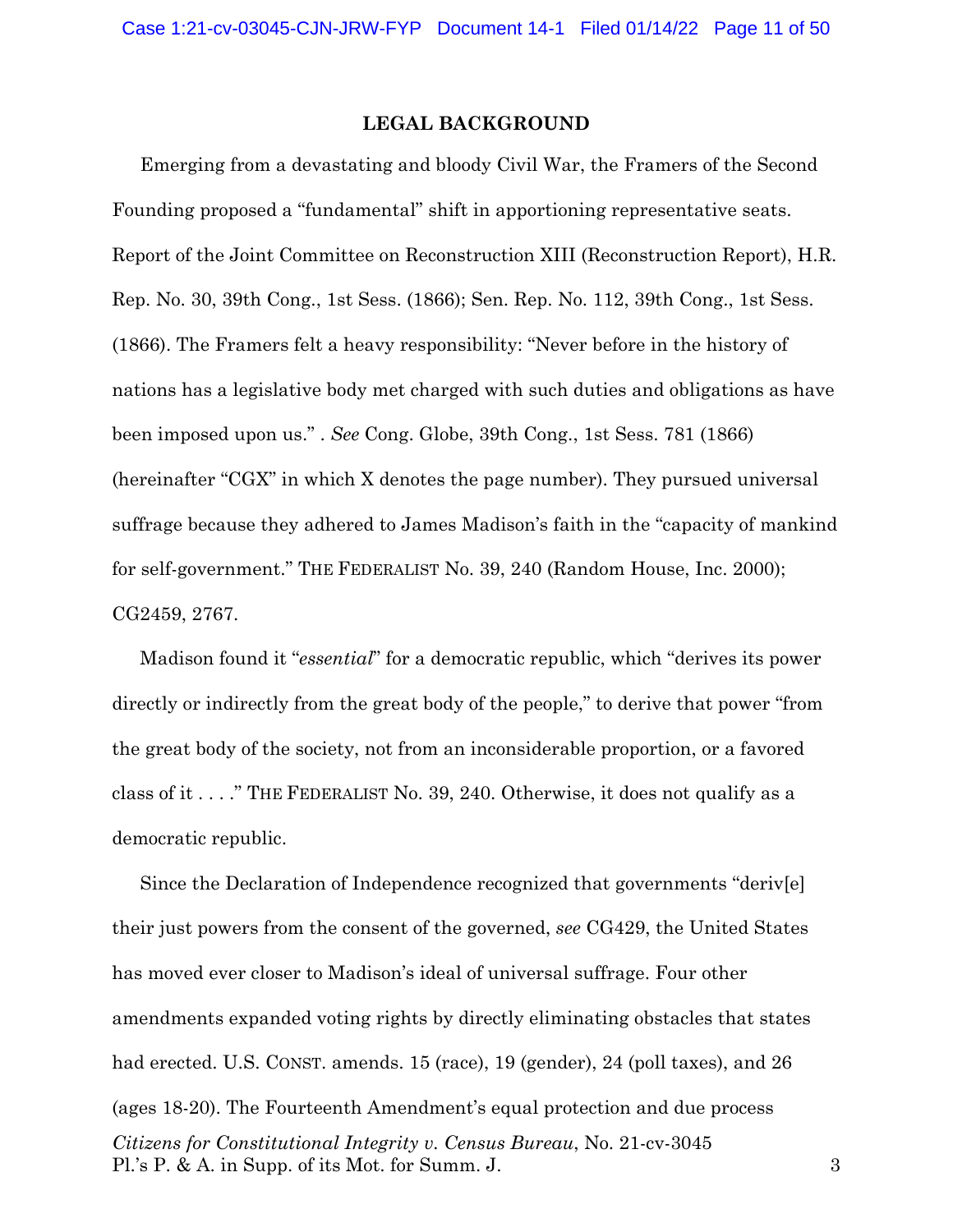clauses directly eliminated personal and real property prerequisites. *Hill v. Stone*, 421 U.S. 289, 292 (1975); *Kramer v. Union Sch. Dist.*, 395 U.S. 621, 633 (1969). And the Voting Rights Act Amendments of 1970 eliminated literacy tests. *Oregon v. Mitchell*, 400 U.S. 112, 118, 131-34 (1970).

Nowhere, however, did the people of the United States make clearer their intention to attain universal suffrage than in the Amendment. It recognizes only three qualifications for suffrage: (1) citizenship, (2) residence, and (3) at least eighteen years old. If a state denies or abridges in any way the right to vote to anyone meeting those three qualifications (unless they committed crimes or participated in rebellion), the Amendment discounts that state's population when apportioning seats in the U.S. House of Representatives. "The point is that the person who is bound by the laws in a free Government ought to have a voice in making them. It is the very essence of republican government." CG2767.

The Framers wrote this equation into the Amendment (as amended by the Nineteenth and Twenty-Sixth Amendments):

|                         | Citizens over eighteen years old whose rights                                                            |
|-------------------------|----------------------------------------------------------------------------------------------------------|
|                         | to vote the State did NOT                                                                                |
|                         | deny or abridge in any way                                                                               |
| Basis of representation | + citizens denied because of criminal convictions<br>+ citizens denied because of rebellion particiption |
| Residents               | Citizens at least eighteen years old                                                                     |

This equation replaced the equation the original Framers wrote as part of the Great Compromise to apportion representation based on "the whole Number of free Persons . . . and . . . three fifths of all other Persons." U.S. CONST. art. 1, sec. 2.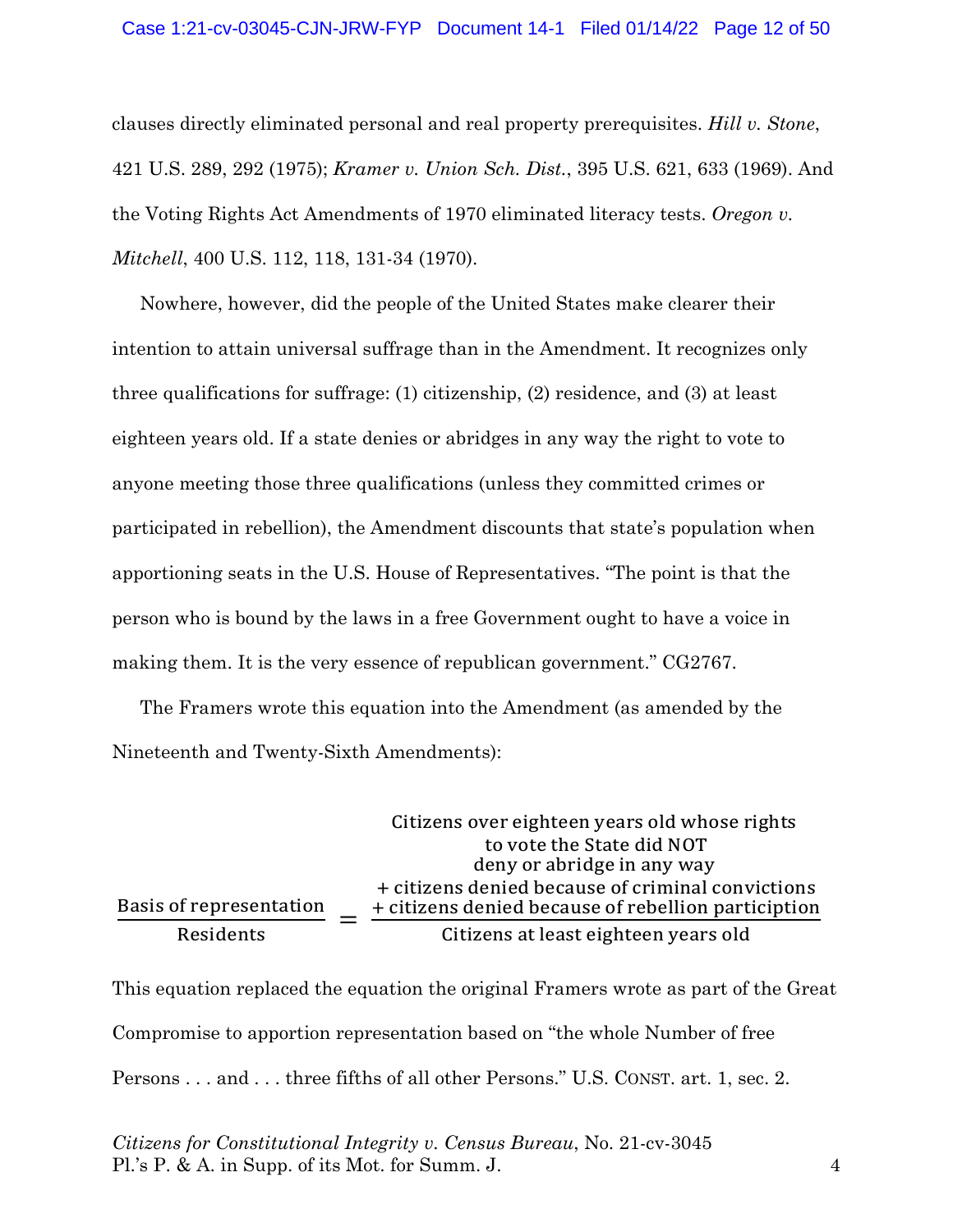Conceptually, the Framers considered it "eminently just and proper" that, when a state denies or abridges its citizens' "right to vote" for their representatives, the Constitution shall abridge that state's representation in the House of Representatives. Reconstruction Report XIII. They sought to encourage states to allow all citizens to vote by discounting the state's apportionment population by the percentage of its citizens who could not vote.

Take 1870 North Carolina. Its population split roughly into two-thirds white people and one-third black people. *See* Census Bureau, Population of the U.S., Table 1 (June 1, 1870) (391,650/1,071,361 = 0.36), Ex. A. Immediately after the Civil War, North Carolina did not allow black citizens to vote. *See* Reconstruction Report, Virginia, North Carolina, South Carolina 174. The Amendment would have allowed Census Bureau to count only two-thirds of North Carolina's enumerated population when apportioning U.S. House of Representative seats (assuming for simplicity the census reflected citizens and that North Carolina did not disenfranchise anyone for criminal convictions or rebellion).

### **I. Every ten years, the Census Bureau counts United States inhabitants and apportions U.S. House of Representative seats.**

The Constitution requires the United States to count inhabitants every ten years, via an "actual Enumeration" in "such Manner as" Congress directs, and to apportion seats so each state receives "at Least one Representative." Art. I, § 2, Cl. 3. Congress delegated responsibility for counting and apportioning to the Secretary. 13 U.S.C. § 141(a); *Wisconsin v. City of New York*, 517 U.S. 1, 23 (1996).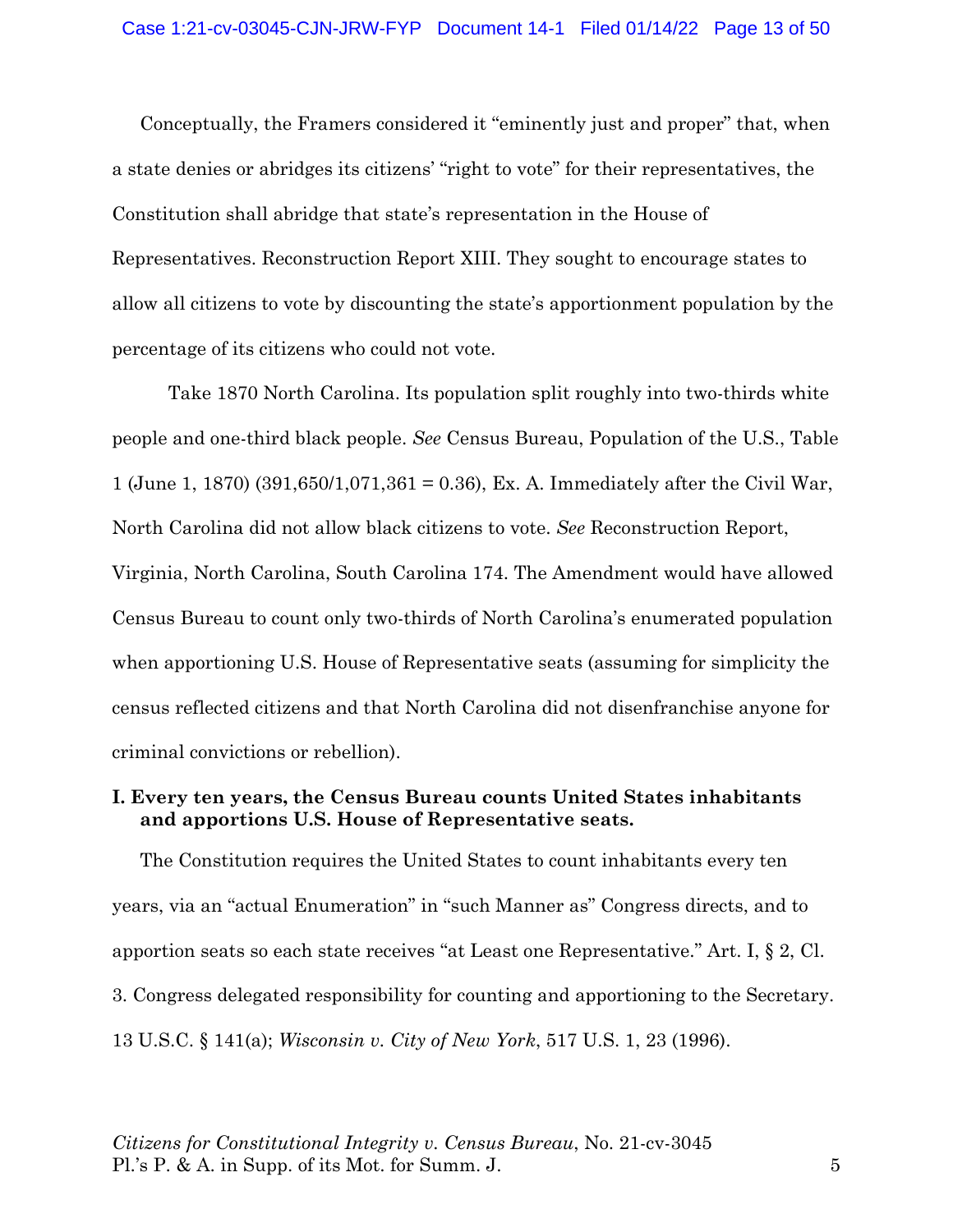When apportioning 435 Representatives among fifty states, districts never divide evenly among state populations. Every method for apportioning representatives leaves states larger or smaller remainders of populations without equal representation. *Montana v. Dep't of Commerce*, 503 U.S. 442, 452 (1992) ("the fractional remainder problem"). Depending on the method for handling remainders, some states win, and some states lose. *See id.*

For about 130 years, Congress manually apportioned seats. *Id.* at 448-51. That system broke down when Congress failed to pass a statute apportioning seats after the 1920 census. *Id.* at 451-52. After this failure, Congress sought an automatic method for apportioning seats going forward, and it directed the National Academy of Science to recommend a method for solving the remainder problem. *Id.* at 451, 452 n.25. Among five possible methods, each with advantages and disadvantages, Academy mathematicians proposed the method of equal proportions because it "minimized the discrepancy between the size of the districts in any pair of States." *Id.* at 452-54. In 1941, Congress codified the method of equal proportions for apportioning seats. *Id.* at 451-52; Act of Nov. 15, 1941, § 1, 55 Stat. 761-762 (codified at 2 U.S.C. § 2a).

Based on the method of equal proportions, Congress requires the Census Bureau to report to the President "[t]he tabulation of total population by States . . . as required for the apportionment of Representatives in Congress among the several States." 13 U.S.C. § 141(b). After the President receives the Secretary's report, the President sends Congress a statement that describes the results of the census and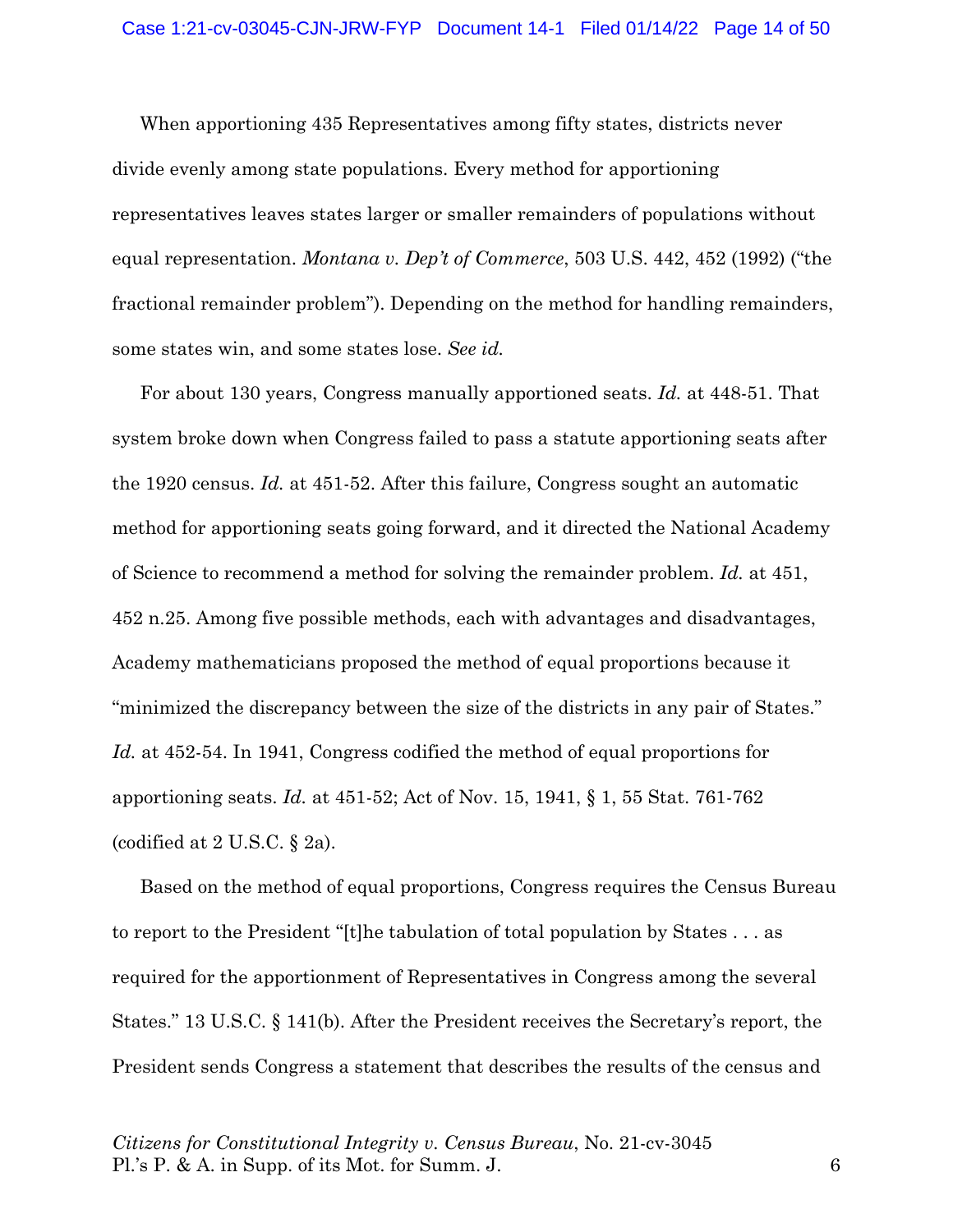apportions seats. 2 U.S.C. § 2a. The Executive Branch recognizes the act of apportioning seats among the states as a "ministerial" duty. Br. for the Appellants 26*, Trump v. New York*, No. 20-366 (Oct. 30, 2020). This ministerial duty depends, of course, on the population figures the Census Bureau calculates.

### **II. The Framers carefully crafted the Amendment's equation to bring universal suffrage in response to the Thirteenth Amendment.**

After the Civil War, the Framers saw that the Thirteenth Amendment, which outlawed slavery, perversely rewarded rebel states for the Civil War by increasing their number of seats in the House of Representatives. Reconstruction Report XIII. Before the Civil War, enslaved persons counted as *three*-fifths of a person; after the Civil War, those newly free persons counted as *five*-fifths of a person—and the Framers knew those rebel states would not let the newly freed people vote. *Id.*; *see*  U.S. CONST. art. 1, sec. 2. The Thirteenth Amendment freed three million, six hundred thousand people in the rebel states, and that would have given the rebel states' leaders about thirteen additional seats without giving any formerly enslaved person a voice in their government. *See* CG74, 2767.

Civil war wounds still bled when the Thirty-Ninth Congress met to grapple with the practicalities of restoring rebel states to the United States. "[T]hese fallen rebels cannot at their option reenter the heaven which they have disturbed, the garden of Eden which they have deserted, and flaming swords are set at the gates to secure their exclusion . . . ." CG74. The Thirty-Eighth Congress had dissolved in March 1865: before the surrender at Appomattox on April 9 and the assassination of President Abraham Lincoln six days after that.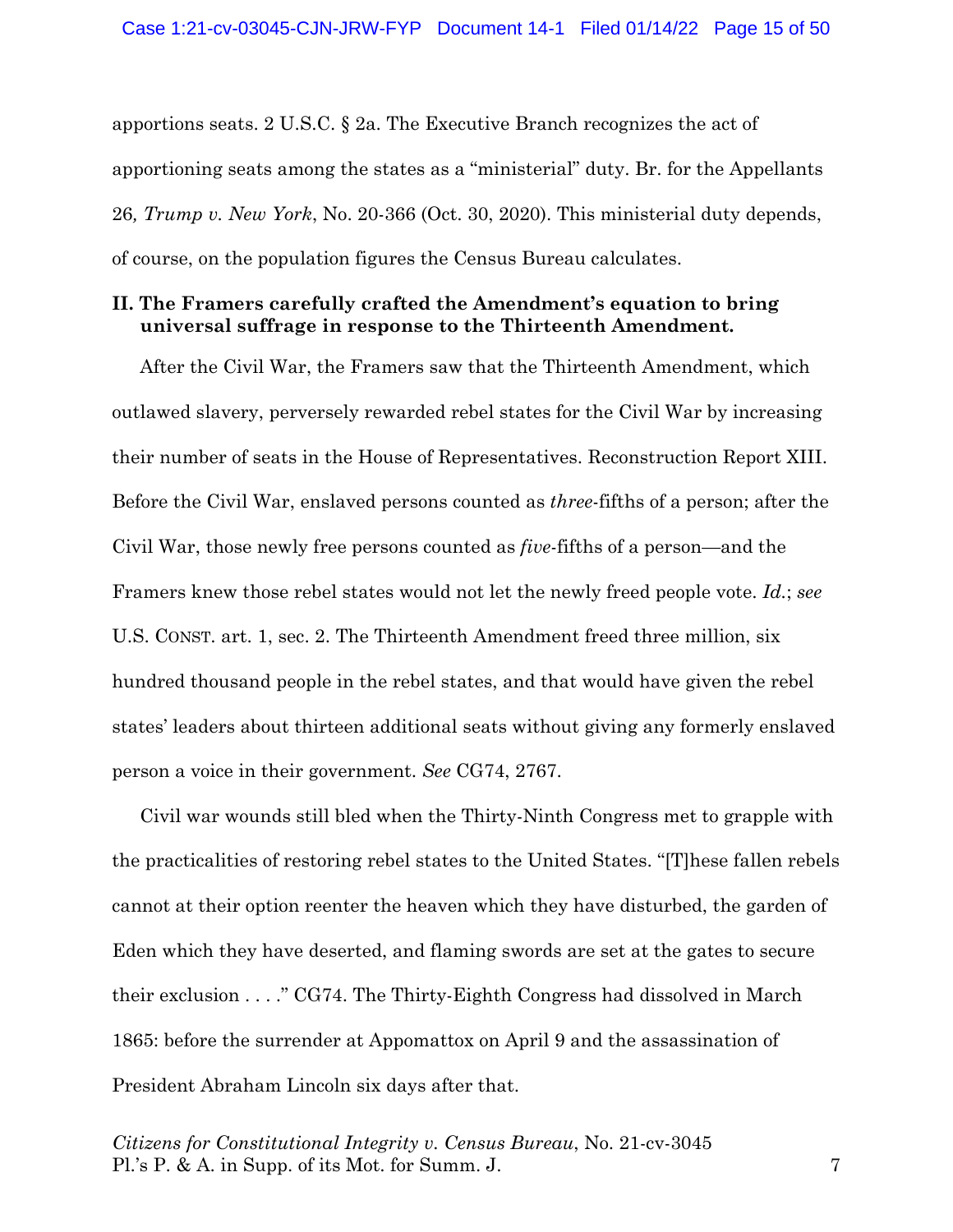When the Thirty-Ninth Congress first convened in December 1865, rebel-state representatives immediately sought recognition. CG5, 10 (Dec. 4, 1865). Instead of admitting them, Congress decided to create a joint committee of nine representatives and six senators to "inquire into the condition of the [rebel] States." Id. at 46. They referred all motions and bills related to rebel states' representation to the Joint Committee on Reconstruction. *See*, *e.g.*, CG69.

In the rebel states they saw a "spirit of oligarchy adverse to republican institutions" had arisen and led to the Civil War. Reconstruction Report XIII. The Framers intended to avoid another civil war by expanding voting rights to formerly enslaved citizens and by curtailing that spirit of oligarchy. *Id.* The Framers rejected as not "just or proper" a situation that freed formerly enslaved people but confined "all the political advantages" to their former masters. *Id.* Moreover, the Committee believed that by encouraging states to give the new freemen access to the ballot-box, the power of democracy could more effectively protect them than anything else the Framers could devise. *Id.* One senator remarked: "give the people the ballot and the rulers are their servants, withhold it and the people exist at the will and sufferance of their rulers . . . ." CG2802. But the Framers saw no way to "secure the civil rights of all citizens of the republic" and to ensure "a just equality of representation" without adding provisions to the Constitution. Reconstruction Report XIII.

The Framers considered directly prohibiting states from denying the right to vote based on race but feared three-quarters of the states would not ratify an amendment like that. CG2766; CG704 ("What can pass?"). They doubted whether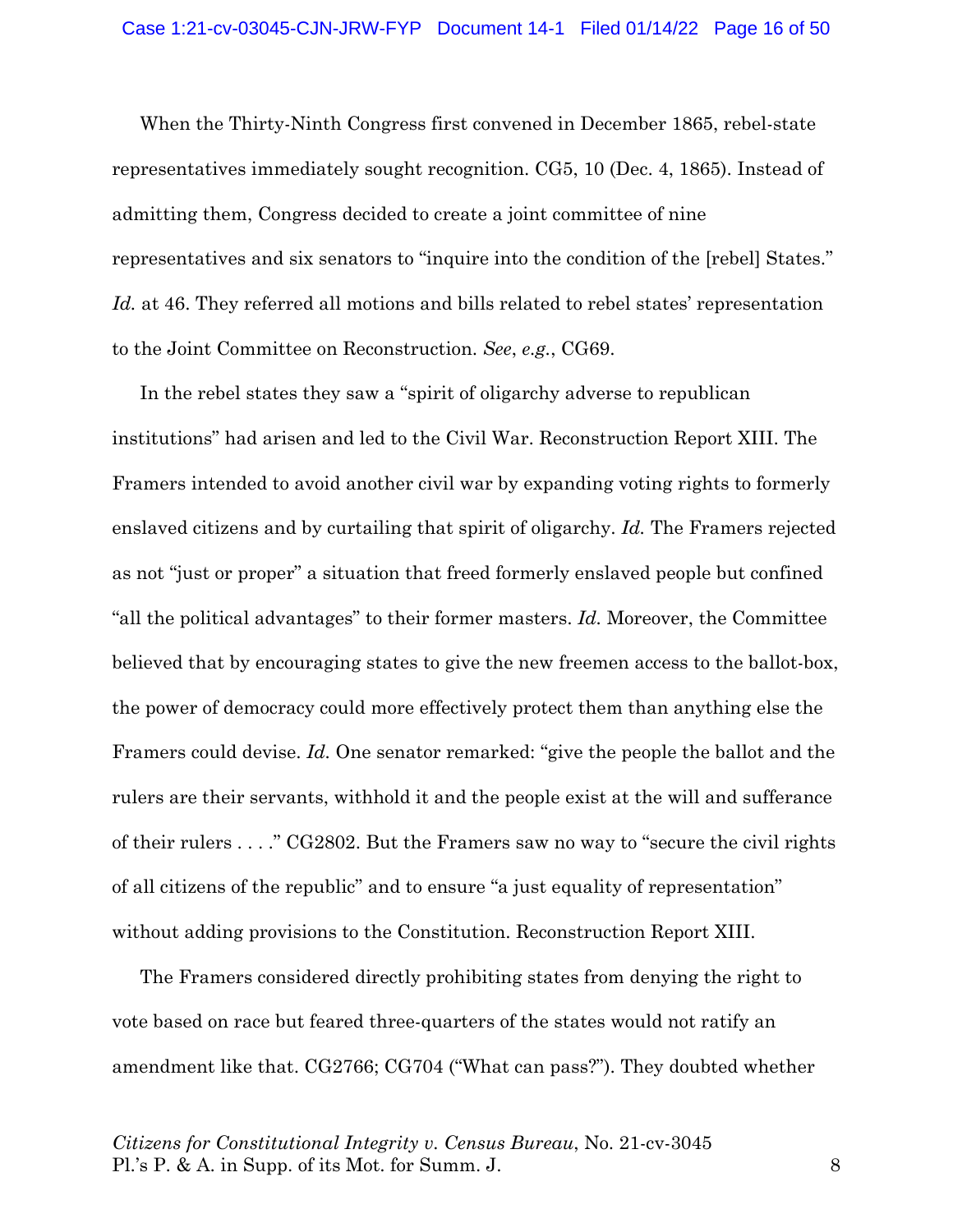even a constitutional amendment would allow the United States to "prescribe the qualifications of voters in a state," but they knew the federal constitution had power over representation in the federal government. Reconstruction Report XIII. They left states complete authority to define voters' qualifications, but traded political power in the federal government for allowing "all to participate." *Id.* The Framers aimed to induce universal suffrage to give "all . . . through the ballot-box, the power of self-protection." *Id.* They decided to allot "political power . . . in all the States exactly in proportion as the right of suffrage should be granted . . . ." *Id.* 

Joint Committee Co-Chair Thaddeus Stevens called Section 2 "the most important in the article." CG2459. He expected Section 2 would either "compel the States to grant universal suffrage or so to shear them of their power as to keep them forever in a hopeless minority in the national Government . . . ." CG2459; *Evenwel*, 136 S. Ct. at 1140 (Thomas, J., concurring) ("The Fourteenth Amendment pressured States to adopt universal male suffrage by reducing a noncomplying State's representation in Congress. Amdt. 14, § 2.").

# A. The Amendment evolved its metrics and implementation over six months of debate and discussion.

Of the five sections in the Amendment, the Framers spent the most time on Section 2 because they considered the increase in representation from formerly enslaved people "the most important element in the questions arising out of" Reconstruction. Reconstruction Report XIII; *Evenwel*, 136 S. Ct. at 1128.

Initially, Representative Stevens proposed allocating seats based on "legal voters." CG10. That proposal met "fierce resistance" because different states had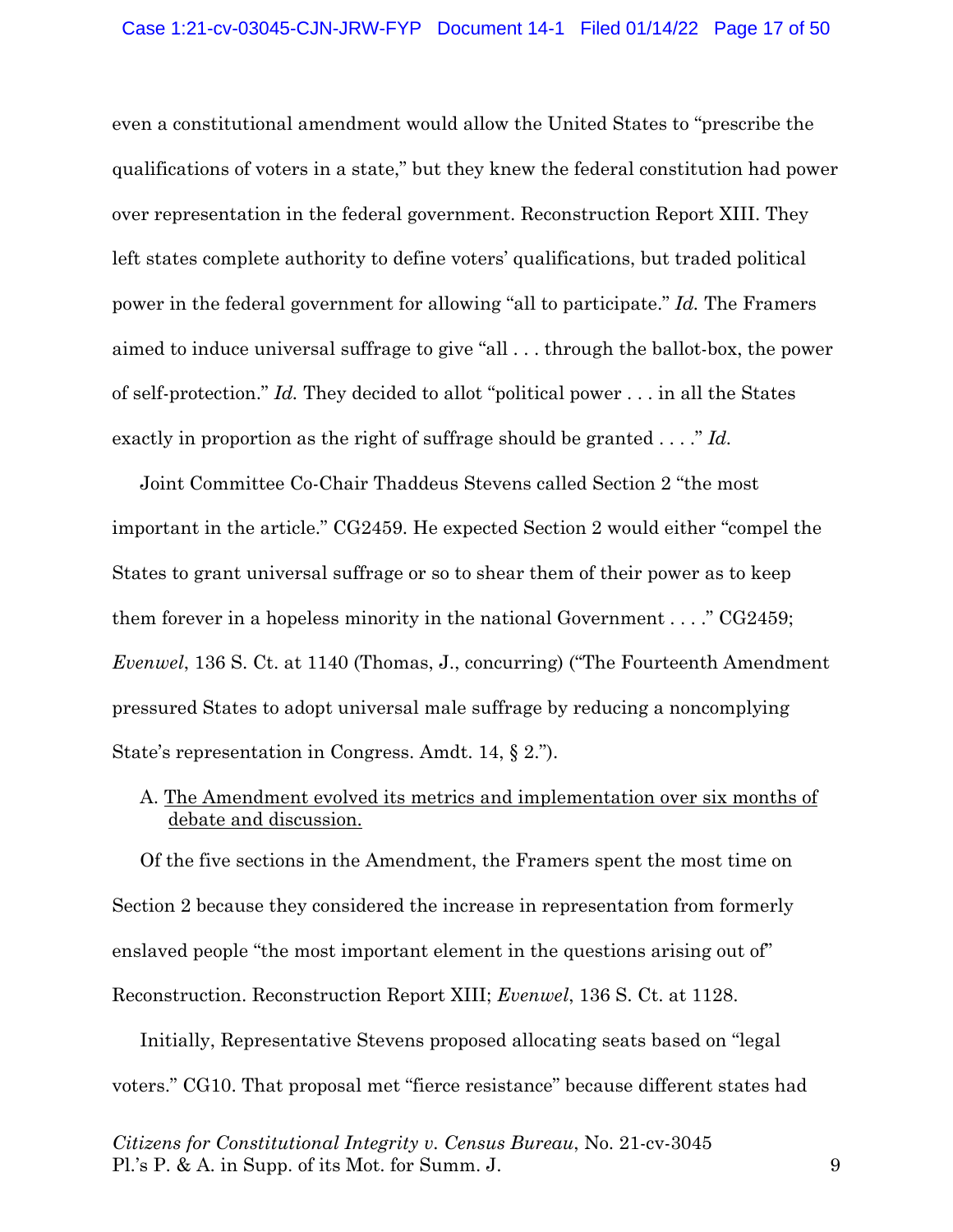different proportions of voters, so some northern states would lose representation compared to the 1860 apportionment. *Evenwel*, 136 S. Ct. at 1128; CG357, 410. For example, because men were going west to find their fortunes, California and Vermont had respective populations of 358,110, and 314,369, but respective voters of 207,000 and 87,000. CG141, 357. Basing representation on voters would have shifted representation in ways other than removing them from rebel states.

The Joint Committee initially proposed a stand-alone amendment that would discount a state's population by the quantity of an entire group of race or color whenever a state denied or abridged the "elective franchise" to a single member. CG535. The House passed it, but the Senate rejected it. CG538 (passing the House 120 yeas to 46 nays), 1289 (failing in the Senate 25 yeas to 22 nays), 2459 (expressing Senator Stevens's "mortification at its defeat."). The Framers feared this initial method would discourage states from gradually extending suffrage and risked never extending suffrage to formerly enslaved people. *Id.* at 1224-28, 1275, 2502; *see* CG355. In response, the Framers refined the equation to allow gradual enfranchisement to gradually increase a state's number of seats and incorporated those refinements into the Fourteenth Amendment as Section 2. *See* CG2502.

As the Framers refined the Amendment, they worried endlessly about states evading the consequences for failing to allow universal suffrage. *See*, *e.g.*, *id.* at 377- 79, 385, 406, 407, 410, 434, 707. The Framers clarified that they intended the Amendment to discount a state's representation "[n]o matter what may be the ground of exclusion, whether a want of education, a want of property, a want of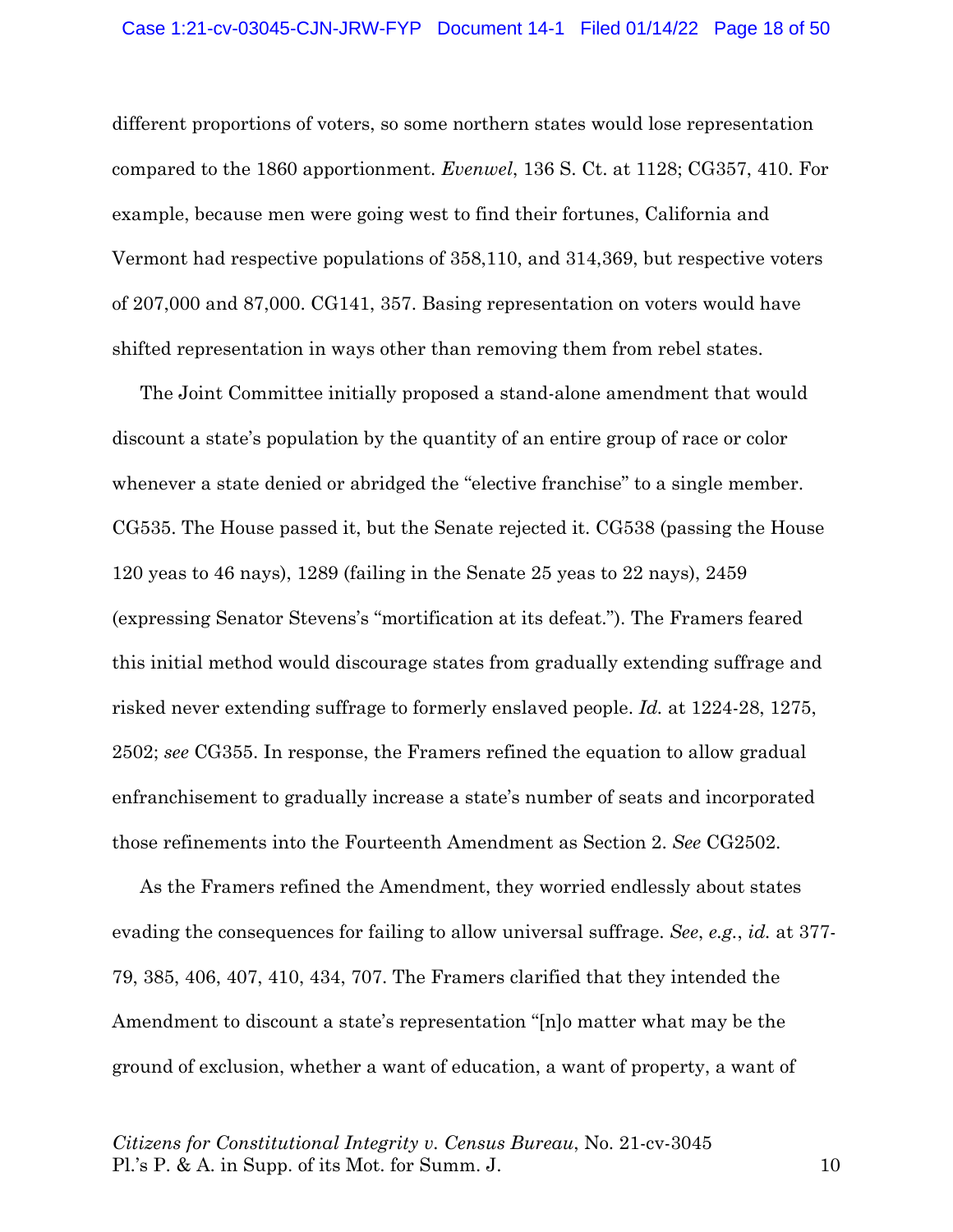color, or a want of anything else, it is sufficient that the person is excluded from the category of voters, and the State loses representation in proportion." *Id.* at 2677*.* If "a State excludes any part of its male citizens from the elective franchise, it shall lose Representatives in proportion to the number so excluded;" race did not matter. *Id.*; Ethan Herenstein & Yurij Rudensky, *The Penalty Clause and the Fourteenth Amendment's Consistency on Universal Representation*, 96 N.Y. L. Rev. 1021, 1039- 40 (2021) (calling it "a results-based test: Any denial or abridgement of the right to vote would trigger the penalty, regardless of the state's motive.").

The Framers aimed to ensure that "no device, no ingenuity can defeat its practical effect." CG379. They approved the second version in June 1866. CG3149. In 1868, Secretary of State William H. Seward recognized that the states had ratified the Fourteenth Amendment. 15 Stat. 707.

## B. The Framers implemented the Amendment to require voter registration in rebel states by oral oath.

Before the states ratified the Fourteenth Amendment, the 40th Congress defined a voting registration system to "enabl[e] the persons authorized to exercise the franchise . . . ." Cong. Globe, 40th Cong., 1st Sess. 63 (Mar. 11, 1867). The Framers knew control over voter registration could control the government: "Allow me to designate who shall vote and to strike off from the register those who are politically opposed to me, and I will control the action of any State in the Union." Cong. Globe, 39th Cong., 2nd Sess. 1171 (Feb. 12, 1867).

The Thirty-Ninth Congress—the same Congress that drafted the Amendment incorporated its work into the first Reconstruction Act by defining the same voter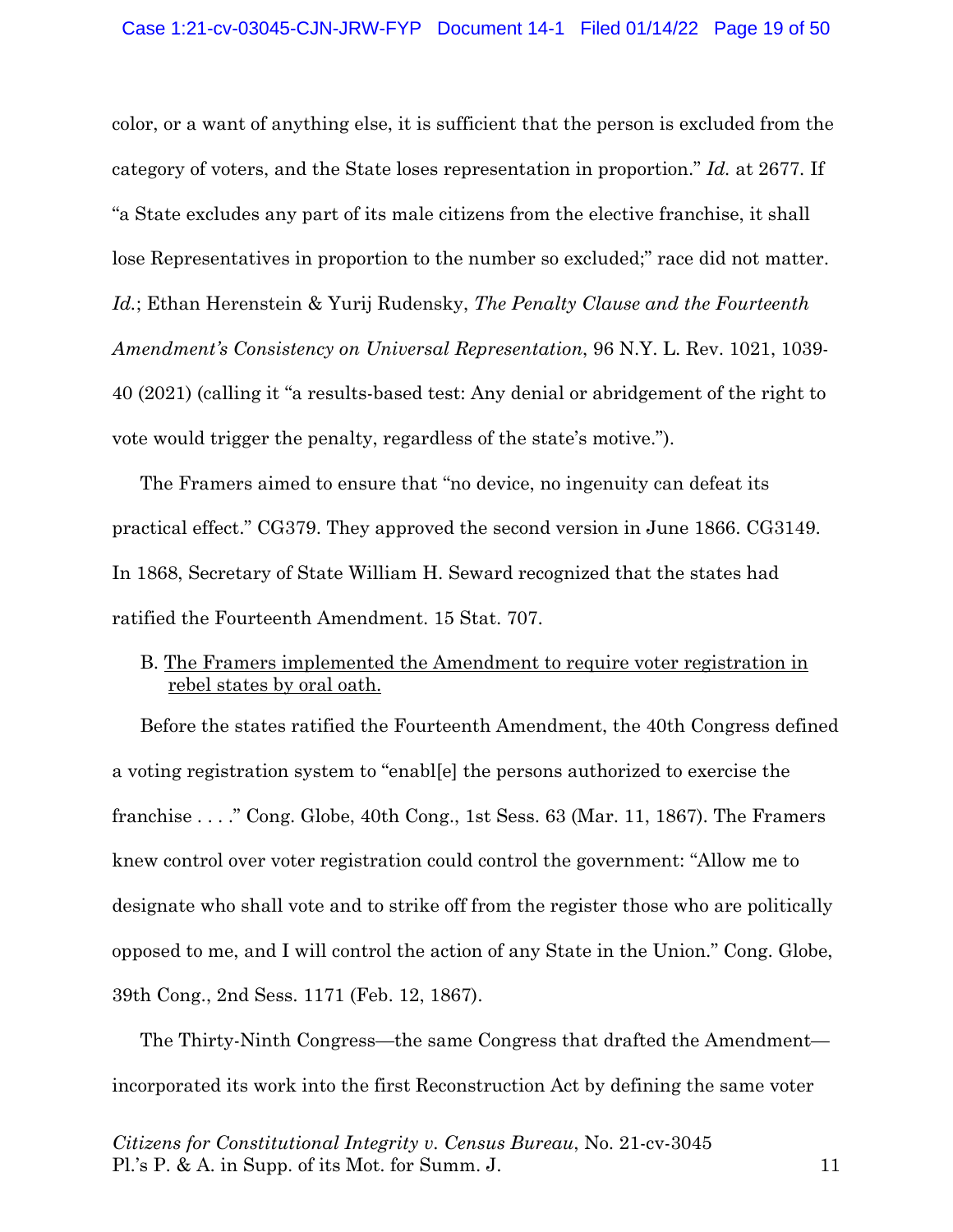qualifications in rebel states: male, resident citizens twenty-one years or older (no criminal charges or participation in rebellion). An Act to provide for the more efficient Government of the Rebel States  $\S 5$ , 14 Stat. 428, ch. 153 (Mar. 2, 1867). Congress defined "a class of persons who were per se eligible to vote, [and thereby] anticipated Southern disenfranchisement techniques." Gabriel J. Chin, *The Voting Rights Act of 1867: The Constitutionality of Federal Regulation of Suffrage during Reconstruction*, 82 N.C. L. Rev. 1581 (2004). Three weeks later, in the Second Reconstruction Act, the Fortieth Congress required states to register voters upon only an oral oath. Act of Mar. 23, 1867, ch.  $6 \S 1$ , 15 Stat. 2. Thus, the states ratified the Amendment knowing the low burden for voter registration that would trigger discounts to their bases of representation.

# C. Insufficient data initially prevented Congress from implementing the Amendment.

The Framers anticipated difficulties when census-takers sought to determine whose voting rights a state denied or abridged. *See* CG10, 2943, 3038-39. Senator Howard cautioned that the agency would find the task "impossible" and warned the Amendment sets a standard "so uncertain" and "so difficult of practical application" that it risks the census results becoming "so inaccurate and unreliable as to be next to worthless." *Id.* at 3038-39. For the technologies and capabilities of the 1870 census, those difficulties indeed proved insurmountable.

Then-Representative James Garfield spearheaded the House of Representatives Committee's oversight of the 1870 census. H.R. Rep. No. 41-3 (1870). The Committee recognized broad denials of the right to vote that would qualify under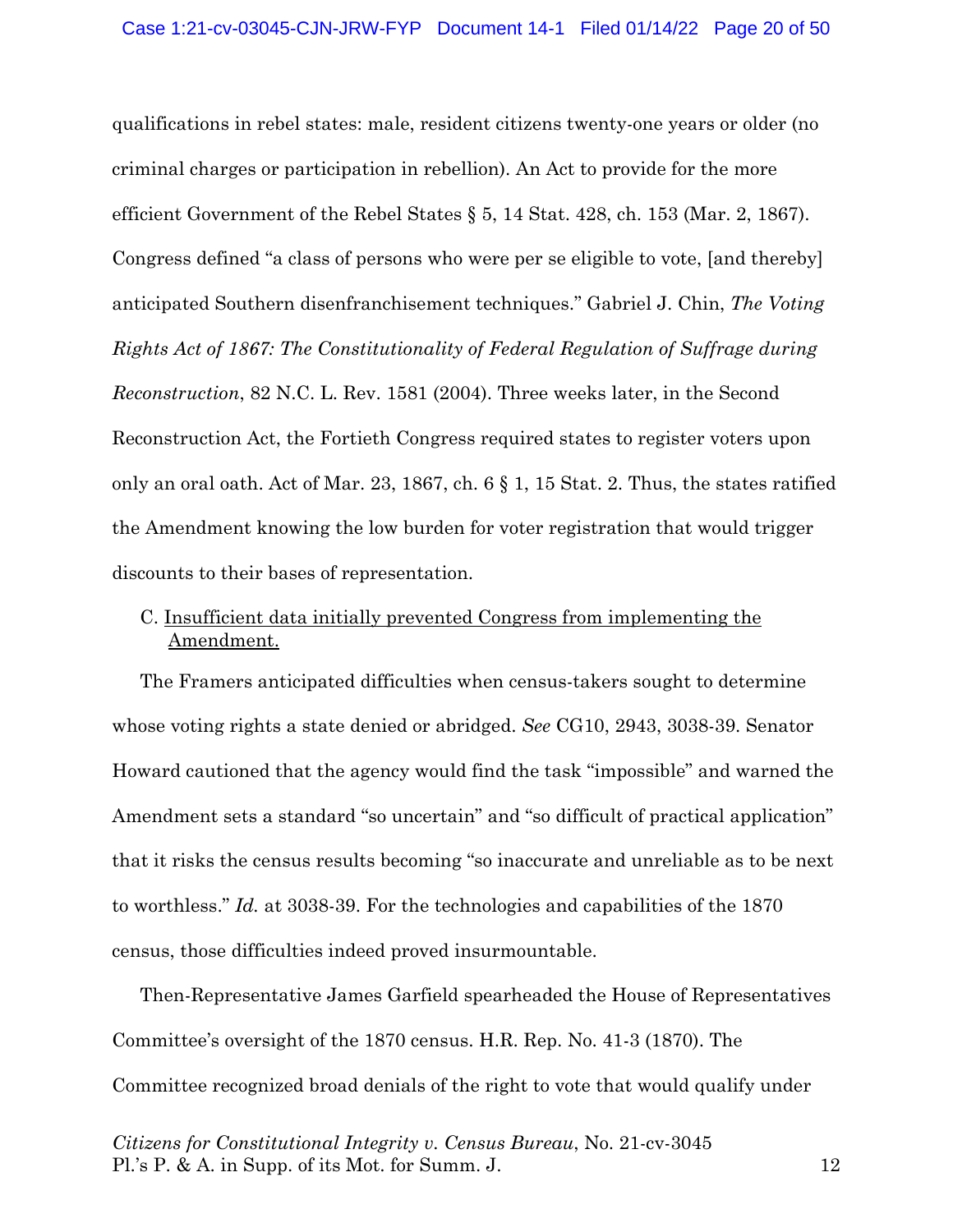the Amendment, but saw no way to gather the statistics. It "could devise no better way" to gather the statistics required by the Amendment than by adding a "difficult" question to the census questionnaire. *See id.* at 53. The Committee knew it would "be difficult to get true and accurate answers." *Id.* To no one's surprise, that approach did not work.

In those days, the Census Board within the Department of the Interior compiled the figures sent by the United States marshals and assistant marshals—judicial branch officials—who traversed the territory. *Id.* at 48-49. Stopping at each house, the assistant marshal faced suspicions on why a judicial officer was visiting and impacts on taxes. *Id.* at 49. After defusing those questions, the marshal set forth a five-page questionnaire with questions that ranged from gender, birthplace, and occupation to real estate acres to health and disabilities. *Id.* at 49, 66-70. One marshal estimated an average visit took thirty minutes. *Id.* at 49.

On the 1870 census questionnaire, as the Committee suggested, one column asked respondents to enter the number of "Male citizens of the United States, 21 years of age, whose right to vote is denied or abridged on other grounds than rebellion or other crime." *Id.* at 53, 66. The Census Board received a poor response. Of the 38 million United States inhabitants it counted, only about 43 thousand male citizens over twenty-one years old reported a state denying or abridging their rights to vote. Cong. Globe, 42nd Cong., 2nd Sess. 609-10 (Jan. 26, 1872).

No one trusted those numbers. One representative complained, "this whole table is utterly inaccurate; it is not reliable; it is not made in pursuance of any law; it is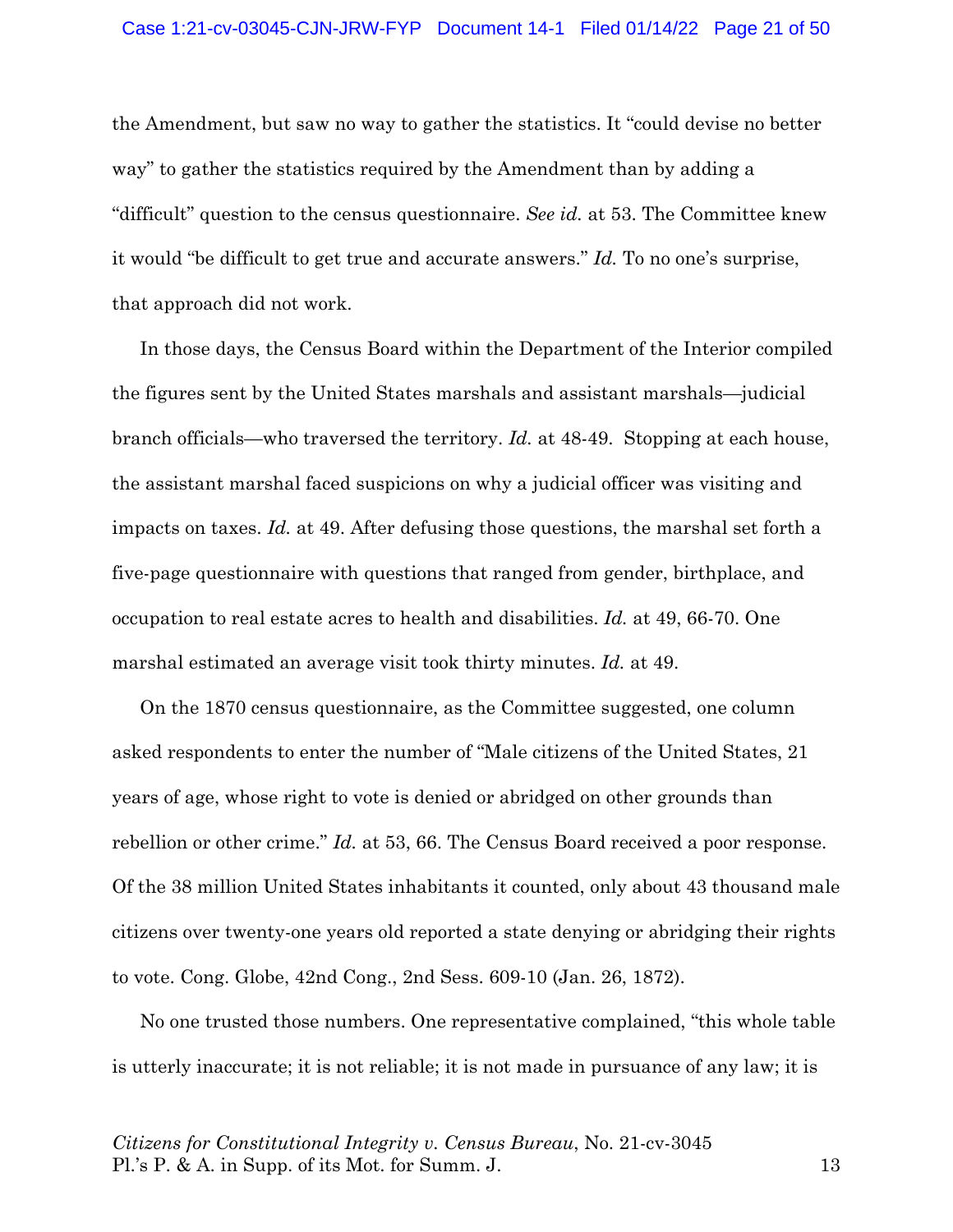without weight." *Id.* at 79. He quoted the Superintendent of the Census for concluding that "'[t]he census is not the proper agency for such an inquiry. The questions of citizenship and of the denial of suffrage to rightful citizens, are mixed questions of law and fact, which an assistant marshal is not competent to decide.'" *Id.* (*quoting* Census Office Superintendent Francis A. Walker, *Report of the Superintendent of the Ninth Census* xxviii (Nov. 21, 1871), Ex. B). The Department of the Interior gave "little credit to the returns made b**y** assistant marshals" because (1) the statistics did not reflect reality and (2) the question was too "difficult" for census respondents to answer. *Id.* at 610 (reproducing a letter from C. Delano, Secretary of the Interior, to James G. Blaine, Speaker of the House (Dec. 11, 1871)). Interior lamented that it lacked "power" to give accurate statistics on denials or abridgments on citizens' rights to vote. *Id.*

Six years after proposing the Amendment, Congress basically gave up on implementing it. Without reliable statistics, it had no way to do so. At the same time, the Fifteenth Amendment sapped the political will to implement it. *See* Cong. Globe, 42nd Cong., 2nd Sess. 66. The Fifteenth Amendment had accomplished directly what the Amendment tried to do indirectly: prohibit denying or abridging the right to vote based on race, color, or prior condition of servitude. *See* CG2766.

Frustrated at its inability to implement the Amendment, Congress passed a statute, anyway. Act of Feb. 2, 1872  $\S 6$ , 17 Stat. 29 (codified at 2 U.S.C.  $\S 6$ ). Its sponsor, Joint Committee on Reconstruction member Senator Justin Morill, declared: "We must do nothing to impair the vitality of [the Amendment] or any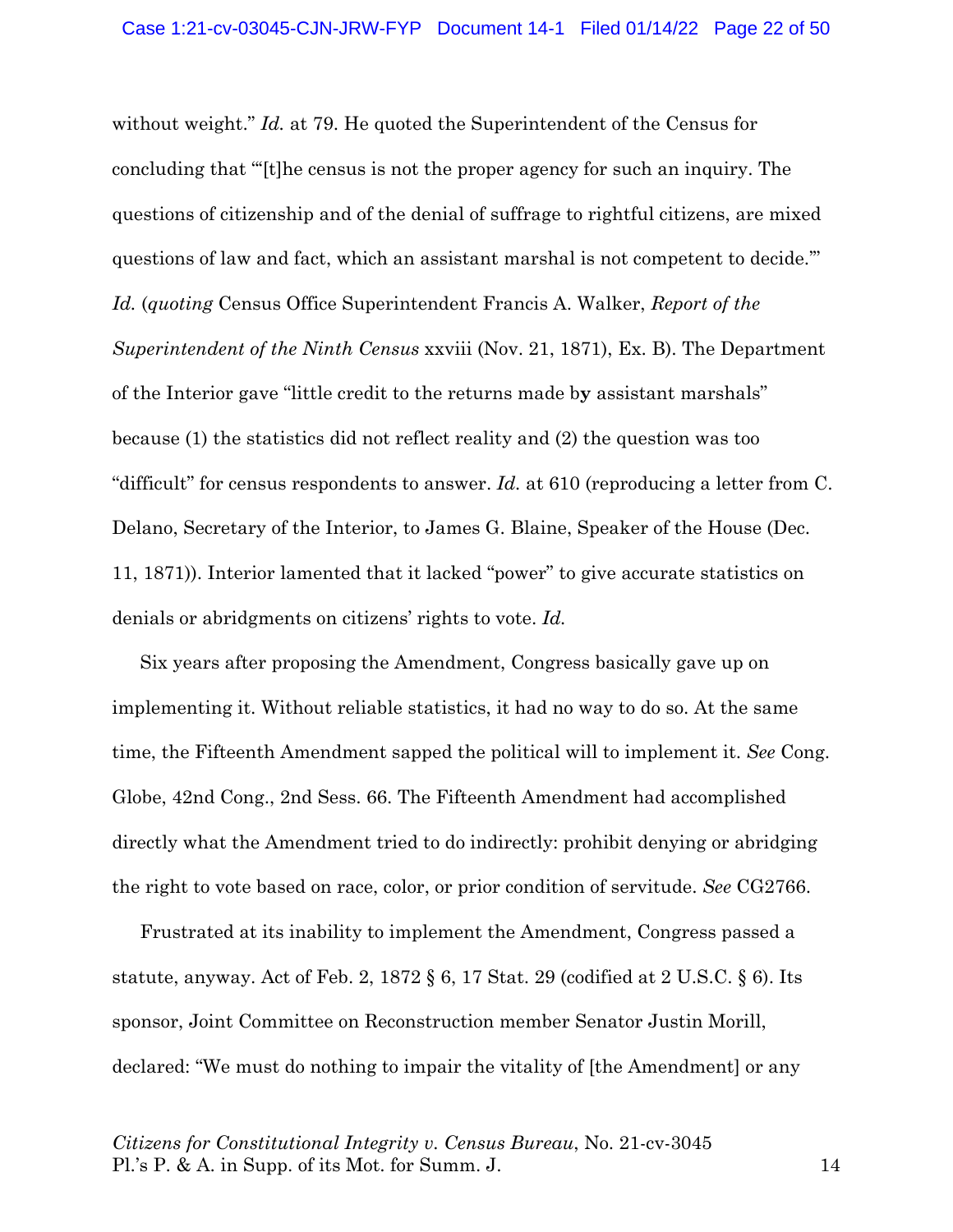other provision of the Constitution. *If not needed today, it may be tomorrow. It must not become a dead letter.*" Cong. Globe, 42nd Cong., 2nd Sess. 670 (1872) (emphasis added); CG57. The statute, unfortunately, does not faithfully implement the Amendment. It discounts the number of representatives instead of calculating bases of representation. *See* George David Zuckerman, *A Consideration of the History and Present Status of* [*the Amendment*], 30 FORDHAM L. REV. 93 (1961).

# D. No legal barriers that could have impeded litigation over the Amendment still stand.

As in other circumstances, "[i]t should be unsurprising that such a significant matter has been for so long judicially unresolved." *Dist. of Columbia v. Heller*, 554 U.S. 570, 625 (2008) (collecting examples). Until 1941, Congress apportioned seats directly, so likely no lawsuit could enforce the Amendment against Congress. That year, Congress assigned authority to apportion representatives to the Census Bureau as it took the census. Act of Nov. 15, 1941.

But then, courts had no jurisdiction over lawsuits against the Census Bureau. Not until five years later did the APA give plaintiffs broad access to courts to challenge agency decisions. *See* Pub. L. No. 79-404, 60 Stat. 237 (June 11, 1946*)*; *Japan Whaling Ass'n v. Am. Cetacean Soc'y*, 478 U.S. 221 (1986). That year, however, the Supreme Court rejected an apportionment case based on the political question doctrine. *Colegrove v. Green*, 328 U.S. 549 (1946). That principle loomed for sixteen years until the Court rejected the articulation in *Colegrove*. *Baker v. Carr*, 369 U.S. 186 (1962).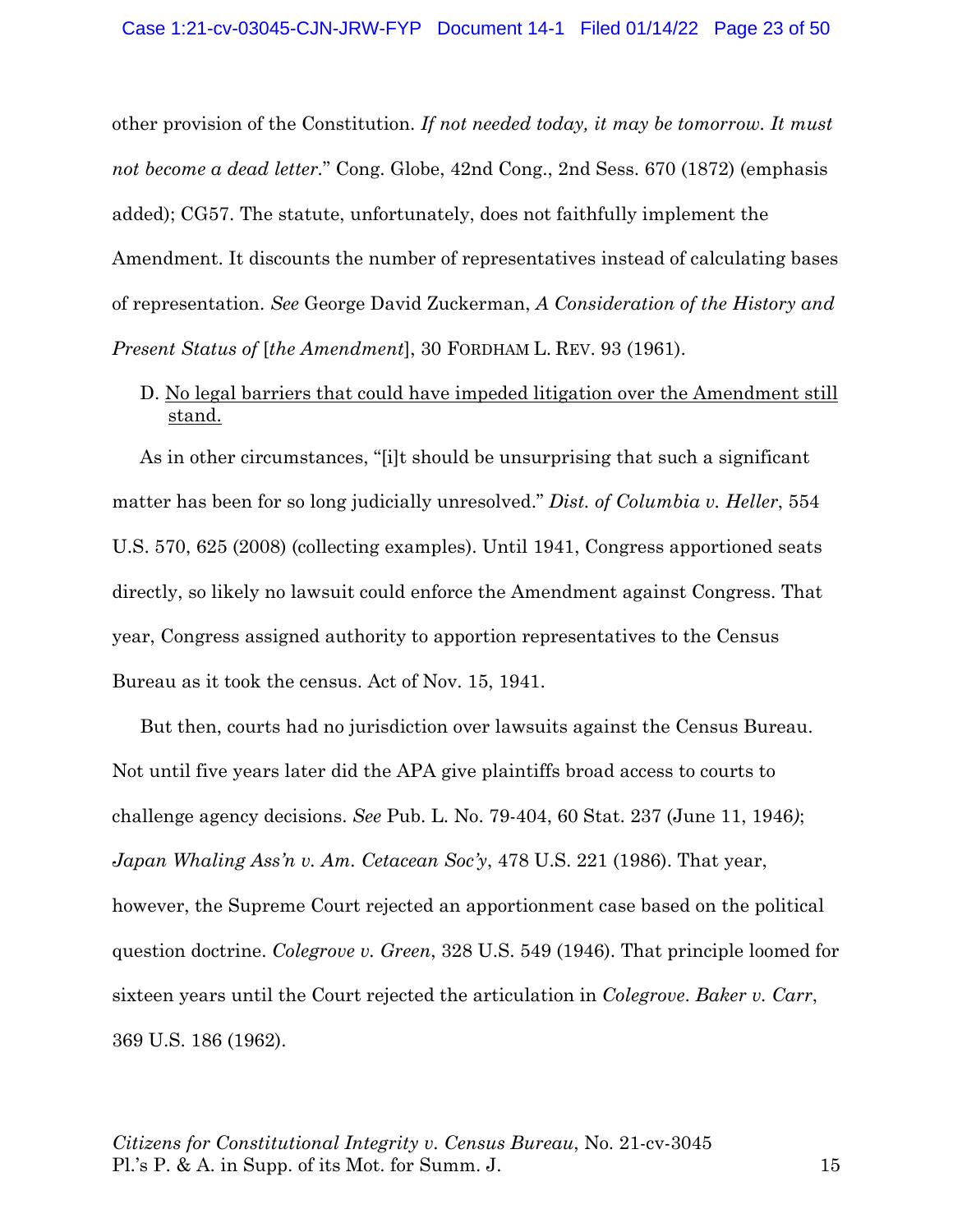Three years after *Baker*, Congress passed the Voting Rights Act of 1965, Pub. L. No. 89-110, 79 Stat. 437 (Aug. 6, 1965) (codified as amended at 52 U.S.C. §§ 10301- 10701), which led states to expand voter access, instead of denying or abridging it. *See Reno v. Bossier Parish Sch. Bd.*, 528 U.S. 320, 334 (2000).

Recent efforts to disenfranchise voters have made the Amendment more relevant than ever. The President identified seventeen states that enacted "28 new laws to make it harder for Americans to vote." Remarks on Protecting the Sacred, Constitutional Right to Vote. But no one could challenge the Census Bureau's decision until the Secretary sent the report because the APA usually requires plaintiffs to wait for the final agency action for their claims to ripen. *See* 5 U.S.C. § 704; *Trump v. New York*, 141 S. Ct. 530, 535 (2020) (dismissing a case as unripe because "the dispute will take a more concrete shape once the Secretary delivers his report under  $\S 141(b)$ .").

#### **FACTUAL BACKGROUND**

The APA allows courts to review agency decisions based on "those parts of [the administrative record] cited by a party . . . ." 5 U.S.C. § 706. This case requires no administrative record because the Census Bureau admitted that it did not complete the analysis the Amendment required. Letter from Census Bureau Acting Director Ron S. Jarmin to Jared Pettinato (Oct. 1, 2021), ECF No. 1-2. The Census Bureau disclaimed responsibility for completing the process. *Id.* No document from the administrative record for the report could further illuminate its decision.

*Citizens for Constitutional Integrity v. Census Bureau*, No. 21-cv-3045 Pl.'s P. & A. in Supp. of its Mot. for Summ. J. 16 When a plaintiff does not require a complete administrative record, and compiling one would just waste time and money, the APA does not require an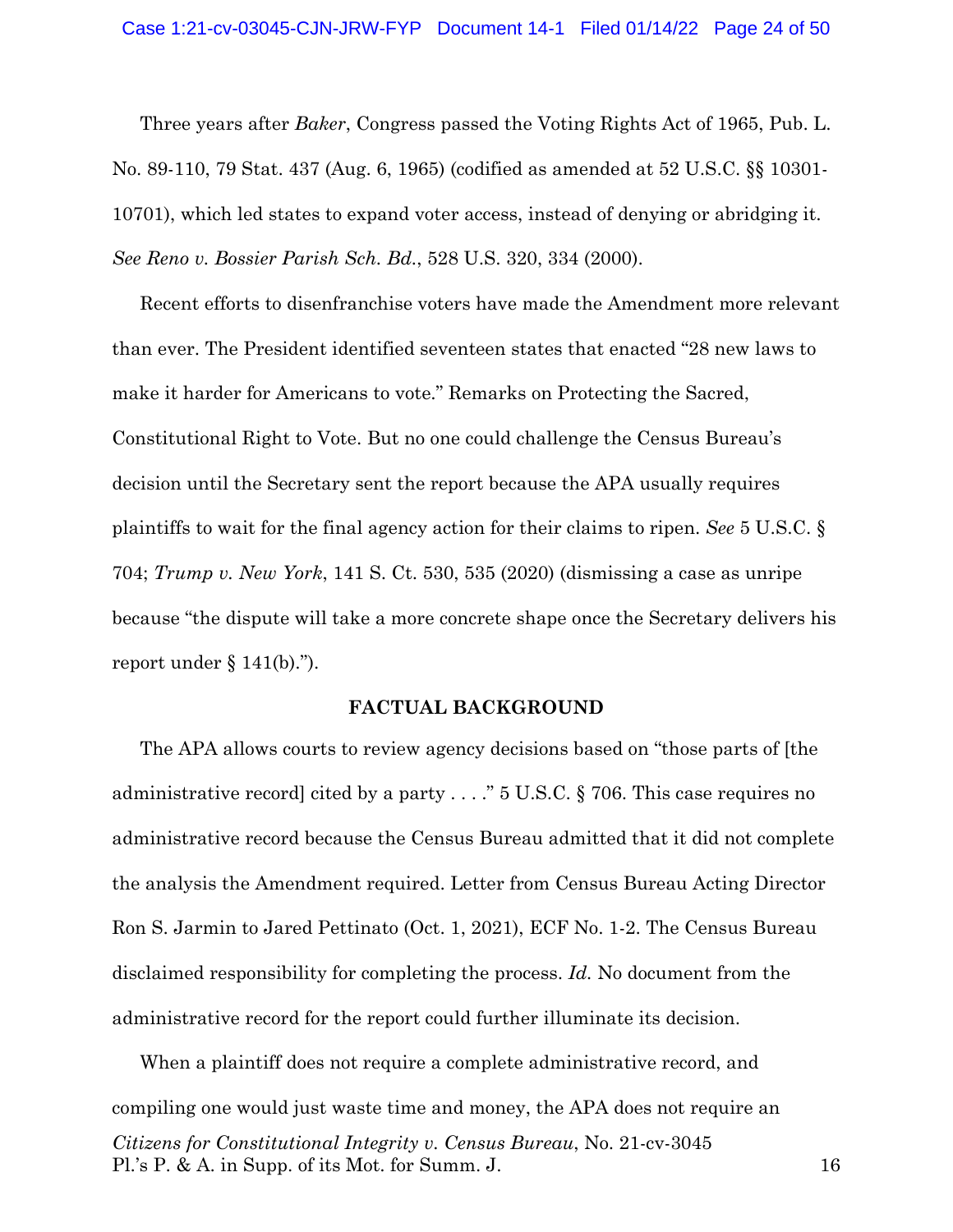agency to do so. *See* 5 U.S.C. § 706. "The law does not require the doing of a futile act." *Ohio v. Roberts*, 448 U.S. 56, 74 (1980), *abrogated on other grounds by Crawford v. Washington*, 541 U.S. 36 (2004). In the letter, the Census Bureau explained its reason for declining to implement the Amendment. Consequently, "[t]he validity of the [agency] action must, therefore, stand or fall on the propriety of that finding, judged, of course, by the appropriate standard of review." *Camp*, 411 U.S. at 143. Of course, the APA entitles plaintiffs to present extra-record evidence to demonstrate Article III standing. *DEK Energy Co. v. FERC*, 248 F.3d 1192, 1196 (D.C. Cir. 2001).

### **I. The Census Bureau compiles voter registration statistics sufficient to implement the Amendment.**

Every two years, the Census Bureau collects voter registration data along with demographic and economic data "to monitor trends in the voting and nonvoting behavior of U.S. citizens" as part of its current population survey. Current Population Survey, Voting and Registration Supplement 1-1 (Nov. 2020), Ayush Sharma Decl., Ex. C, Ex. 4. The Census Bureau considers it a "major source of information regarding national voting and registration." *Id.* In that survey, the Census Bureau produced, for each state, the numbers of citizens over eighteen years old and the percentage of those citizens whom the state had registered to vote. *Id.*; Table 4a. Reported Voting and Registration for States: November 2020, Sharma Decl., Ex. 5.

The Census Bureau released that November 2020 data in April 2021—just as it was completing its counts of resident populations for the decennial census. *Compare*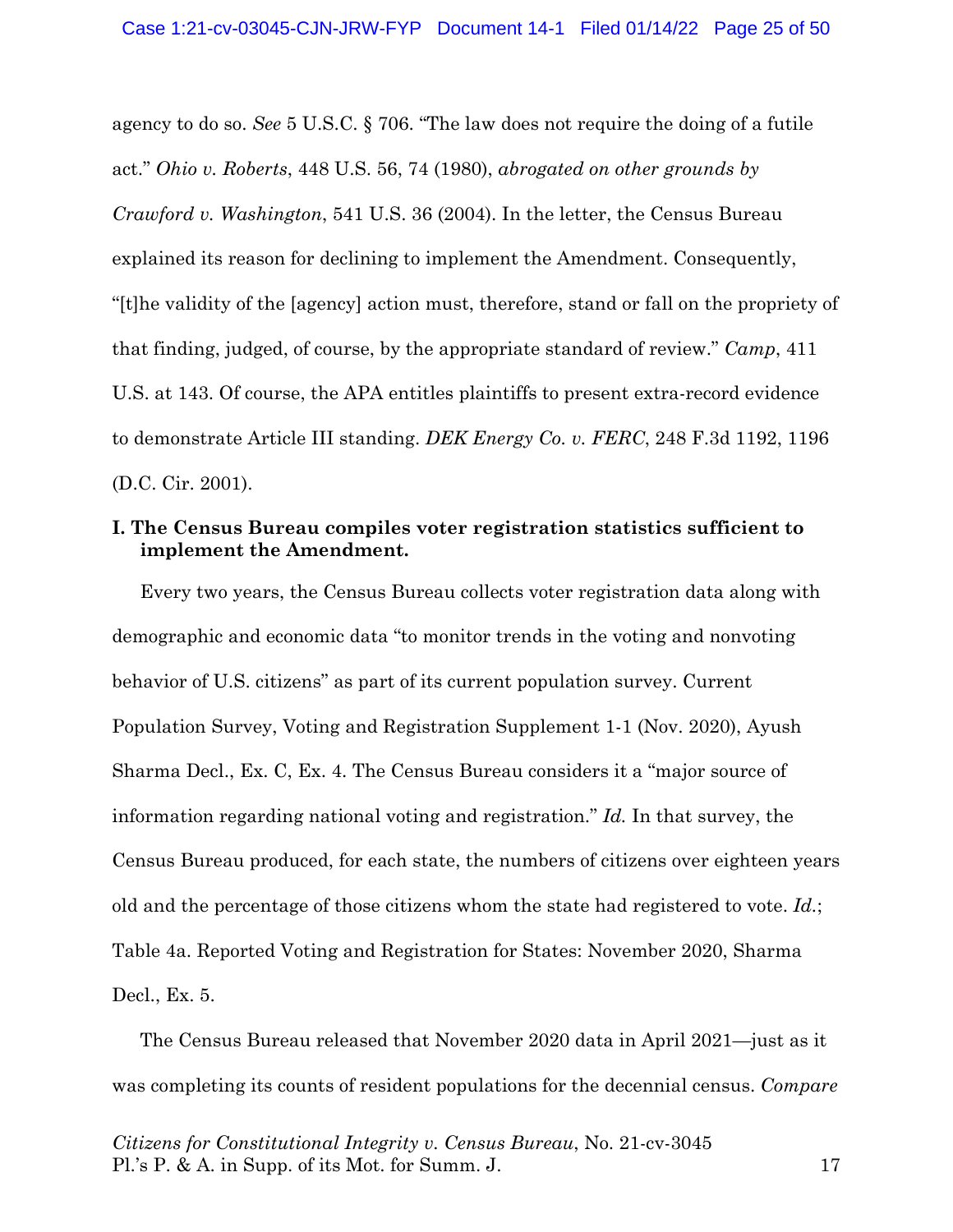Census Bureau, Press Release, *2020 Presidential Election Voting and Registration Tables Now Available* (Apr. 29, 2021), Ex. D; *with* Census Bureau, Press Release, *U.S. Census Bureau Today Delivers State Population Totals for Congressional Apportionment* (Apr. 26, 2021), Ex. E.

### **II. Wisconsin's strict photo voter ID law disenfranchised 300,000 of its registered voters.**

In 2011, Wisconsin passed a strict photo voter ID law that disenfranchised 300,000 registered voters—nine percent of its registered voters. *Frank v. Walker*, 17 F. Supp. 3d 837, 842, 854, 884 (E.D. Wis. 2014), *overturned on other grounds* by 768 F.3d 745, 746 (7th Cir. 2014), *r'hrg en banc denied*, 773 F.3d 783, 785 (2014). The court reached that conclusion after a two-week trial and an exhaustive analysis of expert reports. *Id.* at 842, 880-884.

Under Wisconsin's law, only nine forms of photo ID qualify for voters to prove their identities: (1) driver's license, (2) temporary driver's license, (3) state ID card, (4) temporary state ID card, (5) passport, (6) naturalization certificate, (7) tribal ID, (8) active-military ID, or (9) university ID. *Id.* at 843. Expired IDs do not count. *Id.* The district court counted 300,000 people who lacked one of these IDs. *Id.* at 854.

# **III. The mathematics of the Census Bureau's data shows denials and abridgments that would move representative seats.**

Citizens engaged data scientist Ayush Sharma to calculate the effect of denials and abridgments via the method of equal proportions. He made those calculations by relying on (1) the Census Bureau's enumerated resident data, (2) its citizenship data, (3) its voter registration data, and (4) the Sentencing Project's data on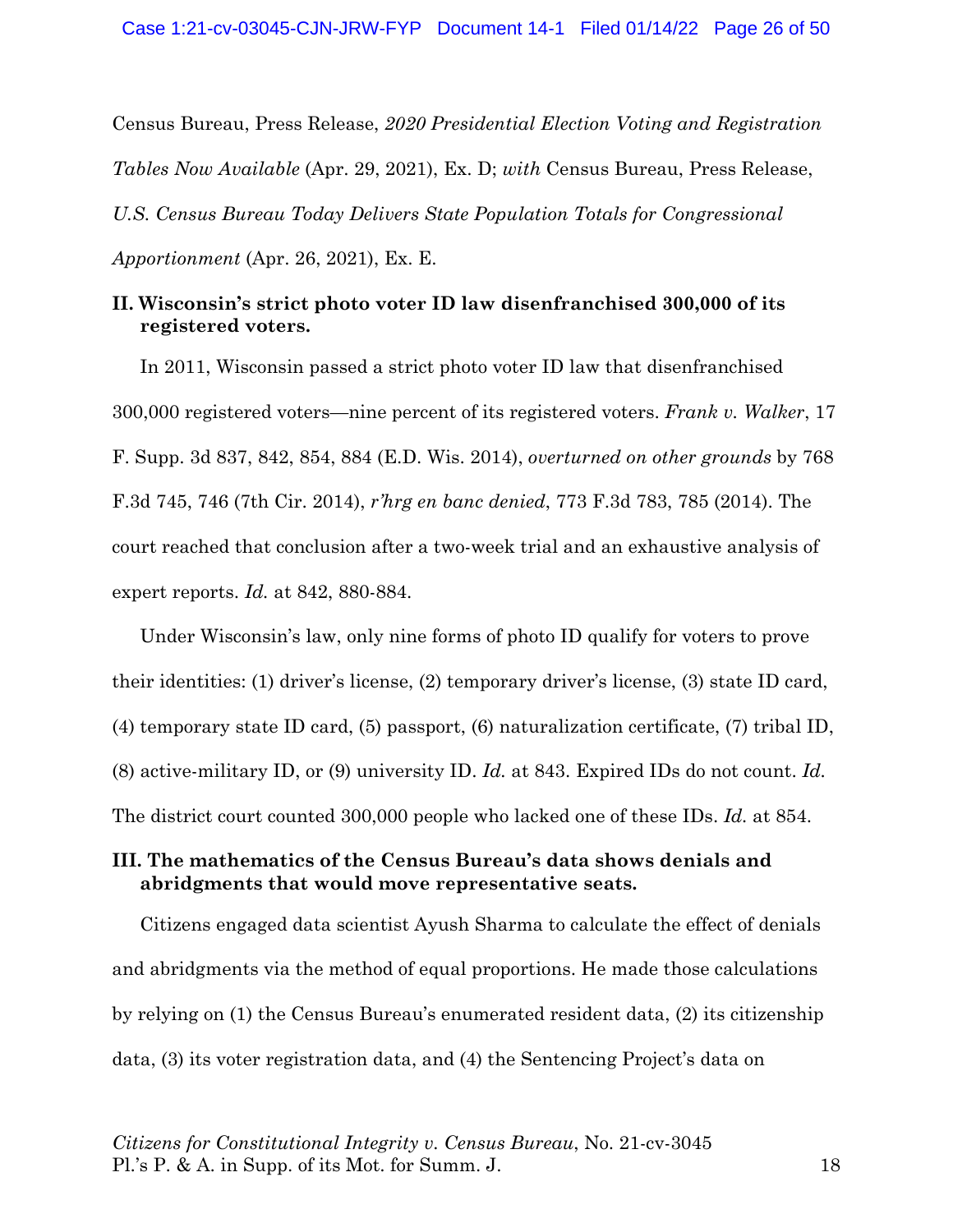disenfranchisement due to criminal convictions. Sharma Decl. ¶¶ 9-12. He found the Amendment would shift representative seats across the nation.

Sharma first confirmed his method reached the same results as the Census Bureau. *Id.* ¶¶ 13, 19. Then, he inserted the data into the Amendment's equation to calculate states' bases of representation under various scenarios. *Id.* ¶¶ 14-16.

Sharma concluded that the Census Bureau injured Citizens for Constitutional Integrity's Virginia members by failing to discount state populations based on their registration rates. *Id.* ¶ 21. If the Census Bureau had done so, Virginia would have received an additional seat in the U.S. House of Representatives. *Id.*

Separately, the Census Bureau injured Citizens for Constitutional Integrity's New York members by failing to discount Wisconsin's population based on its photo voter ID law, which disenfranchised 300,000 citizens. *Id.* ¶ 23. The Census Bureau apportioned Wisconsin one seat too many and New York one too few. *Id.*

Combining the denials by voter registration with the abridgments of Wisconsin's photo voter ID, the Census Bureau disenfranchised Citizens for Constitutional Integrity's Pennsylvania members by allocating it one seat too few. *Id.* ¶ 26.

### **STANDARDS OF REVIEW**

#### **I. State laws that restrict suffrage require exacting scrutiny.**

*Citizens for Constitutional Integrity v. Census Bureau*, No. 21-cv-3045 Pl.'s P. & A. in Supp. of its Mot. for Summ. J. 19 The Supreme Court considers voting "a fundamental political right, because preservative of all rights." *Yick Wo v. Hopkins*, 118 U.S. 356, 370 (1886); *see also Burdick v. Takushi*, 504 U.S. 428, 433 (1992). In other words, "other rights, even the most basic, are illusory if the right to vote is undermined." *Wesberry v. Sanders*, 376 U.S. 1, 17 (1964). At the same time, "[s]tates have broad powers to determine the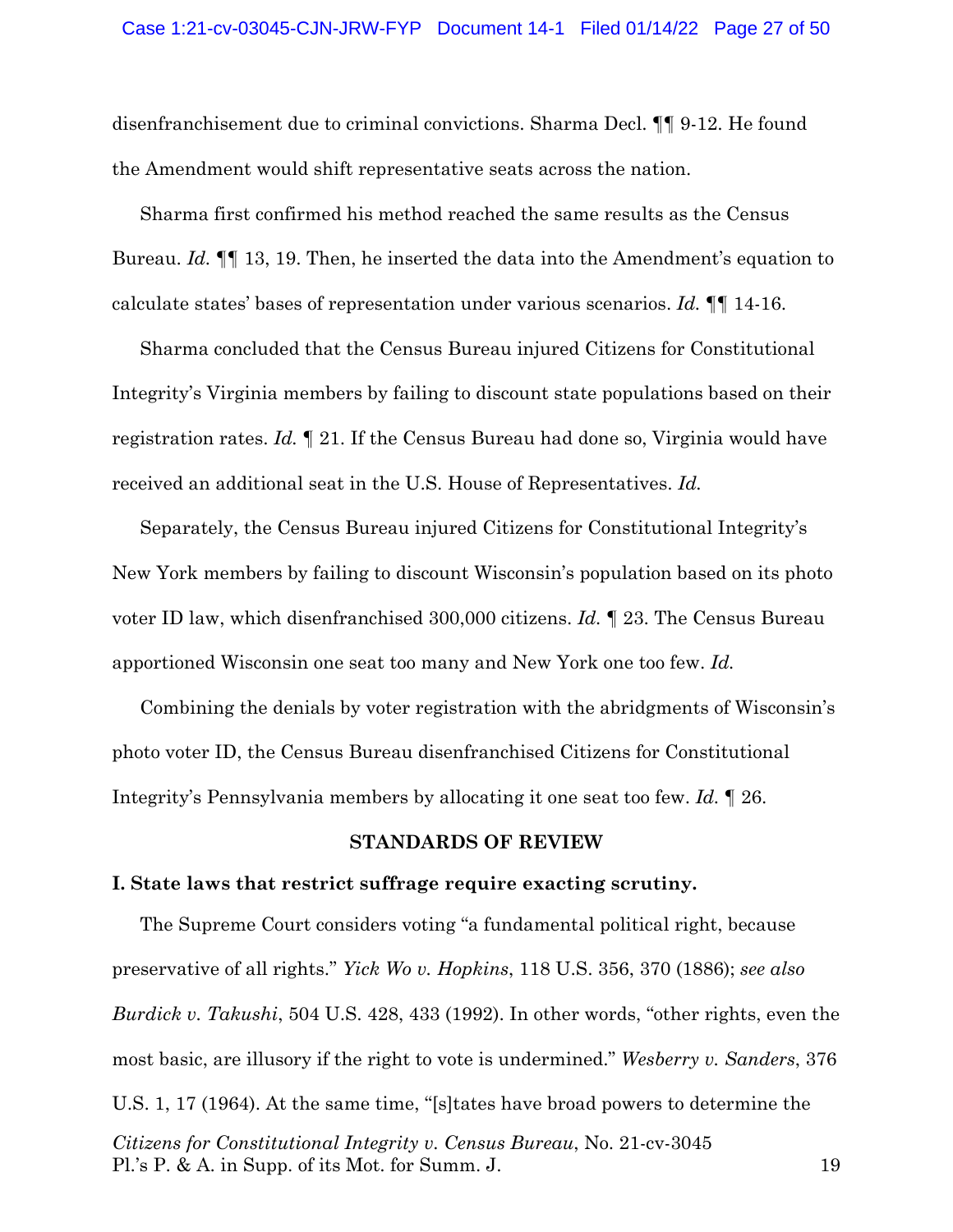conditions under which the right of suffrage may be exercised." *Shelby Cnty. v. Holder*, 570 U.S. 529, 543 (2013) (quotations omitted); *see* U.S. Const. Art. I, sec. 4. The Supreme Court takes its responsibility as a guardian of democracy so gravely that it "carefully and meticulously scrutinize[s]" all "alleged infringement[s] of the right of citizens to vote . . . ." *Kramer*, 395 U.S. at 626; *Reynolds v. Simms*, 377 U.S. 533, 562 (1964). Courts complete an "exacting judicial scrutiny of statutes distributing the franchise." *Kramer*, 395 U.S. at 628.

The Amendment reaches more broadly than other amendments, but the Framers expected its "gentle and persuasive" effects would lead to an equal participation of all. Reconstruction Report XIII. The Fifteenth Amendment applies only to voting denials or abridgments based on race, color, or previous condition of servitude. The Nineteenth Amendment focuses on sex; the Twenty-Sixth on age between eighteen and twenty; and the Twenty-Fourth on poll taxes. In contrast, the Amendment disregards intent or effect on citizens' characteristics or voting qualifications and focuses solely on the citizen's ability to vote.

The Amendment also operates differently from equal protection and due process. Those clauses force states to conform to federal standards. The Amendment, in contrast, does not care if a state has a rational basis for a particular voting abridgement. It looks "simply to the fact of the individual exclusion" and requires the Census Bureau to calculate the state's basis of representation after counting those exclusions. *See* CG2767.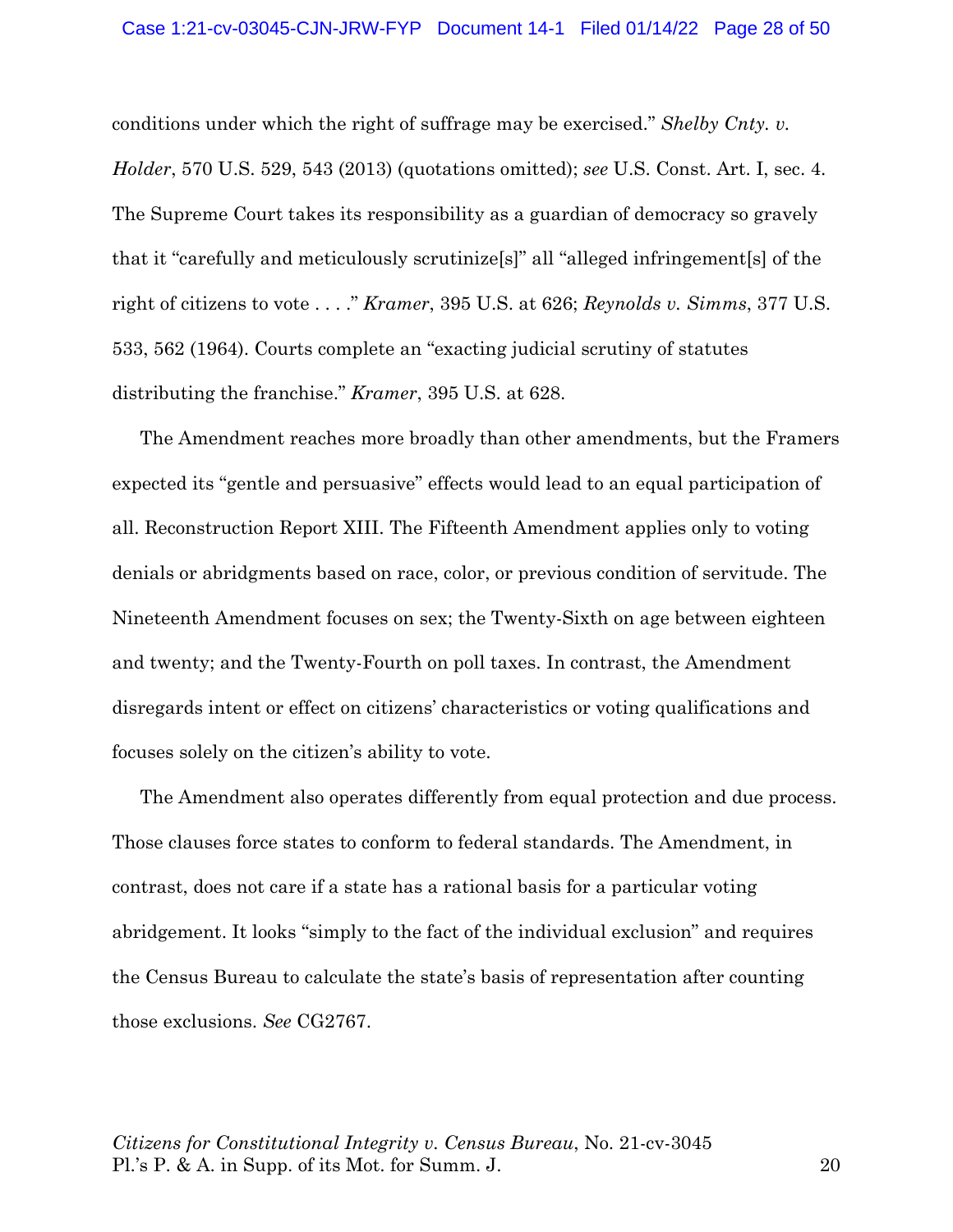## **II. The Administrative Procedure Act requires a thorough, probing, indepth review of agency actions.**

The APA enacted "generous" and "comprehensive provisions" for judicial review. *Webster v. Doe*, 486 U.S. 592, 599 (1988); *Abbott Labs. v. Gardner*, 387 U.S. 136 (1967). When an agency action "adversely affect[s] or aggrieve[s]" a person, courts review the action for compliance with the law if it "represents a 'final agency action for which there is no other adequate remedy in a court.'" *Webster*, 486 U.S. at 599 (quoting 5 U.S.C. § 704). Congress passed the APA after "a long period of study and strife; it settles long-continued and hard-fought contentions, and enacts a formula upon which opposing social and political forces have come to rest." *Wong Yang Sung v. McGrath*, 339 U.S. 33, 40 (1950). The Supreme Court directs courts "to give effect to [the APA's] remedial purposes where the evils it was aimed at appear." *Id.* at 41.

The APA directs both agencies and courts. It requires agencies not only to "examine the relevant data," but also to "articulate a satisfactory explanation for its action" that includes a "rational connection between the facts found and the choice made." *Motor Vehicle Mfrs. Ass'n of the U.S., Inc. v. State Farm Mut. Auto. Ins. Co.* (*State Farm*), 463 U.S. 29, 43 (1983). It assigns courts, as part of their judicial review obligations, to take a "thorough, probing, in-depth review" of the agency action. *Citizens to Pres. Overton Park, Inc. v. Volpe*, 401 U.S. 402, 415 (1971), *overruled on other grounds* by *Califano v. Sanders*, 430 U.S. 99, 104, 107 (1977). It requires courts to "decide all relevant questions of law, [to] interpret constitutional and statutory provisions, and [to] determine the meaning or applicability of the terms of an agency action." 5 U.S.C. § 706.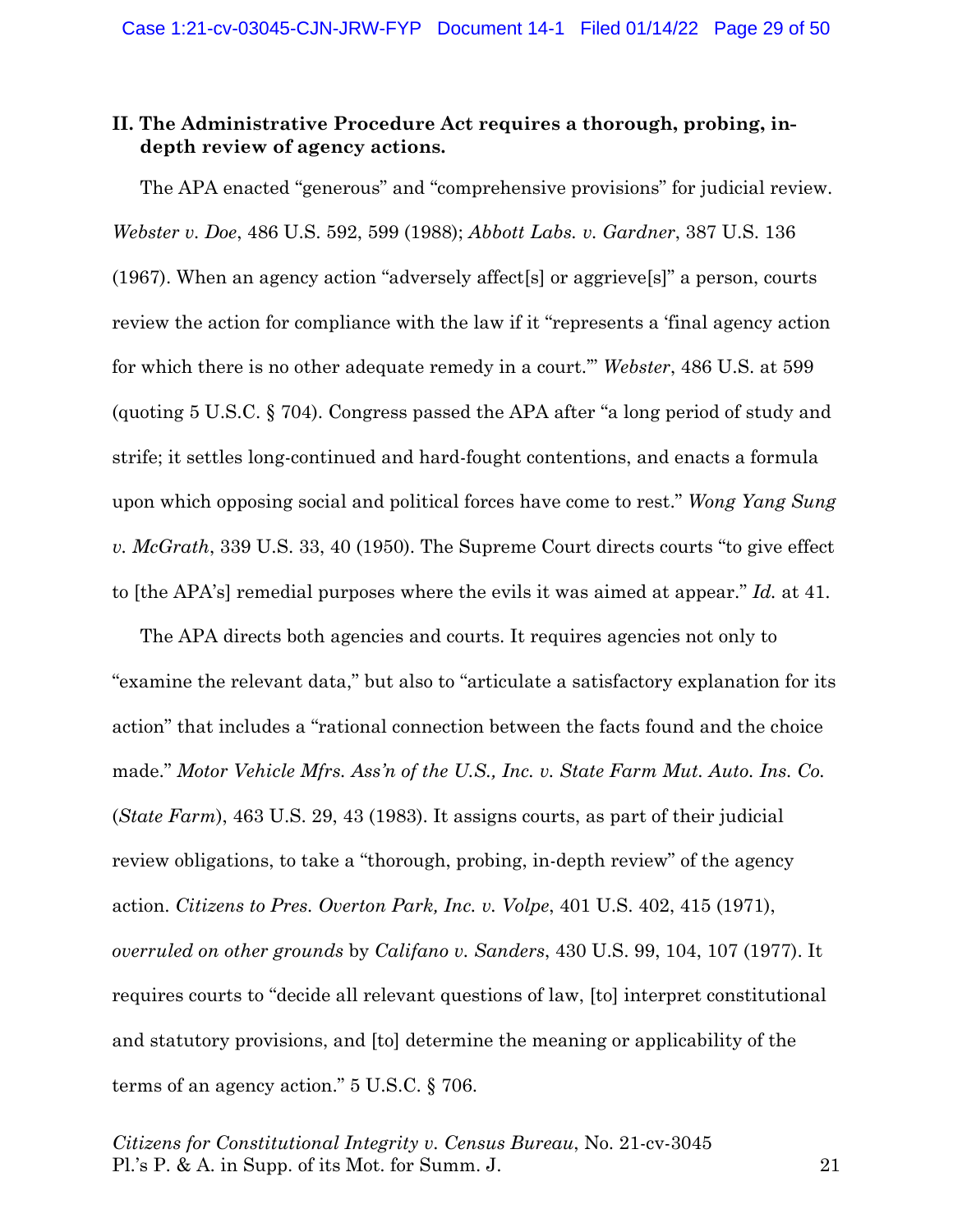Upon review, the APA requires courts to "hold unlawful and set aside agency action, findings, and conclusions" that qualify as "arbitrary, capricious, an abuse of discretion, or otherwise not in accordance with law," "contrary to constitutional right, power, privilege, or immunity," or "without observance of procedure required by law." 5 U.S.C. § 706(2)(A)-(D).

#### **III. Summary Judgment**

Federal Rule of Civil Procedure 56(b) allows a party to "file a motion for summary judgment at any time until 30 days after the close of all discovery." *See Jeffries v. Barr*, 965 F.3d 843, 848 (D.C. Cir. 2020) (remarking that the Department of Justice's early-filed summary judgment motion "may well" surprise the plaintiff). Courts consider claims on summary judgment if the evidence "shows that there is no genuine [issue] as to any material fact and the movant is entitled to judgment as a matter of law." Fed. R. Civ. P. 56(a). Courts decide APA claims as matters of law. *See Genus Med. Techs. LLC v. FDA*, 994 F.3d 631, 636 (D.C. Cir. 2021).

#### **STANDING**

Citizens have standing to bring this case because their procedural injuries meet the "triad of injury in fact, causation, and redressability . . . ." *Steel Co. v. Citizens for Better Env't*, 523 U.S. 83, 103 (1998). In analyzing standing, courts assume the plaintiff succeeds on the merits of its claims and test the consequences of that success. *City of Waukesha v. EPA*, 320 F.3d 228, 235 (D.C. Cir. 2003) (per curiam); *see Warth v. Seldin*, 422 U.S. 490, 500 (1975) ("standing in no way depends on the merits of the plaintiff's contention that particular conduct is illegal").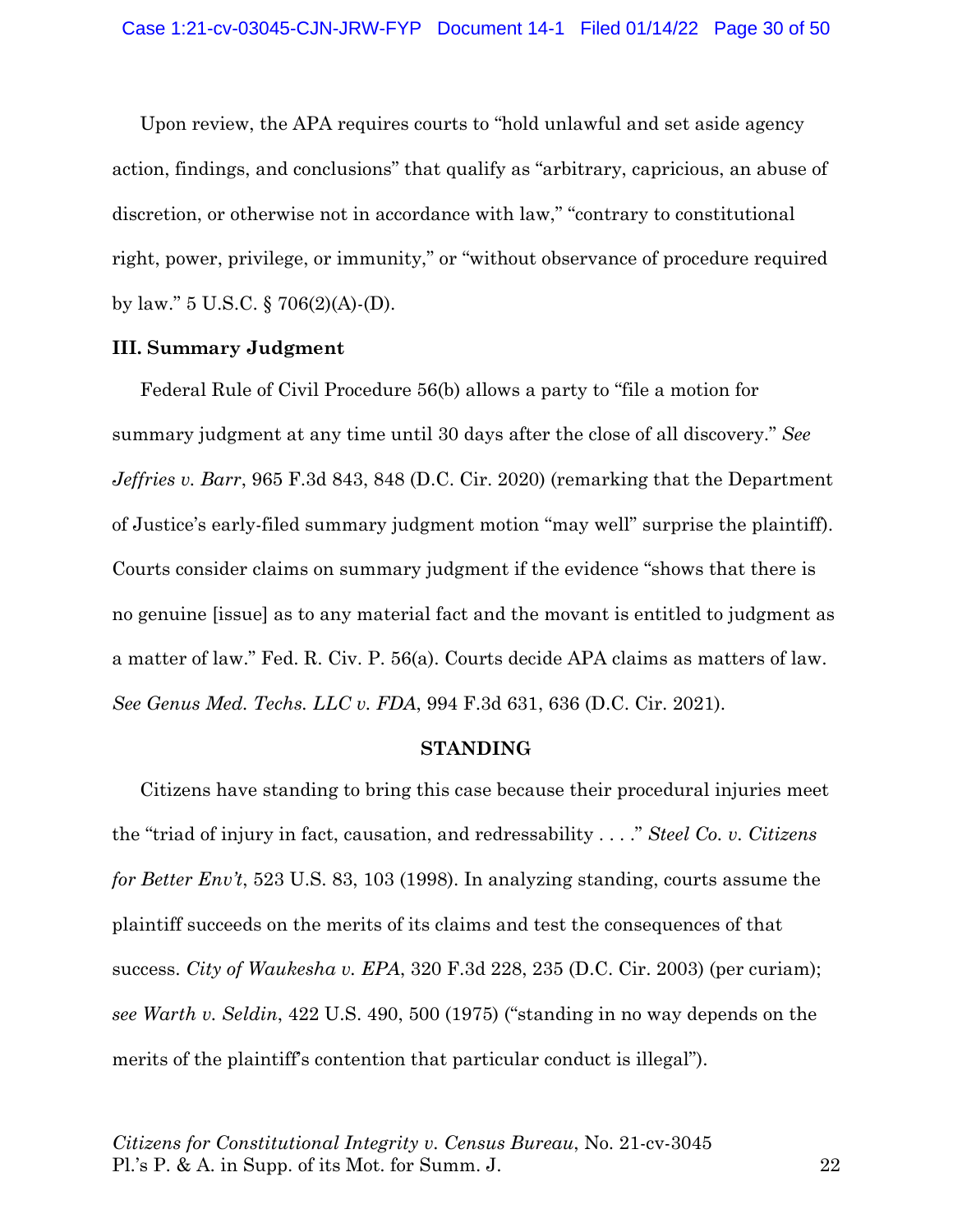An organization satisfies Article III standing when (1) one member shows individual standing, (2) "the interests at stake are germane to the organization's purpose," and (3) "neither the claim asserted nor the relief requested requires individual members' participation in the lawsuit." *Friends of the Earth, Inc. v. Laidlaw Envtl. Servs. (TOC), Inc.*, 528 U.S. 167, 169 (2000). Citizens satisfies the second and third elements because it seeks to improve democratic elections, and because no member needs to participate in this lawsuit.

Citizens satisfies the first element, too. The Census Bureau injured Citizens' members by failing to complete the procedure the Amendment requires. *See* Sarah Banks Decl., Ex. F; Androniki Lagos Decl., Ex. G; Isabel Magnus Decl., Ex. H; Michael Carr Decl., Ex. I. When a plaintiff alleges injury from a faulty procedure, that plaintiff "never has to prove that if he had received the procedure the substantive result would have been altered." *Massachusetts v. EPA*, 549 U.S. 497, 518 (2007) (quotations omitted); *Free Enter. Fund v. Pub. Co. Accounting Oversight Bd.*, 561 U.S. 477, 512 n.12 (2010) ("standing does not require precise proof of what the [agency's] policies might have been in that counterfactual world."). Instead, a plaintiff satisfies Article III standing if success creates "some possibility" the agency will "reconsider the decision" that harmed the plaintiff. *Massachusetts*, 549 at 518; *Lujan v. Defs. of Wildlife*, 504 U.S. 555, 573 n.7 (1992).

In issuing its report, the Census Bureau failed to compete the procedures that the Amendment directs. A private plaintiff's "expected loss of a Representative to the United States Congress undoubtedly satisfies the injury-in-fact requirement of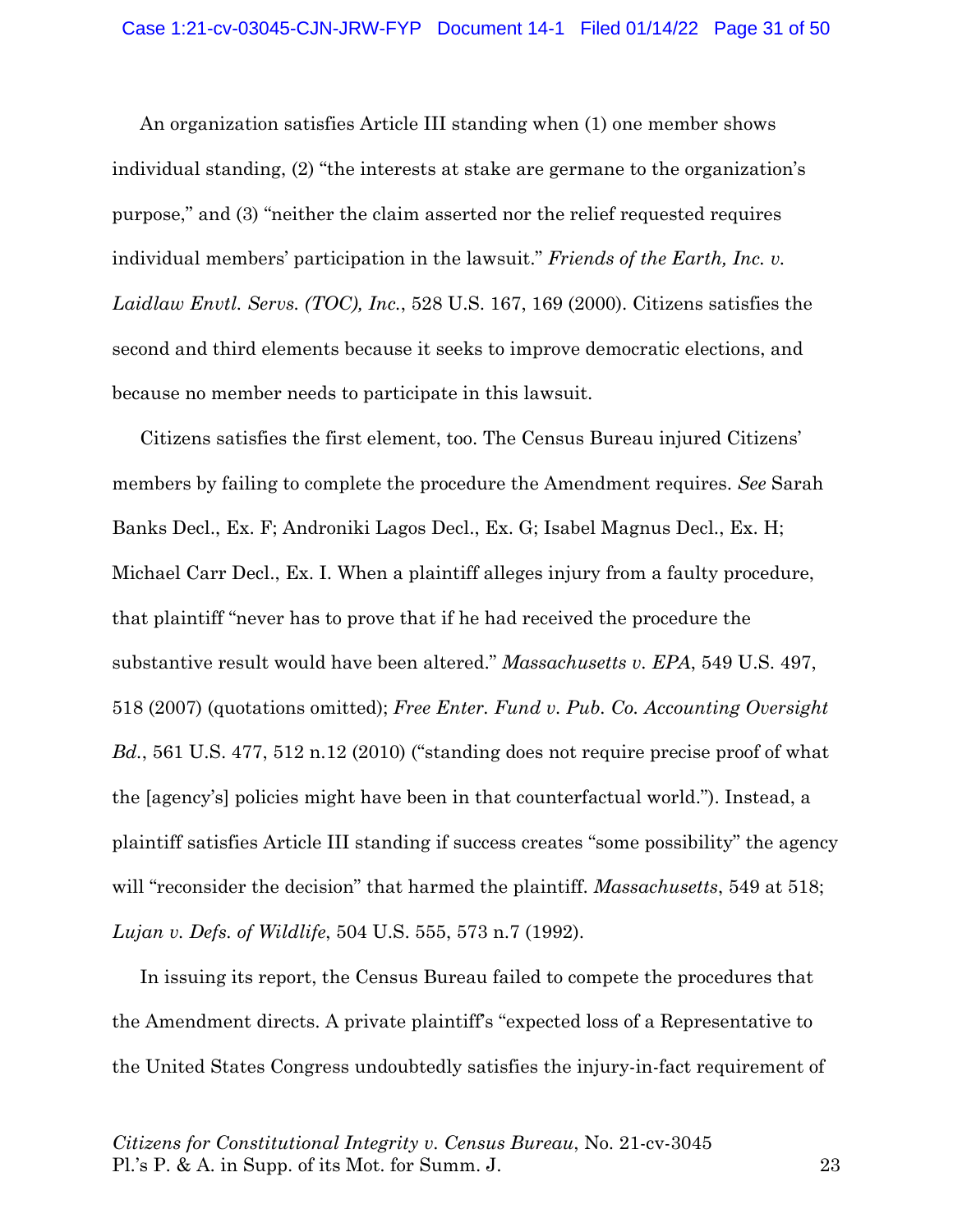Article III standing." *Dep't of Commerce v. U.S. House of Representatives*, 525 U.S. 316, 331 (1999); *Utah v. Evans*, 536 U.S. 452, 459-61 (2002).

For causation, voluminous facts demonstrate at least some possibility that if the Census Bureau completes the Amendment analysis, it will apportion more representatives to states where Citizens' members live. Sharma Decl., ¶¶ 21, 23, 26.

This Court can redress Citizens' injuries. Although the census report is complete, "courts can order the Secretary of Commerce to recalculate the numbers and to recertify the official census result," and the "practical consequence of that change would amount to a significant increase in the likelihood that the plaintiff would obtain relief that directly redresses the injury suffered." *Utah*, 536 U.S. at 459-64. If courts could not issue that relief, they could issue a writ of mandamus. *See Franklin v. Massachusetts*, 505 U.S. 788, 802 (1992). Citizens easily demonstrate Article III standing. *See FEC v. Akins*, 524 U.S. 11, 25 (1998) ("those adversely affected by a discretionary agency decision generally have standing to complain that the agency based its decision upon an improper legal ground.").

#### **ARGUMENT**

## **I. The Census Bureau failed to comply with the plain language of the Amendment.**

The Census Bureau violated its duty by failing to complete its analysis of voting denials and abridgments before issuing its report that apportioned representative seats. The APA compels setting aside the Census Bureau's report.

The Census Act assigns the Census Bureau "a duty to conduct a census that is accurate and that fairly accounts for the crucial representational rights that depend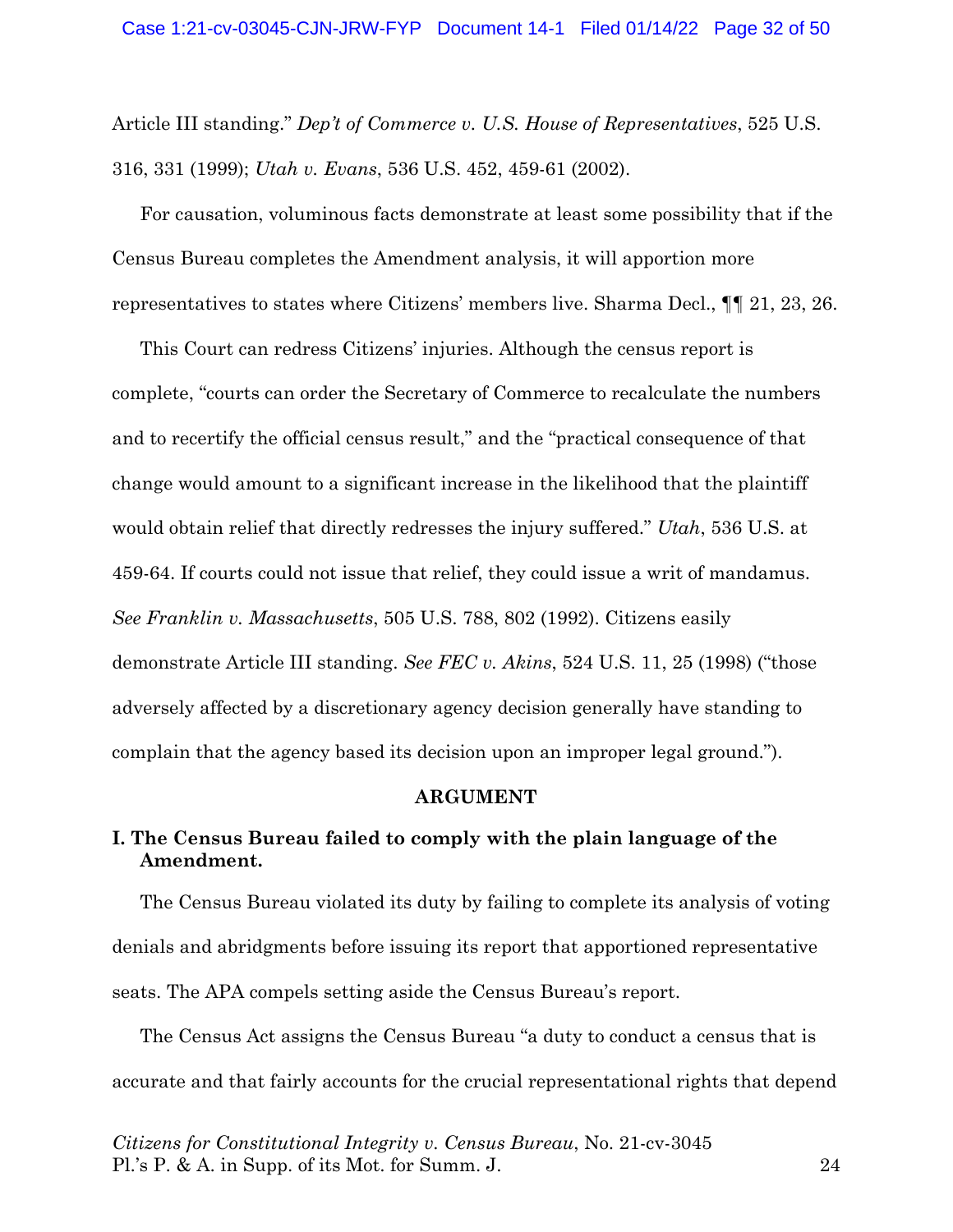on the census and the apportionment." *Dep't of Commerce v. New York*, 139 S. Ct. 2551, 2569 (2019) (quotations omitted). As part of that duty, the Amendment directs that, when apportioning representatives, the population "shall be reduced." That plain language mandates action. "[T]he mandatory 'shall' normally creates an obligation impervious to judicial discretion." *Shapiro v. McManus*, 136 S. Ct. 450, 454 (2015) (quotations and alteration omitted). The Amendment thus requires the Census Bureau to identify which states denied or abridged their citizens' voting rights "in any way" and to calculate those states' bases of representation when apportioning U.S. House of Representatives seats. *See Richardson v. Ramirez*, 418 U.S. 24, 55 (1974) ("[Section 2] is as much a part of the [Fourteenth] Amendment as any of the other sections," and "what it means" is "important").

In its report, the Census Bureau completed no analysis of denials or abridgments when apportioning representative seats. It has no basis for its failure. Courts "set aside agency action under the [APA] because of failure to adduce empirical data that can readily be obtained." *FCC v. Fox Television Stations, Inc.*, 556 U.S. 502, 519 (2009) (citing *State Farm*). The United States no longer suffers from any lack of data as in 1870. The Census Bureau already counts most variables in the Amendment's equation.

The complexity of the task will require Census Bureau to rely on experts to complete the Amendment's analysis, but that does not excuse it from complying. "The Constitution as a continuously operative charter of government does not demand the impossible or the impracticable." *Yakus v. United States*, 321 U.S. 414,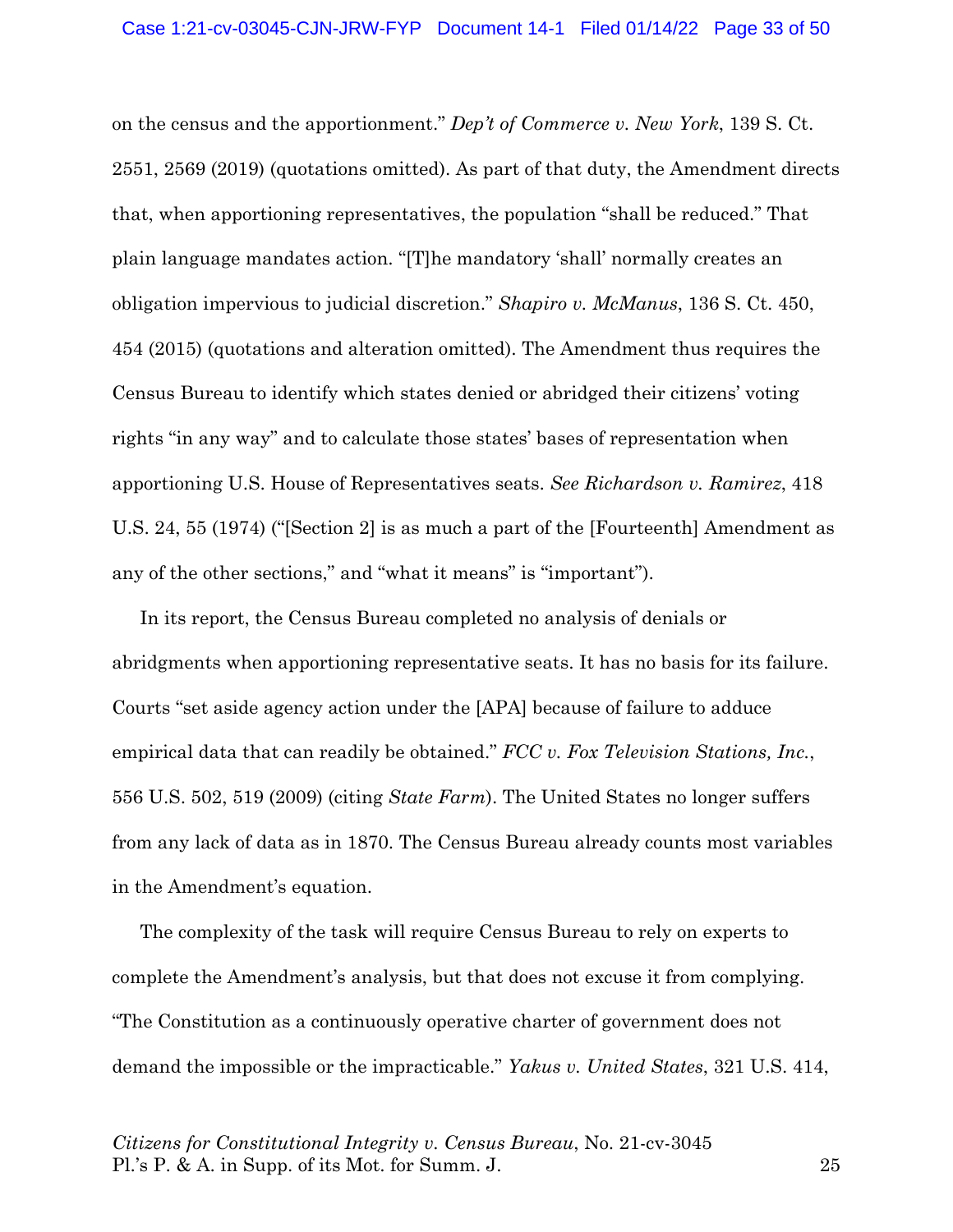424 (1944). The APA easily accommodates any difficulties the Census Bureau may face. "It is not infrequent that the available data do not settle a regulatory issue, and the agency must then exercise its judgment in moving from the facts and probabilities on the record to a policy conclusion." *State Farm*, 463 U.S. at 52; *see also Wisconsin*, 517 U.S. at 23-24. The APA merely requires "the agency [to] explain the evidence which is available, and [to] offer a rational connection between the facts found and the choice made." *State Farm*, 463 U.S. at 52.

By failing to offer any explanation for its failure, the Census Bureau violated the APA and the Amendment. *See id.* at 48 (overturning the agency when it "did not even consider the possibility"). It acted "not in accordance with law," "contrary to constitutional right," and "without observance of procedure required by law." *See* 5 U.S.C. § 706; *Massachusetts*, 549 U.S. at 534. The APA requires setting aside that action and remanding the report for the Census Bureau to complete its duty. *See Massachusetts*, 549 U.S. at 534; *Fla. Power Light Co. v. Lorion*, 470 U.S. 729, 744 (1985); *Camp*, 411 U.S. at 143; *PDK Labs., Inc. v. DEA*, 362 F.3d 786, 799 (D.C. Cir. 2004) (Roberts, J., concurring in part and concurring in judgment) (identifying "the cardinal principle of judicial restraint" as "if it is not necessary to decide more, it is necessary not to decide more"). In further briefing, the Court can consider an appropriate, interim remedy.

### **II. The Amendment requires the Census Bureau to calculate states' bases of representation for citizens not registered to vote.**

Although the Court could simply remand the case as the Supreme Court did in *Massachusetts*, this Court could advance judicial economy by interpreting the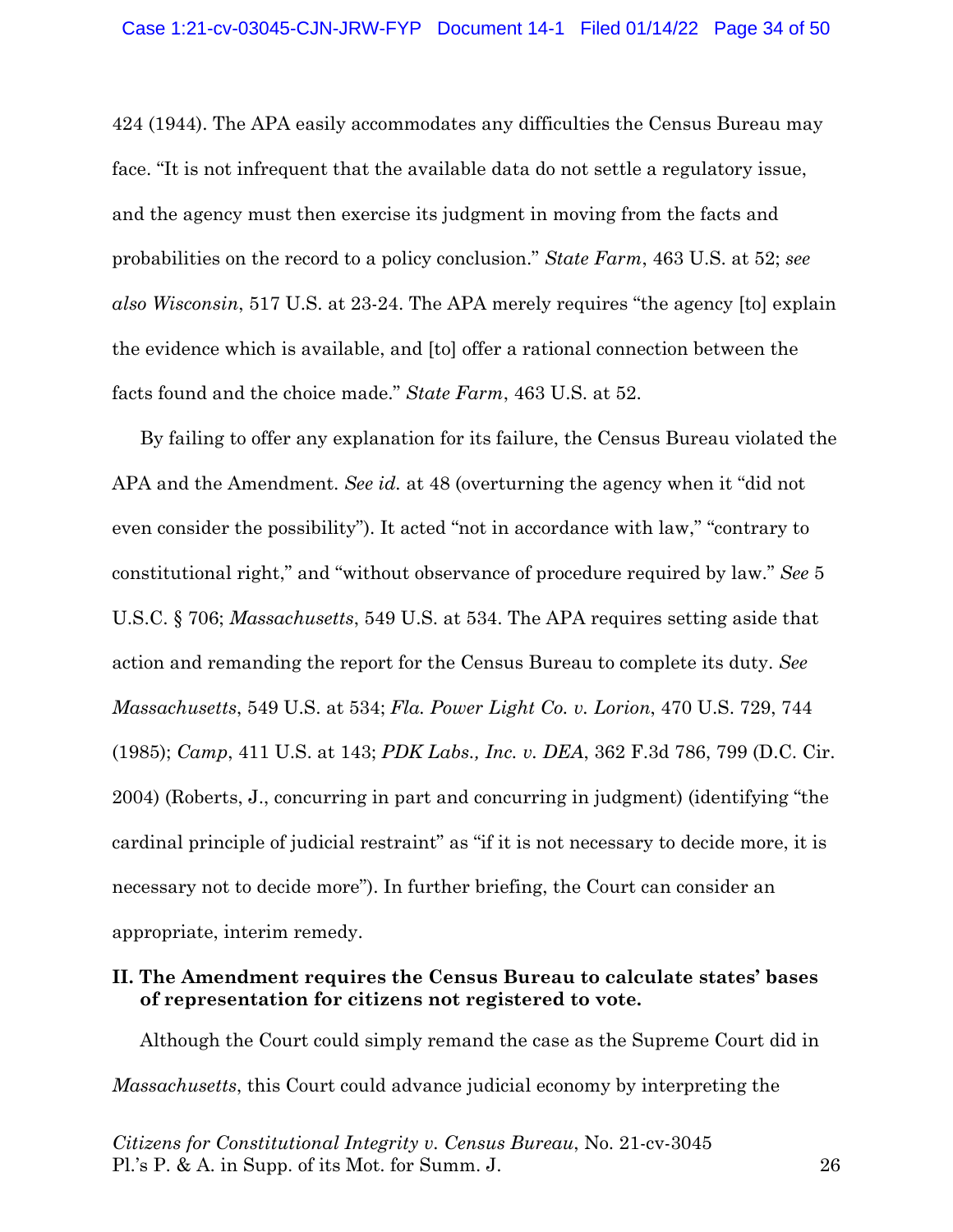Amendment's language now. When an agency makes an error of law, courts can correct it, describe the new legal standard, and then remand. *NRLB v. Enter. Ass'n Gen. Pipefitters*, 429 U.S. 507, 522, 522 n.9 (1977) (holding that, when an agency makes "an error of law," courts have a duty to "correct the error of law . . . , and after doing so to remand the case to the agency so as to afford it the opportunity of examining the evidence and finding the facts as required by law.") (quotations and alteration omitted). The Amendment discounts state populations for both unregistered voters and for abridging the voting rights of registered voters.

### A. The Amendment requires the Census Bureau to count citizens unregistered to vote as denials of the right to vote.

By their plain text, voter registration statutes require the Census Bureau to calculate the basis of representation by counting unregistered citizens as denials of their rights to vote. The Amendment's plain text prohibits the Census Bureau from delving into the state's motivation for passing the law or the reasons why citizens did not register.

*1. The plain text of voter registration laws denies unregistered citizens their rights to vote.* 

*Citizens for Constitutional Integrity v. Census Bureau*, No. 21-cv-3045 Pl.'s P. & A. in Supp. of its Mot. for Summ. J. 27 In applying the Amendment, the plain text of states' voter registration laws denies unregistered citizens their rights to vote. *See*, *e.g.*, Ind. Code § 3-7-48-1 ("a person whose name does not appear on the registration record may not vote"); Kan. Stat. § 25-2302; N.C. Gen. Stat. § 163-54 ("Only such persons as are legally registered shall be entitled to vote . . . ."); S.C. Code § 7-5-110 ("No person shall be allowed to vote at any election unless he shall be registered as herein required."); Tex. Elec. Code § 11.002 ("qualified voter' means a person who: . . . is a registered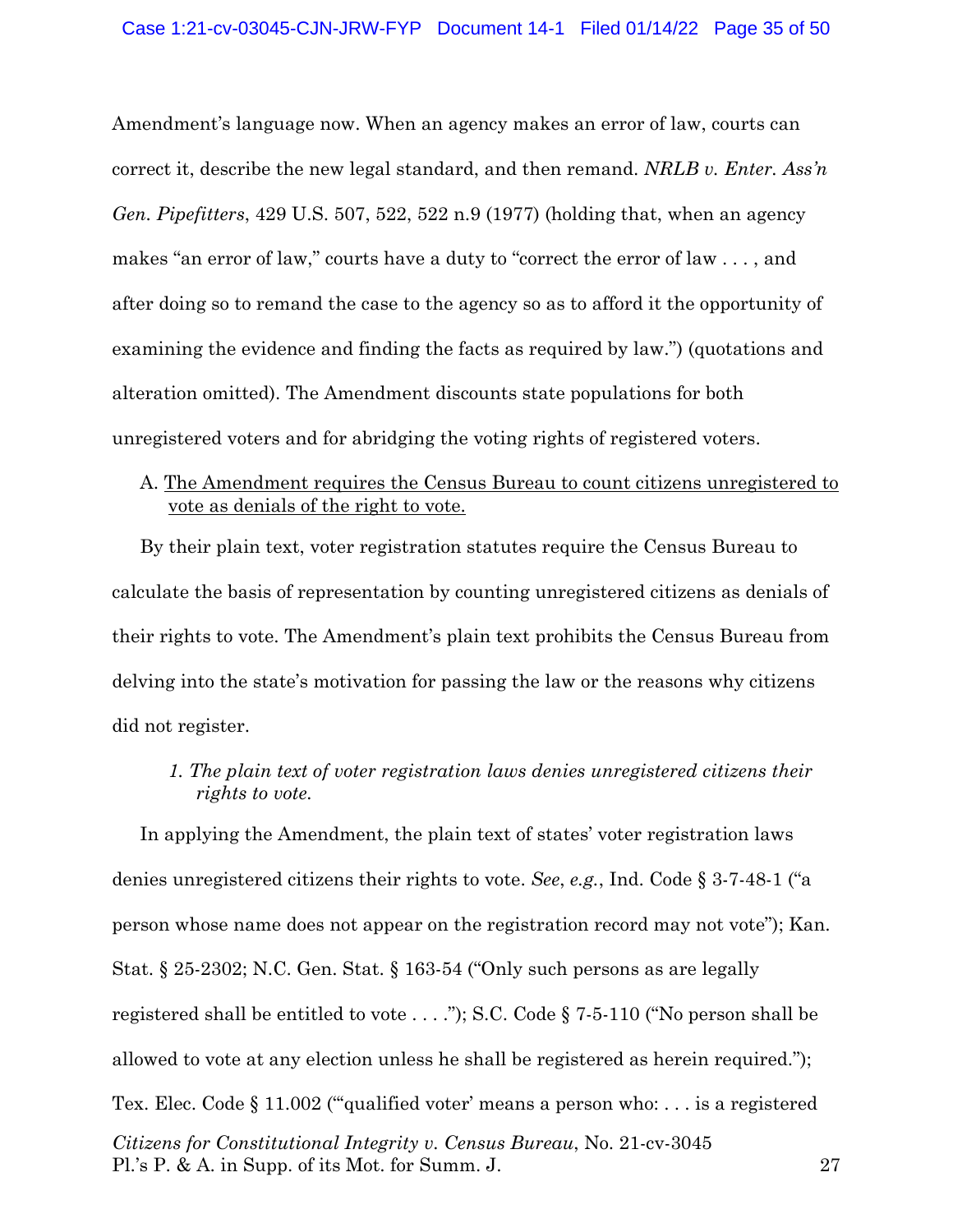voter."); Wis. Stat. § 6.15; *see also* Cal. Elec. Code § 2000 (allowing qualified, registered voters can vote). If unregistered citizens show up at their polling place, states will not let them vote. If unregistered citizens request a mail-in ballot, states will not give them one. States thus created a category of citizens to whom they denied their right to vote. The plain language of the Amendment requires the Census Bureau to calculate each state's basis of representation by counting these unregistered citizens whom the state denied the right to vote. *See Bostock v. Clayton Cnty.*, 140 S. Ct. 1731, 1749 (2020) ("when the meaning of the statute's terms is plain, our job is at an end.").

States' reasons for failing to register voters do not matter. The Framers aimed to give each state "the choice simply, as we desire it should, of enfranchising its people or not having them counted in the basis of representation." CG434. "Experience has shown that numbers and numbers only is the only true and safe basis . . . ." CG2767. The Constitution leaves no alternative. "Constitutional rights are enshrined with the scope they were understood to have when the people adopted them, whether or not future legislatures or (yes) even future judges think that scope too broad." *Heller*, 554 U.S. at 634-35; *United States v. Classic*, 313 U.S. 299, 316 (1941) ("If we remember that 'it is a Constitution we are expounding,' we cannot rightly prefer, of the possible meanings of its words, that which will defeat rather than effectuate the constitutional purpose.").

The Framers expected as a "simple endeavor," the Census Bureau to calculate a state's basis of representation whenever a citizen "is excluded from the category of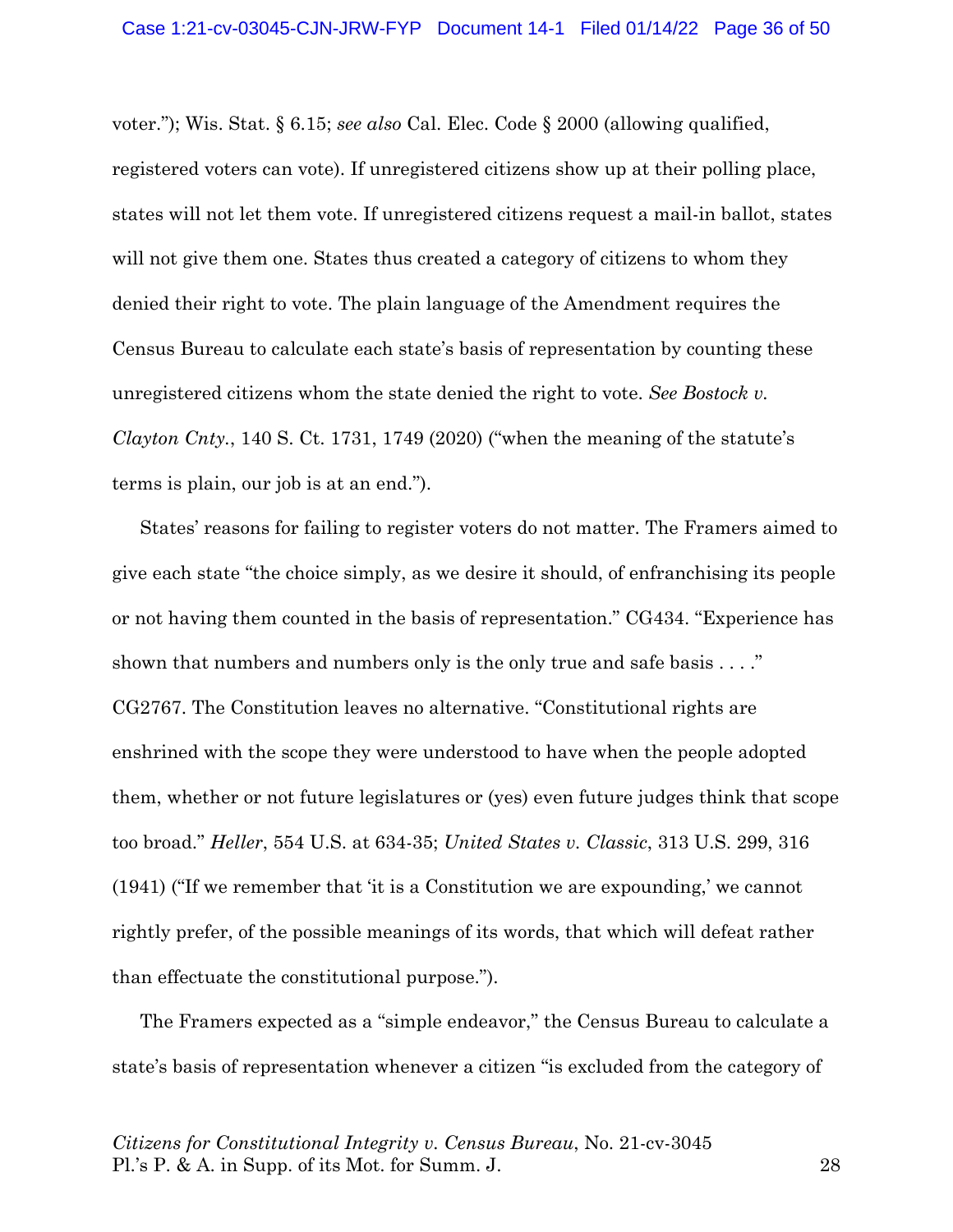voters." CG2767, 432 (Bingham), 434 (Ward), 536 (Stevens). Using registration lists as the categories of voters makes that endeavor simple. Indeed, the Census Bureau already has data on voter registration rates.

The broad application of the Amendment's plain text and ordinary meaning finds solid moorings in the legislative history. *See Bostock*, 140 S. Ct. at 1750. Voter registration would have left a loophole large enough to drive a truck through the Amendment. But the Framers left no loophole. Senator Sumner anticipated them: "There are tricks and evasions possible, and the cunning slave-master will drive his coach and six through your amendment stuffed with all his representatives." CG647. The Framers held deep suspicions that states would seek to evade, restrict, limit, and use every unimaginable, unanticipated "device" or "ingenuity" to escape consequences from disenfranchising their citizens. *See*, *e.g.*, *id.* at 377-79, 385, 406, 407, 410, 434, 707.2 They identified state actions as the "mischief we are aiming at." CG385. Specifically, they aimed to stop states from "go[ing] on, in great measure, as heretofore, excluding their people from suffrage and yet having them counted in the basis of their representation." *Id.*

<sup>&</sup>lt;sup>2</sup> [I]t is necessary, in amending the Constitution of the United States, to use plain, direct, and certain language—such language as cannot be evaded or perverted. . . . [T]his indirect attempt on the part of the committee to base representation upon the right of suffrage is subject to evasion and abuse, that it will be found impossible to so guard this provision that some device may not be originated which will defeat the object of it. If, on the other hand, the issue is clearly made—if the provision in the Constitution is plan and direct, that representation shall be based upon the number of those who are allowed to exercise political power in the several States, evasion or defeat of the object on the part of the Legislature or the people of any State will be entirely impossible.

CG378 (Statement of Rep. Sloan).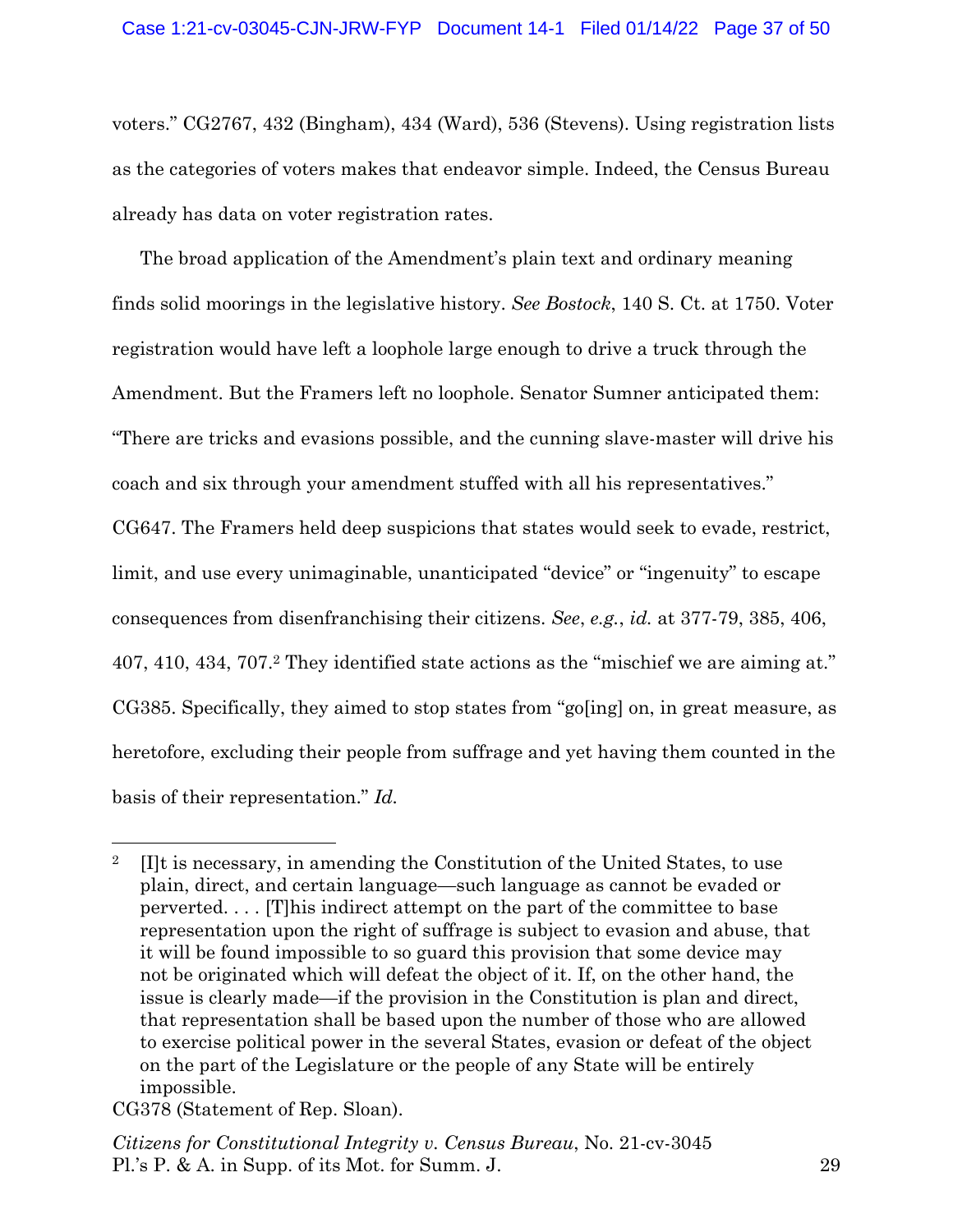The Framers wrote the Amendment so "that no considerable body of the people in any State can be disfranchised, *no matter on what account*, and still be numbered in her basis of representation." *Id.* (emphasis added), 2767. The Framers anticipated states preventing voters from voting by clever administrative burdens and qualifications, like property, faith, intelligence, ignorance, reading and writing, and "other disqualifying tests." *Id.* at 385, 407, 410, 2767. Voter registration laws collect the results of all disqualifying tests in one simple metric.

When seeking to implement the Amendment for the first time, Representative Garfield compiled a list of state constitution's voter tests that denied voting rights:

| Reason for denying right to vote              | <b>Number</b><br>of States |
|-----------------------------------------------|----------------------------|
| Race or color                                 | 16                         |
| Residing too little time in the state         | 36                         |
| Residing too little time in the United States | $\overline{2}$             |
| Residing on U.S. lands instead of state lands | $\overline{2}$             |
| Failing to hold property or to pay taxes      | 8                          |
| Failing to satisfy reading and writing tests  | $\overline{2}$             |
| Failing a character test                      | $\overline{2}$             |
| Failing to serve in the army or navy          | $\overline{2}$             |
| "[P]auperism, idiocy, or insanity"            | 24                         |
| Failing to recite oaths                       | 5                          |
| Other reasons                                 | 9                          |

H.R. Rep. No. 41-3 at 52-53, 71-93. The Census Bureau compiled no list like this when completing its April 2021 report.

History confirms the Framers' cynicism as states innovated beyond the Framers'

wildest imaginings. Since the Civil War, states used voter registration requirements

voluminously to deny citizens their rights to vote*. See S. Carolina v. Katzenbach*,

383 U.S. 301, 311 (1966). They used property requirements and grandfather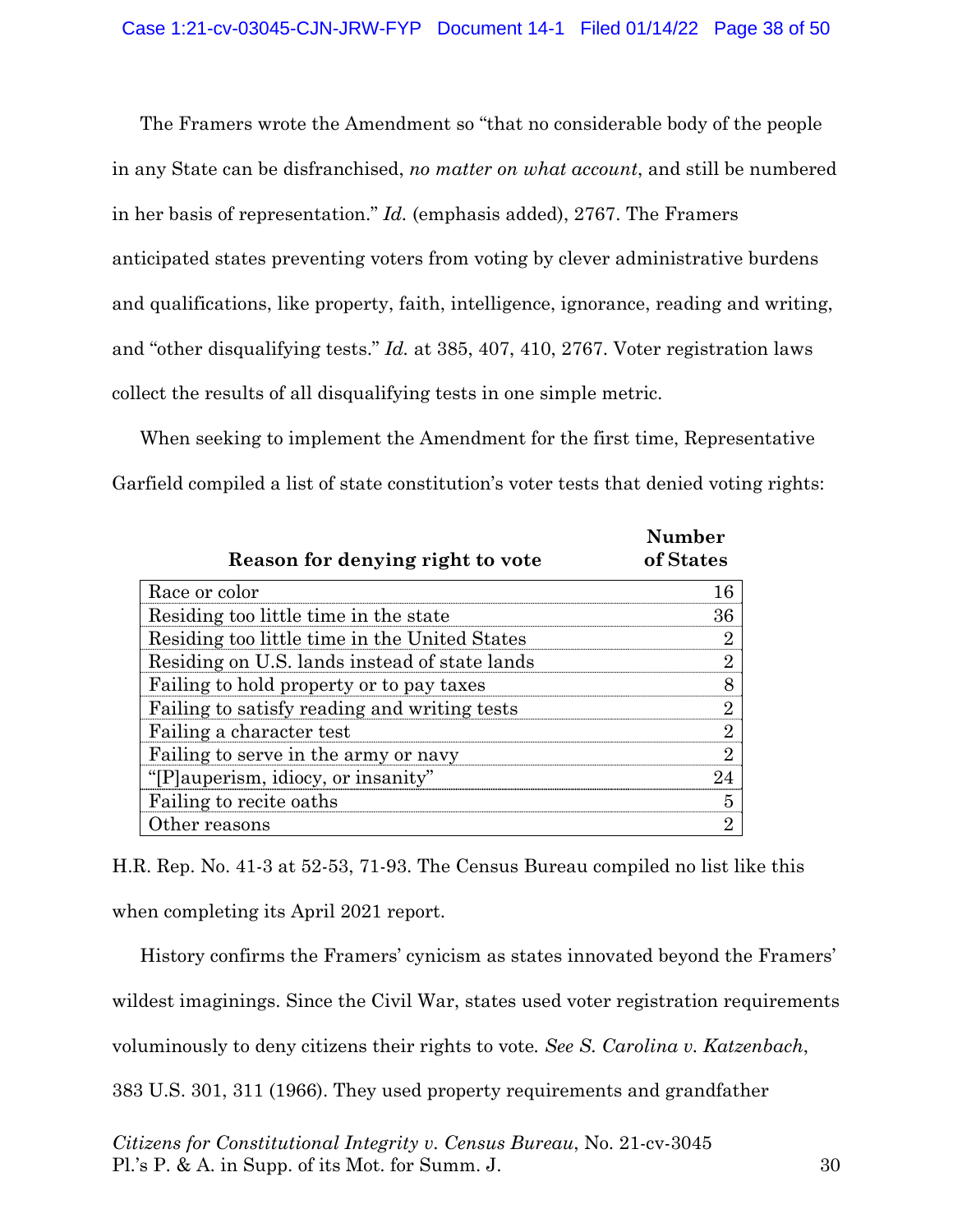clauses, which allowed registration only if the voter's grandfather voted (before Thirteenth Amendment ratification). *Id.* States required registrants to interpret documents. *Id.* They leveraged their election officials' discretion to discriminate against racial minorities. *Id.* at 312. Election officials excused white registration applicants, gave them, "easy versions" of literacy tests, or outright helped them. *Id.* Some states required "good morals," which presented a standard "so vague and subjective that it ha[d] constituted an open invitation to abuse at the hands of voting officials." *Id.* at 312-13.

Most often, southern states did not need to discriminate by stopping black voters at the polls because they already stopped black people from registering to vote in the first place. *See* U.S. Comm'n on Civil Rights, *Political Participation* 7 (1968), ("intimidation by violence became less and less necessary to assure that the Negro would stay away from the polls and cease to run for office . . . ."), Ex. J. For example, in 1896, Louisiana listed 164,088 white people and 130,344 black people on the voter registration list. John Lewis & Archie E. Allen, *Black Voter Registration Efforts in the South*, 48 Notre Dame L. Rev. 105, 107 (1972). Four years later after Louisiana adopted a new constitution, it listed only 5,320 black people. *Id.* By 1940- 1944, eleven southern states had registered only five percent of black people. *Id.* at 108-09. Those efforts persist. *See Shelby Cnty.*, 570 U.S. at 536 ("voting discrimination still exists; no one doubts that.").

Many states still restrict the right to vote for reasons beyond residence, citizenship, age eighteen years or greater, not convicted of crime, and not convicted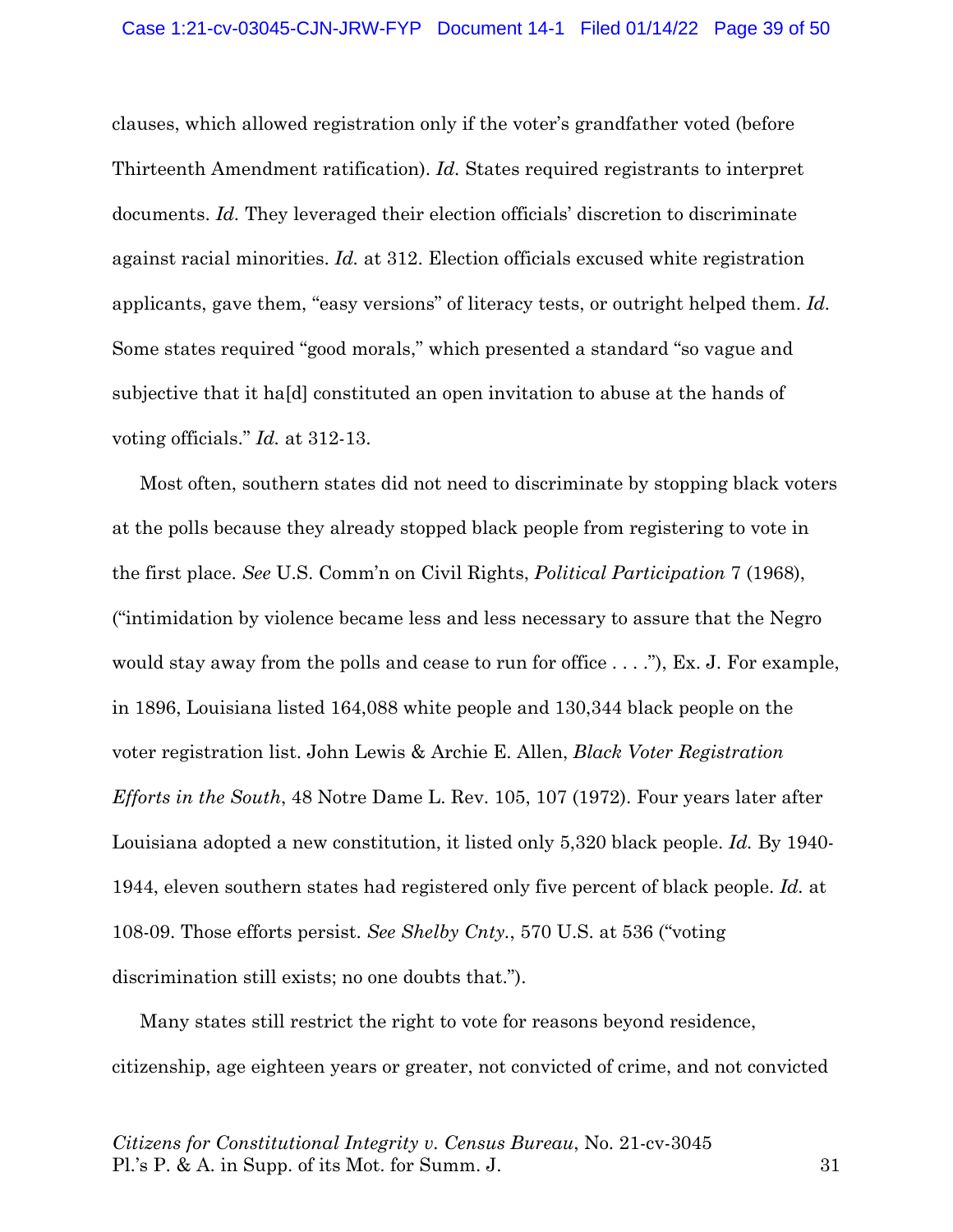of participating in rebellion. The Arkansas Constitution, for example, denies registration to "idiot[s]," "insane person[s]," and soldiers stationed in Arkansas. ARK. CONST., Art. 3, secs. 5, 7. California statutes deny registration to people who pleaded not-guilty by reason of insanity and to people "incompetent to stand trial." Cal. Elec. Code  $\S 2211(a)$ . These disqualifying tests counted as denials in 1870, and they count the same way now. *See* H.R. Rep. No. 41-3 at 52-53; *cf. U.S. Term Limits, Inc. v. Thornton*, 514 U.S. 779, 793, 805-06, 827 (1995) ("the Framers inte[nded] that neither Congress nor the States should possess the power to supplement the exclusive qualifications set forth in the text of the Constitution."); *Powell v. McCormack*, 395 U.S. 486, 520 (1969) ("the Constitution leaves the House without authority to *exclude* any person, duly elected by his constituents, who meets all the requirements for membership expressly prescribed in the Constitution").

Some states require weeks of residency before voter registration. Pennsylvania denies the right to vote to citizens who move among election districts within thirty days before an election—even the citizen lived within the state for more than thirty days. 25 Pa. Cons. Stat.  $\S$  1301(a) (2021) (requiring residence "in this Commonwealth and the election district where the individual offers to vote for at least 30 days prior to the next ensuing election"). One member of Citizens for Constitutional Integrity lived in Pennsylvania for three months before the November 2020 election, but Pennsylvania would not allow her to vote because she moved within the state too close to Election Day. Banks Decl. ¶ 1.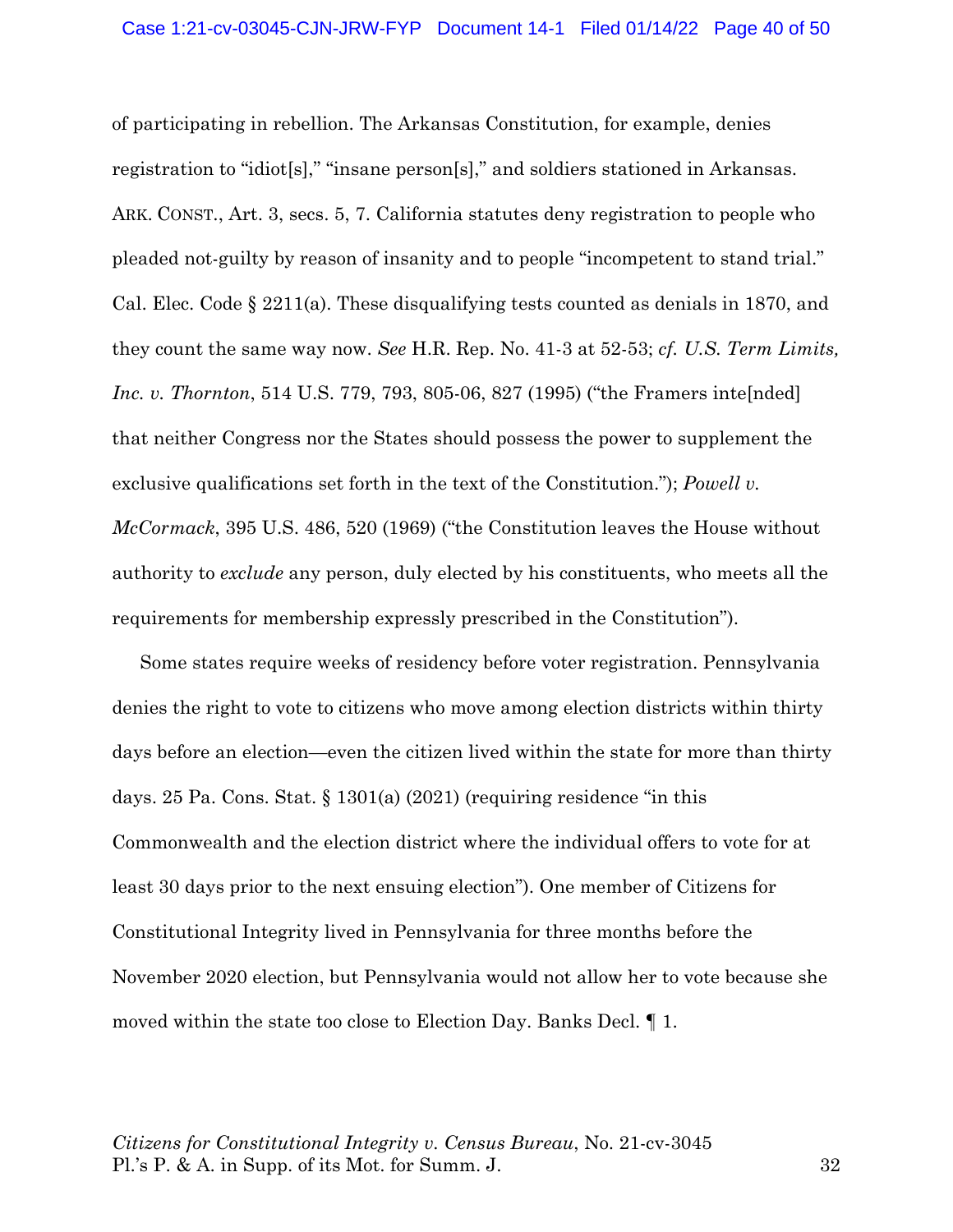The Framers never conceived of states discriminating based on race at the primary election stage, or by gerrymandering city boundaries to cut out black voters, or by prohibiting a new voter from registering until another, already registered, white voter vouched for the new voter's qualifications. *See Gomillion v. Lightfoot*, 364 U.S. 339, 340 (1960); *Nixon v. Herndon*, 273 U.S. 536, 540 (1927); *United States v. Logue*, 344 F.2d 290 (5th Cir. 1965). No matter. In the Amendment, they cast the broadest net to catch every clever trick or evasion: count the citizens who can vote; that catches every denial. CG436, 2767; *see Bostock*, 140 S. Ct. at 1752. The Amendment requires the basis of representation to count unregistered citizens as denials of the right to vote.

#### *2. The Framers set the ceiling for voter registration requirements.*

*Citizens for Constitutional Integrity v. Census Bureau*, No. 21-cv-3045 Pl.'s P. & A. in Supp. of its Mot. for Summ. J. 33 States may seek to defend themselves from the Amendment's consequences by thrusting responsibility to register to vote onto their citizens. But in the Second Reconstruction Act, the Framers defined the ceiling for voter registration requirements as an oral oath; any more onerous voter registration requirement triggers the Amendment for each unregistered citizen. *See* 15 Stat. 2. In other words, if states adopt an oral oath like the one Congress passed, the Amendment would not consider as denials any citizens who did not take the oral oath. But if states adopt more onerous requirements, the Amendment counts unregistered citizens as denials of their rights to vote. *Cf. U.S. Term Limits*, 514 U.S. at 831 ("allowing States to evade the Qualifications Clauses by dressing eligibility to stand for Congress in ballot access clothing trivializes the basic principles of our democracy that underlie those Clauses." (quotations and alteration omitted)).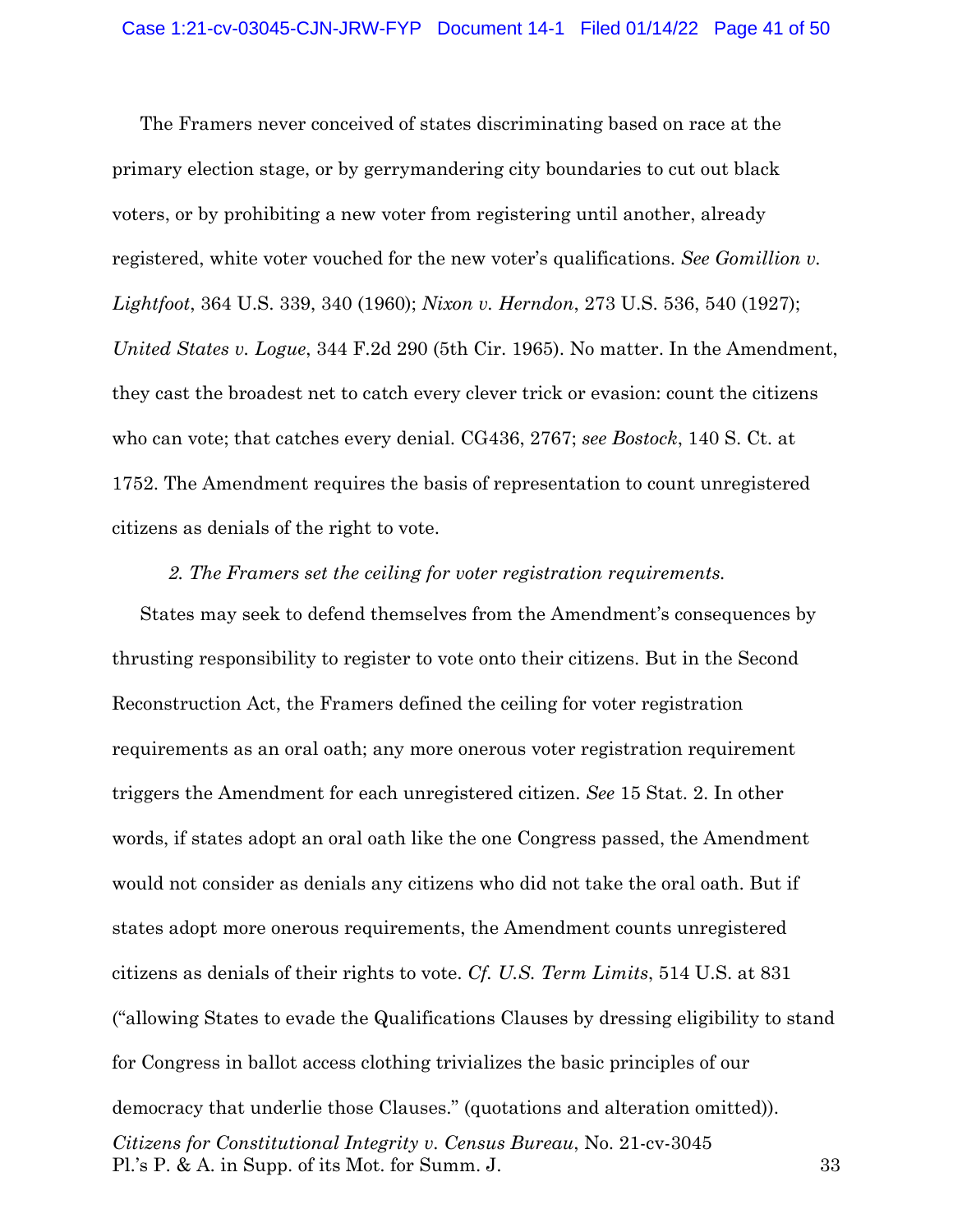The Framers expected easy voter registration. They intended states to allow illiterate and ignorant citizens to vote. CG410, 2767. When implementing the Amendment in the rebel states under the Reconstruction Acts, they required states to register citizens as voters by a simple, oral oath. 15 Stat. 2. "We must take [people] as we find them." CG704.

The Amendment operates differently than equal protection, the Fifteenth Amendment, or the Voting Rights Act, so the standards under those provisions do not apply. The Framers intended that result. Those other amendments and statutes compel states to act within set parameters. In the Amendment, however, the Framers sought a more "gentle and persuasive" approach to induce states to "allow all to participate in [the] exercise" of the state's political power. Reconstruction Report XIII. They left states autonomy to define voter qualifications and burdens. They doubted "whether the States would consent to surrender a power they had always exercised, and to which they were attached." *Id.* Other clauses in the Constitution compel states to conform to federal standards, but the Amendment compels nothing. In contrast those other clauses, the Amendment requires no deference to a state's election-logistics laws if they do not qualify as a "substantial burden[] the right to vote . . . ." *Crawford v. Marion Cnty. Election Bd.*, 553 U.S. 181, 198 (2008) (plurality). The Amendment granted states absolute flexibility not to abide by its qualifications. But in exchange, it made sure "[t]he penalty of refusing will be severe." CG2767.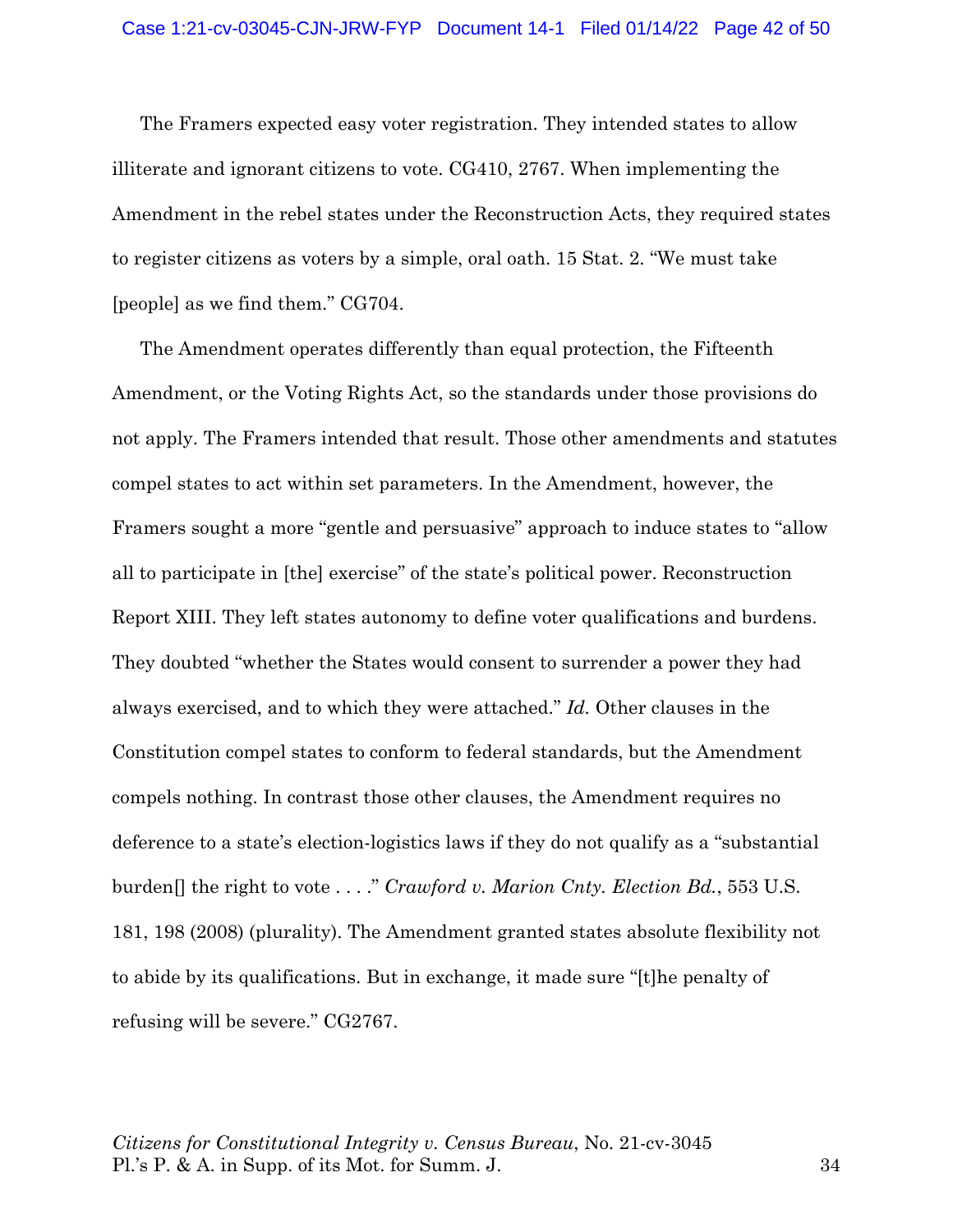As a result, the Amendment restricts no sovereign state action. States never violate the Amendment by setting whatever voter registration requirements they like. The Amendment only imposes consequences when states decide, in their sovereign powers, to deny or to abridge their citizens' voting rights.

For these reasons, the Amendment compels no particular voter registration method. But when states make registering to vote more onerous than the Framers intended, and then deny those citizens the right to vote for failing to register, the Amendment's severe consequences apply. Just as the First Congress shines a light into the meaning of the Constitution, so does the same or next Congress that proposed an Amendment. *See Seila Law LLC v. CFPB*, 140 S. Ct. 2183, 2197 (2020). When the Framers set an oral-oath voter registration requirement in the Reconstruction Acts, they defined the ceiling for states to require proof before registering citizens to vote. *See* 15 Stat. 2. The Amendment counts any more onerous voter registration requirement as denying impacted citizens' rights to vote.

If states find voter fraud or perjury in the oral oath, they can revoke a citizen's voter registration by proving the registered voter does not meet the Amendment's qualifications. Instead of requiring citizens to bear the burden at the front end to register, the Amendment shifts the burden to states to prove those voters ineligible before taking them off the voter registration rolls. *See Powell*, 395 U.S. at 548, 550 (requiring houses of Congress to seat duly elected members who meet the Constitution's three express qualifications, and recognizing each house can protect its institutional integrity by punishing and expelling members). If states do not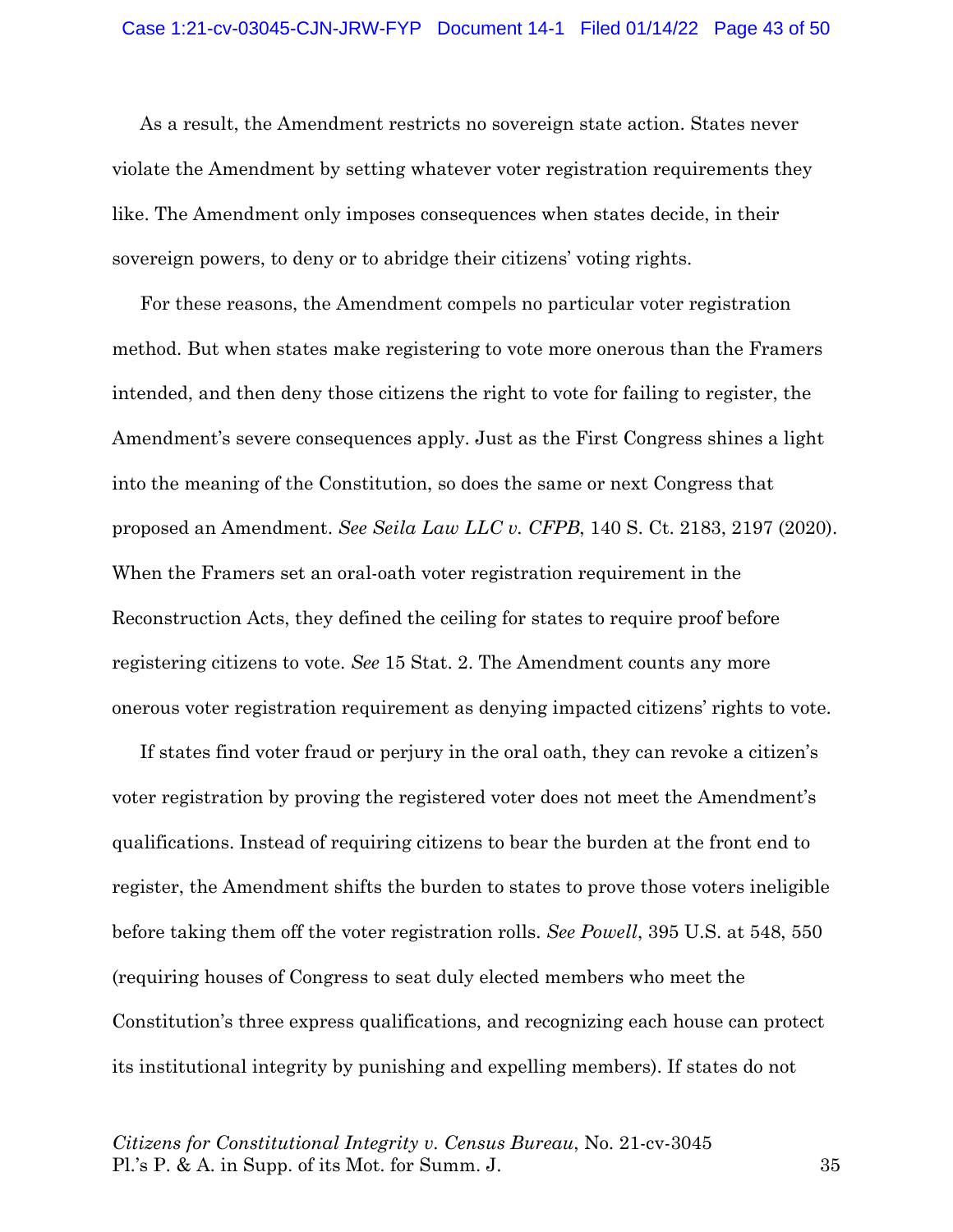#### Case 1:21-cv-03045-CJN-JRW-FYP Document 14-1 Filed 01/14/22 Page 44 of 50

follow this procedure, the Amendment requires the Census Bureau to count unregistered citizens as denials.

### B. The Census Bureau failed to calculate Wisconsin's basis of representation by subtracting 300,000 citizens as abridged by its photo voter ID law.

The Amendment applies to photo voter ID laws because they abridge registered citizens' rights to vote. In addition to discounting voters based on *denials* of the right to vote, the Amendment's plain text directs the Census Bureau to apply it whenever states *abridge* "in any way" their citizens' "right to vote." Even after voters overcome the barriers of registering to vote, some states abridge their registered voters' rights by enacting new voting barriers. "Practically all qualifications imposed on the exercise of the franchise constitute deprivations or abridgments within the contemplation of [the Amendment]." Arthur Earl Bonfield, *Right to Vote and Judicial Enforcement of* [*the Amendment*], 46 Cornell L. Rev. 108, 115 (1960).

Wisconsin's photo voter ID law stopped its even registered citizens from voting if they did not possess one of nine, unexpired photo IDs. *Frank*, 17 F. Supp. 3d at 843. During a two-week trial, the district court heard testimony from people who wanted to vote, but did not have a qualifying ID. They faced obstacles like errors on their birth certificates; no birth certificates; inability to afford birth certificates; or no reason to compile the documentation just for voting when they could accomplish everything else in their lives with other IDs, like Veterans' IDs. *Id.* at 854-55.

The District Court found that many voters have incomes far below the poverty line or no high school diploma. *Id.* at 855. Therefore, "even small increases in the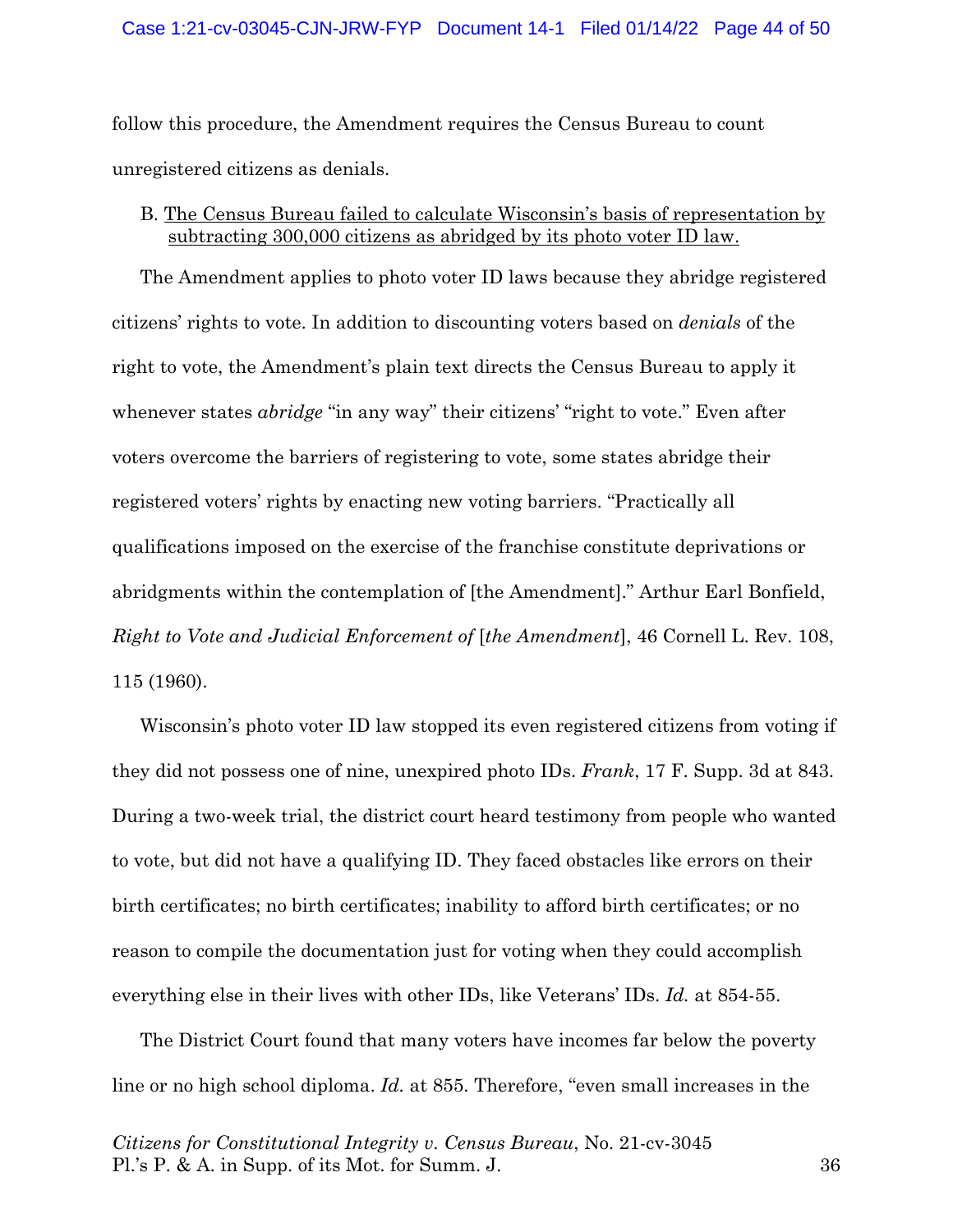costs of voting can deter a person from voting, since the benefits of voting are slight." *Id.* at 862; 773 F.3d at 792 (Posner, J., dissenting from denial of petition for review en banc). It found that the Wisconsin photo voter ID law disenfranchised 300,000 voters. *Frank*, 17 F. Supp. 3d at 842, 854, 884. The Amendment, therefore, compels the Census Bureau to calculate Wisconsin's basis of representation and to count these disqualifying tests as abridgments of 300,000 Wisconsin citizens' rights to vote.

## *1. Abridgments include any act that lessens or diminishes the right to vote compared to the 1866 baseline.*

The ordinary, 1866 meaning of "abridging" the "right to vote" applies the Amendment to any law that "lessens" or "diminishes" that right. The Amendment discounts populations not only for "deny[ing]" the "right to vote," but also for "abridg[ing]" that right "in any way." Interpreting "abridge" as equal to "deny" would violate the rule against surplusage. *See Marbury v. Madison*, 5 U.S. 137, 174 (1803) (rejecting statutory constructions that leave "any clause in the constitution . . . without effect . . . ."); *see also TRW Inc. v. Andrews*, 534 U.S. 19, 31 (2001). Abridge must mean something more than deny. Dictionary definitions, Supreme Court precedent, and legislative history demonstrate the word "abridge" refers to any law that lessens or diminishes the right to vote compared to any earlier right to vote.

Voting rights have no natural definition, and they exist only in positive law as constitutions or statutes define those rights. *Yick Wo*, 118 U.S. at 370 ("[T]he political franchise of voting is . . . a privilege merely conceded by society according to its will, under certain conditions . . . ."). Because an abstract "right to vote" lacks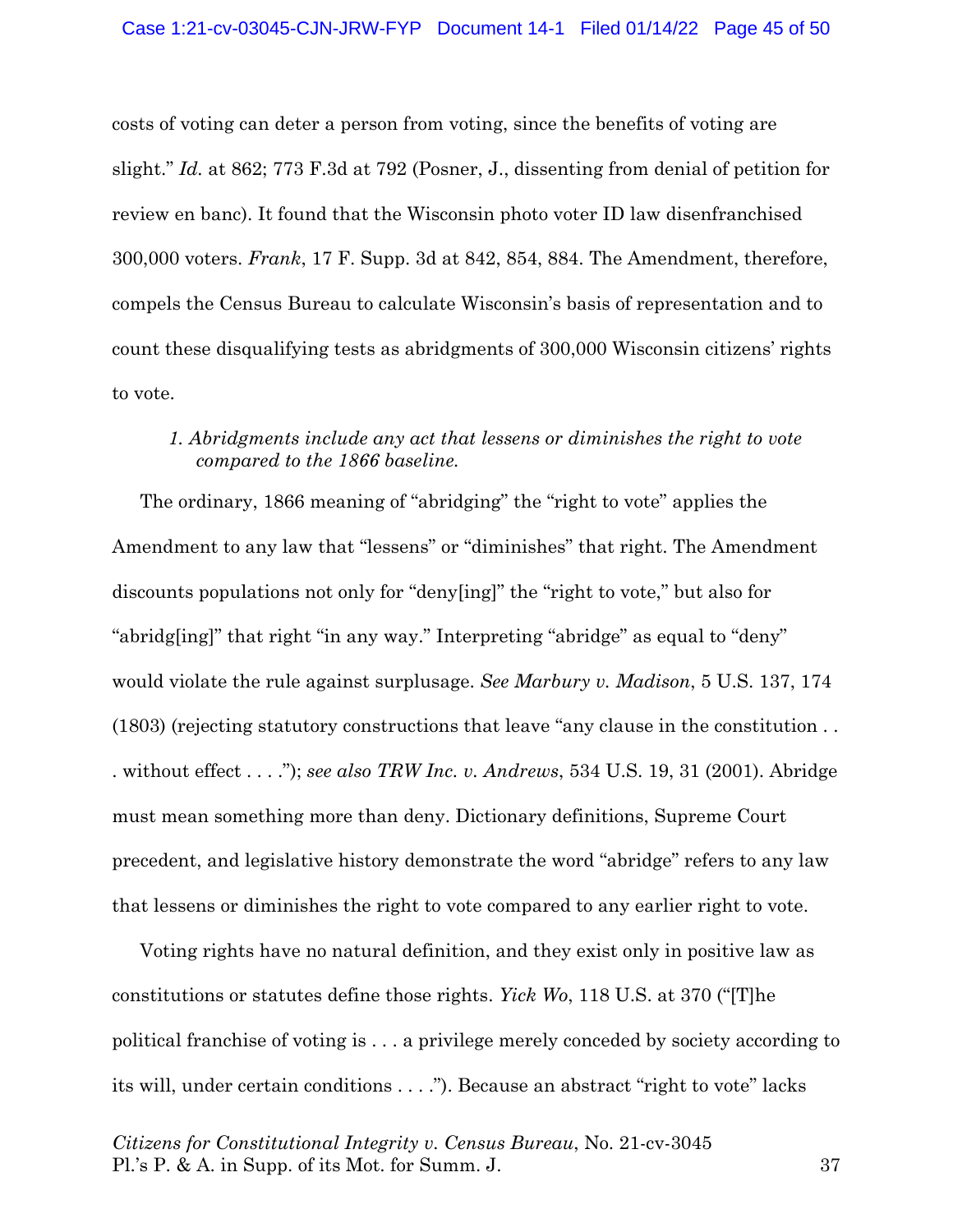inherent definition and boundaries, any prohibition on lessening or diminishing that right makes no sense without a comparison. *Reno*, 528 U.S. at 334 ("It makes no sense to suggest that a voting practice 'abridges' the right to vote without some baseline with which to compare the practice."). Therefore, the Supreme Court implements prohibitions on voting-right abridgments by comparing new laws to prior laws. *Id.* at 333-34 ("The term 'abridge' . . . necessarily entails a comparison.").

In *Reno*, the Supreme Court read the 1950 Webster's New International Dictionary and the American Heritage Dictionary to interpret the Voting Rights Act's use of "abridge" to mean "shorten." *Id.* at 328. Upon that basis, it held that Congress intended to create an "antibacksliding," "nonretrogression," one-way ratchet that allowed covered jurisdictions to change election laws only in ways that expand citizens' voting rights. *Id.* at 338, 341.

According to that mode of analysis, when the Amendment applies to abridgments of the right to vote "in any way," it also creates a one-way ratchet against backsliding or retrogression. *See New Prime Inc. v. Oliveira*, 139 S. Ct. 532, 539 (2019) ("It's a fundamental canon of statutory construction that words generally should be interpreted as taking their ordinary meaning at the time Congress enacted the statute.") (quotations and alterations omitted). Webster's 1865 Dictionary defined "to abridge" as "To lessen; to diminish; as, to *abridge* labor; to *abridge* power or rights." NOAH WEBSTER ET AL., AM. DICTIONARY OF THE ENGLISH LANGUAGE 6 (Springfield, Mass. G. & C. Merriam 1865), Ex. K; *see* Cong. Rec. 42nd Cong., 2nd Sess. 108 (Dec. 13, 1871) (statement of Rep. Cox) (quoting the Webster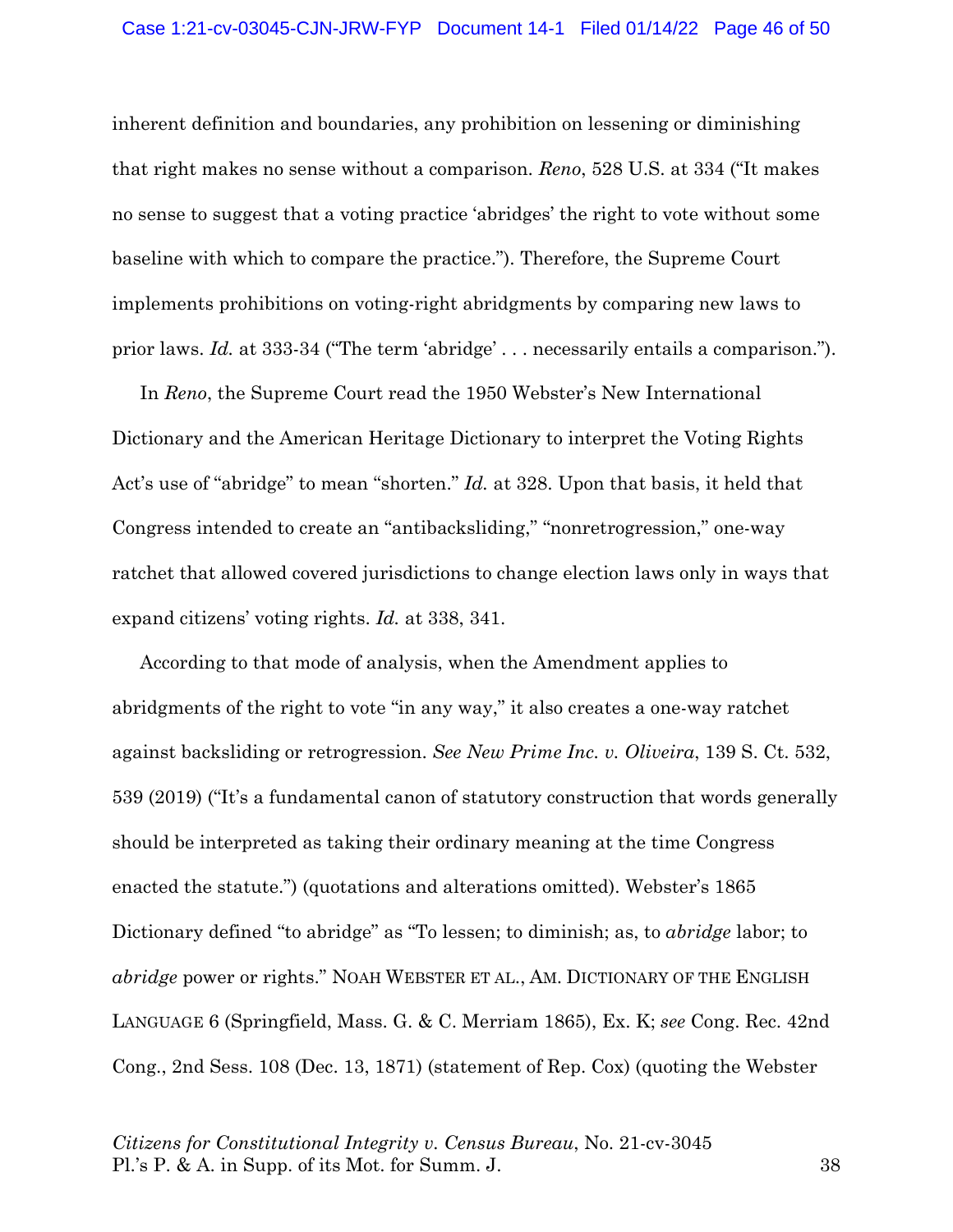definition to interpret the Amendment). In contrast with the Voting Rights Act that requires courts to compare new laws to 1965 status-quo baselines, the Amendment uses voting rights in 1866 as the baseline. *See Reno*, 528 U.S. at 333-34.

*2. The phrase "in any way" reaches broadly to all incremental abridgments.*  The Amendment's plain text does not stop at mere "abridgments." It reaches broadly to abridgments "in any way." No other amendment or phrase in the Constitution contains that broad language. When Congress uses the phrase "in any way," it "manifest[s]" a "broad" objective to use all of its power. *Stirone v. United States*, 361 U.S. 212, 215 (1960); *see also Solorio v. United States*, 483 U.S. 435, 446 n.11 (1987). At least twenty-nine criminal laws use the phrase "in any way" to encompass unforeseeable details Congress intended to reach. *See* 18 U.S.C. §§ 33, 209, 224, 229, 231, 709, 891, 894, 1007, 1010, 1014, 1026, 1028A, 1362, 1542, 1581, 1583, 1584, 1590, 1591, 1592, 1597, 1951, 1956, 2332i, 2721, 3664, 4125.

As in the Civil Rights Act of 1964, a statute's applicability to "situations not expressly anticipated by Congress does not demonstrate ambiguity; instead, it simply demonstrates the breadth of a legislative command." *Bostock*, 140 S. Ct. at 1749 (quotations and alterations omitted). Thus, the plain text, ordinary meaning of the Amendment reaches any statute that lessens or diminishes the right to vote in any way compared to the right each state extended to its citizens in 1866. In other words, every incremental barrier to voting since 1866 qualifies as an abridgment for the Census Bureau to count in determining the state's basis of representation.

*Citizens for Constitutional Integrity v. Census Bureau*, No. 21-cv-3045 Pl.'s P. & A. in Supp. of its Mot. for Summ. J. 39 The Framers rejected a proposal to strike the words "or in any way abridged" because they feared creating loopholes. Senator Howard had proposed that deletion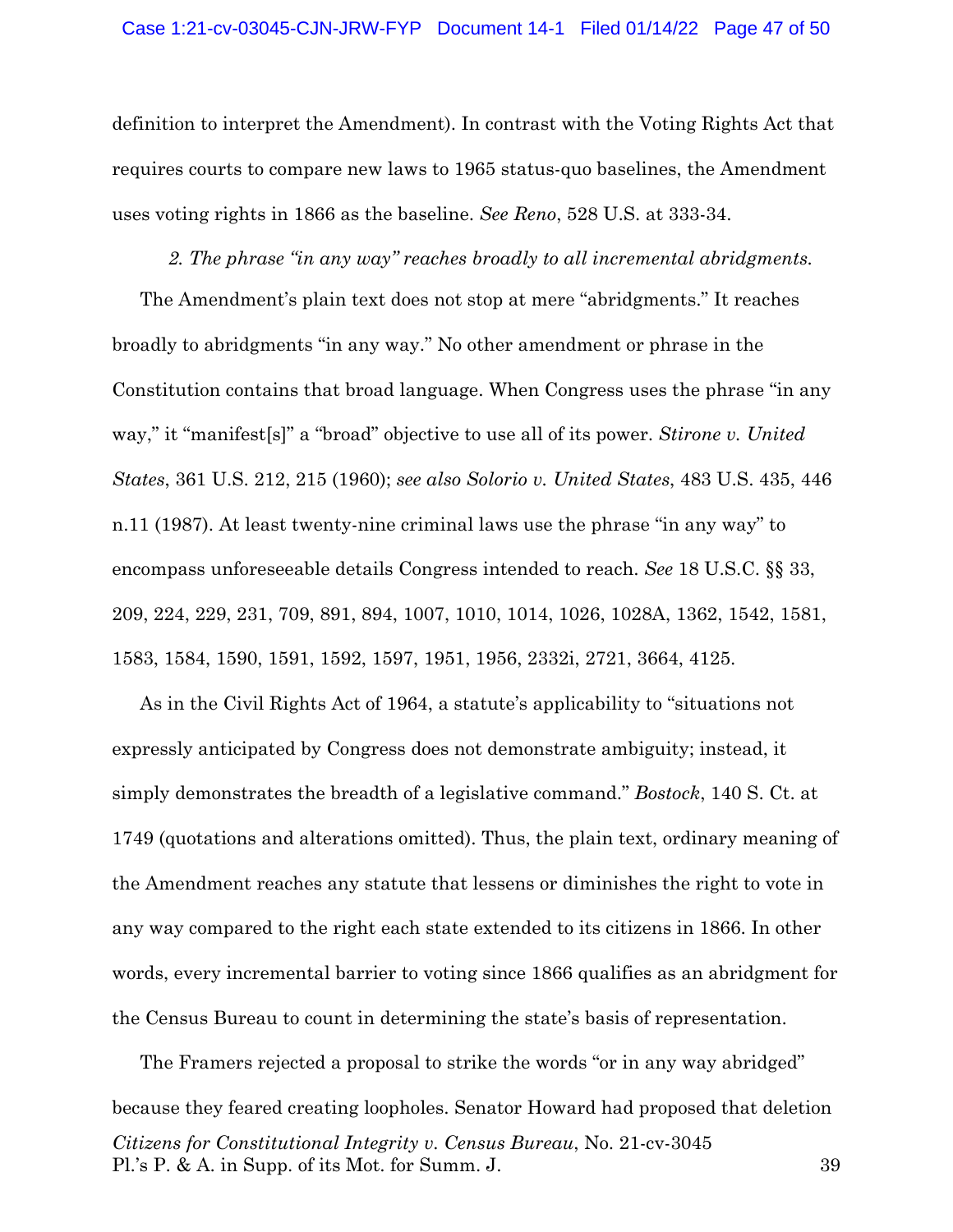because he did "not know, and [he had] not yet been able to find any gentleman who did know, what an abridgment of the right to vote really is." CG3039. He understood the right to vote as an "indivisible" unit "incapable of abridgment." *Id.*  Therefore, he contended, "[i]f a man possesses the right to vote, he possesses it in its entirety. . . . I am not able to see how this right can be abridged." *Id.* Senator Howard called the language incomprehensible and expressed concern that it added "confusion and uncertainty" and invited "questions of construction." *Id.* The Senate soundly rejected his attempt to delete the language. *Id.* at 3040.

Indeed, history shows Senator Howard simply lacked sufficient imagination. The Supreme Court has recognized, however, that states can erode the right to vote in creative ways other than denying it directly: "the right of suffrage can be denied by a debasement or dilution of the weight of a citizen's vote just as effectively as by wholly prohibiting the free exercise of the franchise." *Reynolds*, 377 U.S. at 555.

By specifically keeping the phrase "or in any way abridged" in the Amendment, the Framers recognized the limitations of their imaginations. They intended to reach every limitation or diminishment of citizens' rights to vote that no one could foresee or predict. "The Constitution nullifies sophisticated as well as simpleminded modes of infringing on constitutional protections." *U.S. Term Limits*, 514 U.S. at 829 (quotations omitted). Consequently, the Amendment requires the Census Bureau to count, as any abridgment of that citizen's right to vote, any state's voting law that lessens or diminishes any citizen's right to vote, compared to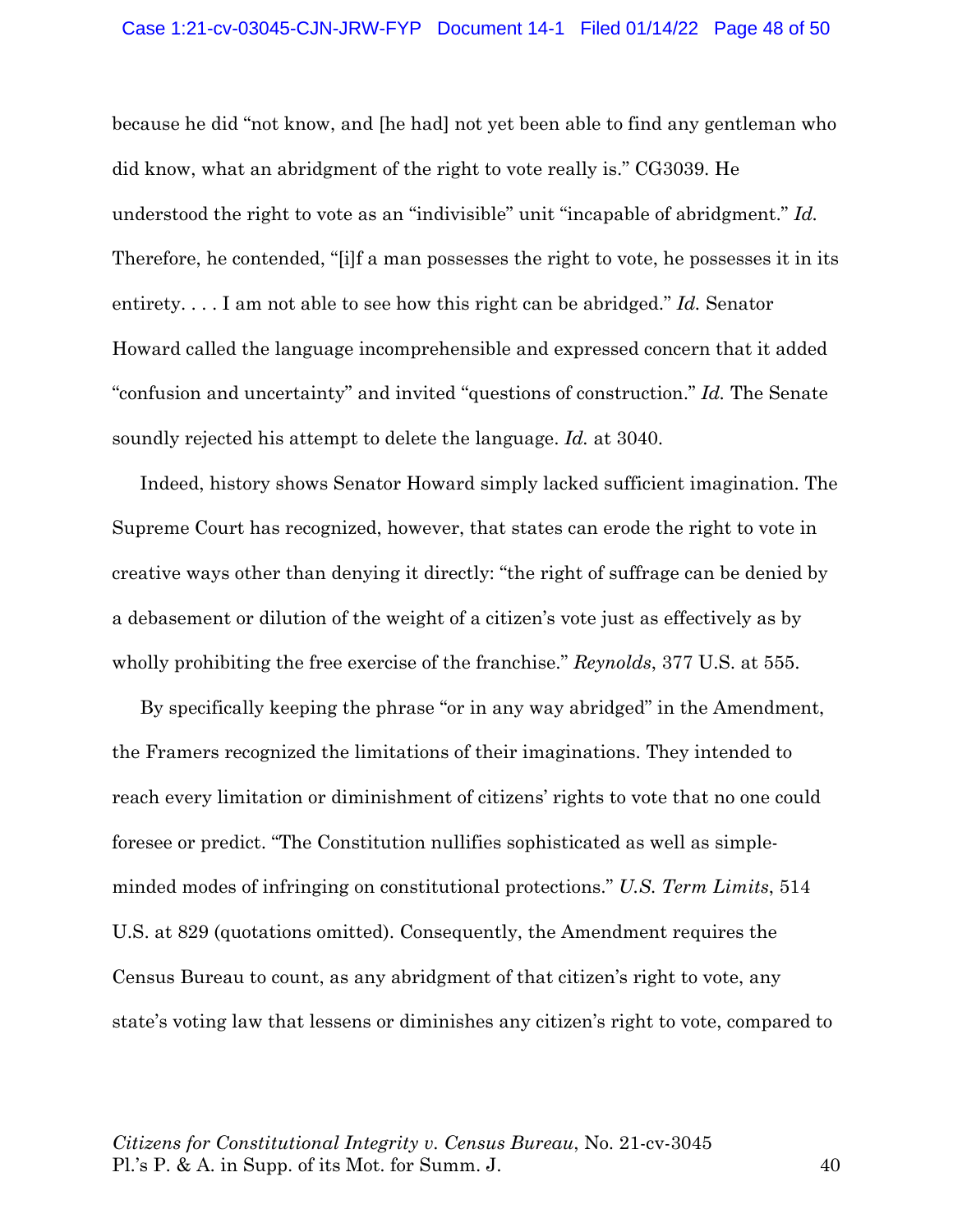the 1866 laws, or compared to any more expansive law passed since. *See Reno*, 528 U.S. at 333-34.

### *3. Photo voter ID laws qualify as abridgements of citizens' rights to vote.*

Photo voter IDs exemplify post-Amendment laws that abridge rights by erecting barriers to vote. Photography did not widely exist in 1866, so no state laws required photo voter IDs. If it had, Representative Garfield would likely have found it in his comprehensive list. *See* H.R. Rep. No. 41-3 at 52-53, 71-93. Consequently, every photo voter ID law adds a burden to the right to vote beyond what existed in 1866, and every photo voter ID law lessens or diminishes citizens' rights to vote, compared to those rights in 1866. For those abridgments, the Amendment requires the Census Bureau to count as abridgments the citizens who cannot vote because of the photo voter ID laws.

Those laws in Wisconsin prohibit 300,000, or nine percent of its registered voters, from voting for lack of photo identification that the states required. *Frank*, 17 F. Supp. 3d at 842, 854, 884. The Amendment requires the Census Bureau to calculate Wisconsin's basis of representation and, when it does so, to subtract 300,000 from Wisconsin's citizens who can vote.

# **III. If the APA does not apply, the All Writs Act requires the Court to issue a writ of mandamus.**

If not through the APA, the All Writs Act authorizes this Court to issue injunctive against the Secretary of the Interior and the Census Bureau Director. The All Writs Act authorizes "all courts . . . [to] issue all writs necessary or appropriate in aid of their respective jurisdictions and agreeable to the usages and